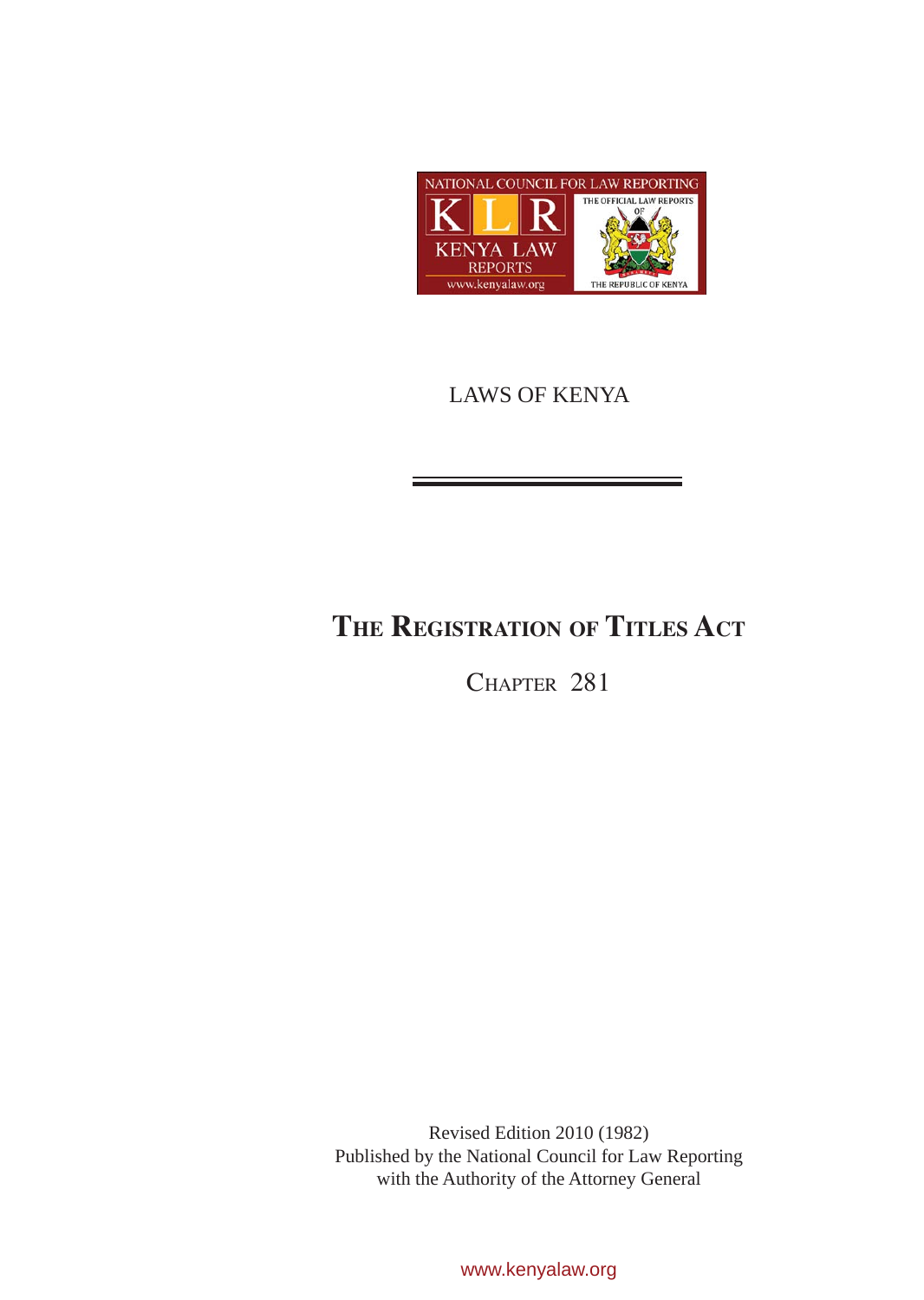### **CHAPTER 281**

### THE REGISTRATION OF TITLES ACT

### ARRANGEMENT OF SECTIONS

PART **I**-PRELIMINARY

*Section* 

- 1—Short title, commencement and application.
- 2—Interpretation.
- 3—Application of Cap. 282.

PART II—CREATION OF DISTRICTS AND APPOINTMENT OF OFFICERS

- 4—Registration districts and registrars.
- 5—Commissioner of Lands.

PART III—BRINGING LAND UNDER THE ACT

- 6—What land and on application by what persons can be brought under Act.
- 7—When registration shall await expiry of notice.
- 8—Rejection of application for delay.
- 9—Notice of application.
- 10—Land to be brought under Act unless notice lodged.
- 11—Parties interested may give notice.
- 12—Suspension of proceedings on giving notice.
- 13—Lapse of notice unless proceedings taken within one month.
- 14—Registrar-General may require production of title deeds.
- 15—Applicant may withdraw application.
- 16—Cancellation and disposal of prior title deeds.
- 17—Subsisting lease to be endorsed.
- 18—Record book.
- 19—Closing of previous register: commencement of Part in certain places.

PART IV—GRANTS, TRANSFERS AND TRANSMISSIONS OF LAND

- 20—Land comprised in grant issued after this Act to be subject thereto.
- 21—Grants.
- 22—Certificate of title.
- 23—Certificate of title to be held conclusive evidence of proprietorship.
- 24—Fraud and error.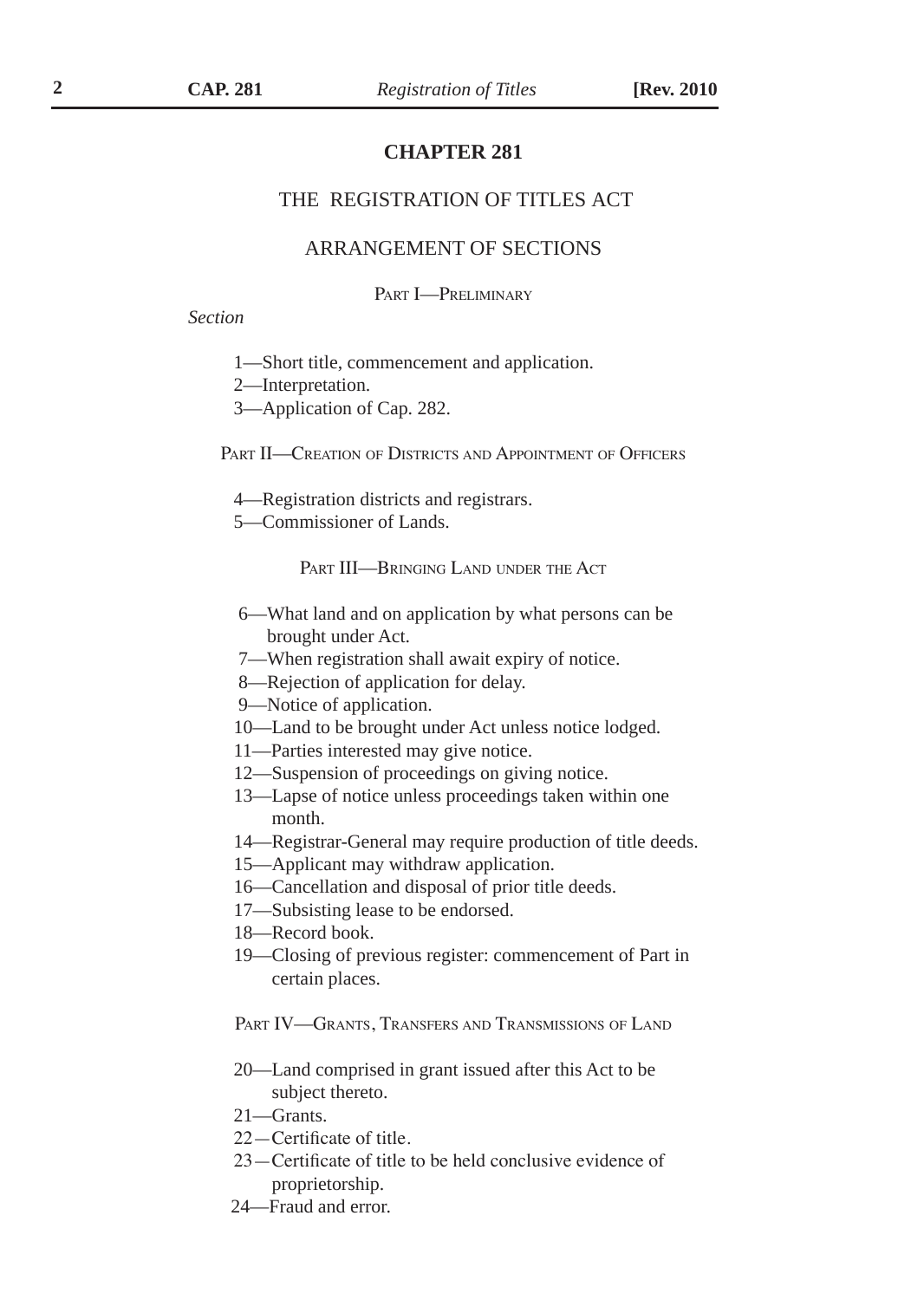*Section* 

### PART V—REGISTER OF TITLES AND MODE AND EFFECT of Registration

- 25—Register of titles.
- 26—Presentation book.
- 27—When instrument deemed to be registered.
- 28—Priority given by registration not by execution.
- 29—Agreement by transferor implied in all transfers.
- 30—Memorial of registration.
- 31—Memorial in certain cases to be endorsed on duplicate instruments.
- 32—Unregistered instrument invalid.
- 33—Registrar may refuse to register instrument.

### PART VI-TRANSFERS

- 34—Form of transfer.
- 35—Procedure on transfer.
- 36—Entry of memorandum in lieu of cancellation of grant or certificate.
- 37—Form of transfer of charge.
- 38—Liabilities of transferee of charge or lease.
- 39—Rights of transferor to be vested in transferee.

#### Part VII—Leases

- 40—Form of lease.
- 41—Lease for twelve months valid without registration.
- 42—Short forms of covenants.
- 43—Determination of lease to be entered in register.
- 44—Surrender of lease to be entered in register.
- 45—Abandonment of lease.

### PART VIII—CHARGES

- 46—Form of charge.
- 47—Discharge of charge.
- 48—Discharge of charge where chargee abroad.
- 49—Application of Part.

### PART IX—POWERS OF ATTORNEY

- 50—Form of power of attorney.
- 51—Form of revocation of power of attorney.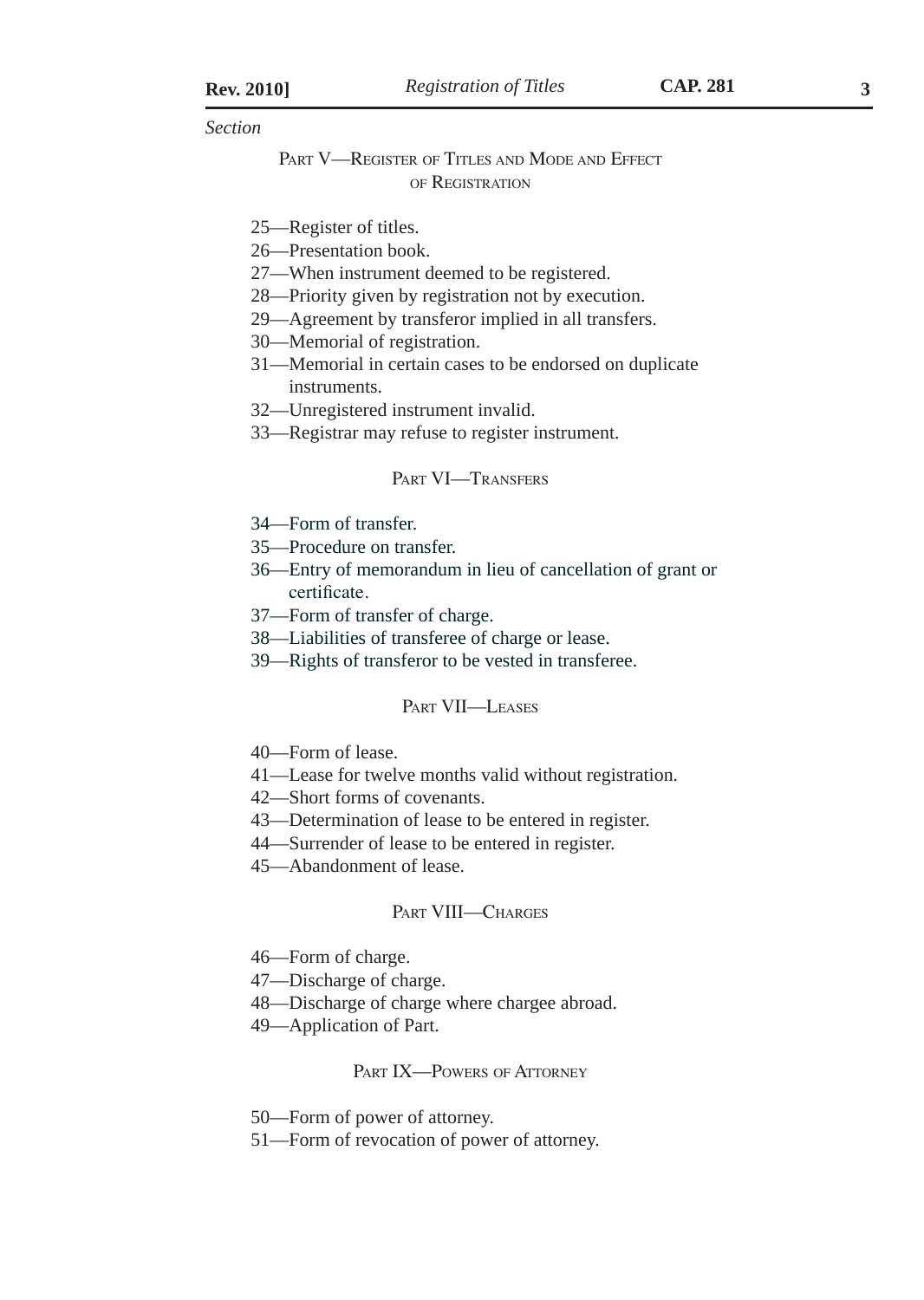*Section* 

#### PART **X**-TRANSMISSIONS

- 52—Death of proprietor of land.
- 53—Death of proprietor of charge or lease.
- 54—Representative to hold property subject to trusts affecting it.
- 55—Transmission after execution.
- 56—Transmission to proprietor preferred by court

#### PART **XI**-CAVEATS

57—Who may lodge caveat.

PART XII—ATTESTATION OF INSTRUMENTS

58—Attestation of signatures.

PART XIII—RECTIFICATION OF TITLES: CANCELLATION OF Entries and Correction of Instruments

- 59—Mode of rectification.
- 60—Wrongful or fraudulent entries or retention of documents.
- 61—Powers of court on refusal to deliver up document.

PART XIV—SPECIAL JURISDICTION OF COURT

- 62—Appeal from registrar.
- 63—Reference to court on legal points.
- 64—Power of court to direct registrar.

PART XV—SPECIAL POWERS AND DUTIES OF REGISTRAR

65—Powers of registrar.

#### Part XVI—Miscellaneous

- 66—Charge by deposit of documents.
- 67—Discharge of charge by deposit of documents.
- 68—Commencement of certain sections.
- 69—Representatives to act as principals.
- 70—Combinations and subdivisions.
- 71—Loss of title.
- 72—Express declaration to negative implied agreements.
- 73—Use of proprietor's name.
- 74—Advocates only can sue for fees.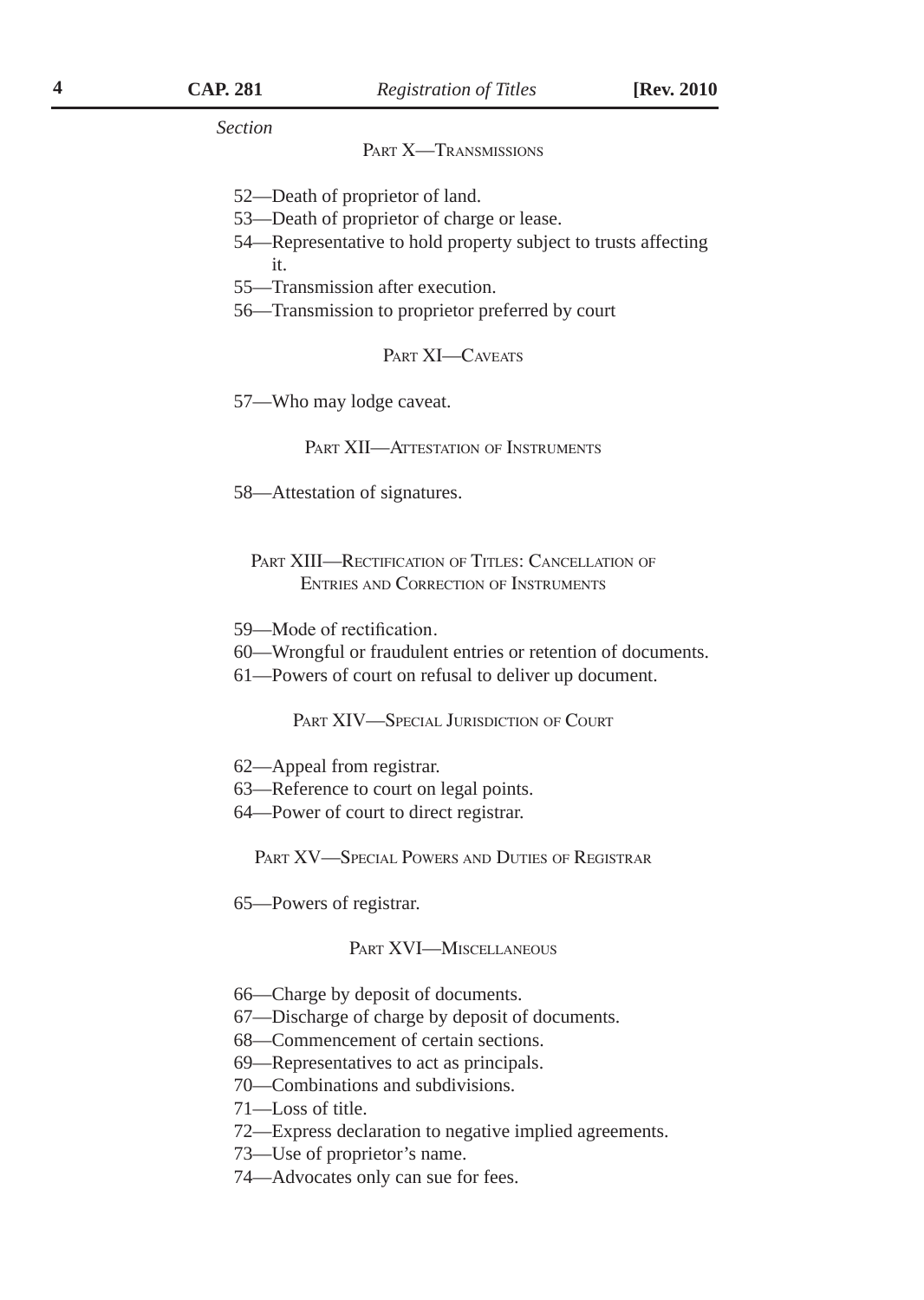*Section* 

- 75—Jurisdiction of court remains.
- 76—Transfers under statutory powers.
- 77—Personal liability of registrar.
- 78—Proof of transfer for valuable consideration.

79—Searches.

#### PART XVII—TRUSTS

- 80—Registrar or person dealing with land not to be affected with notice of trust.
- 81—Registration of land subject to trust for sale.
- 82—Mode of placing restrictions on transferring, charging or disposing of land subject to trust.

### Part XVIII—Penalties

83—Giving false evidence or concealing evidence.

84—Forgery.

85—Conviction not to affect private remedy.

### Part XIX—Rules

86—Rules.

**SCHEDULES**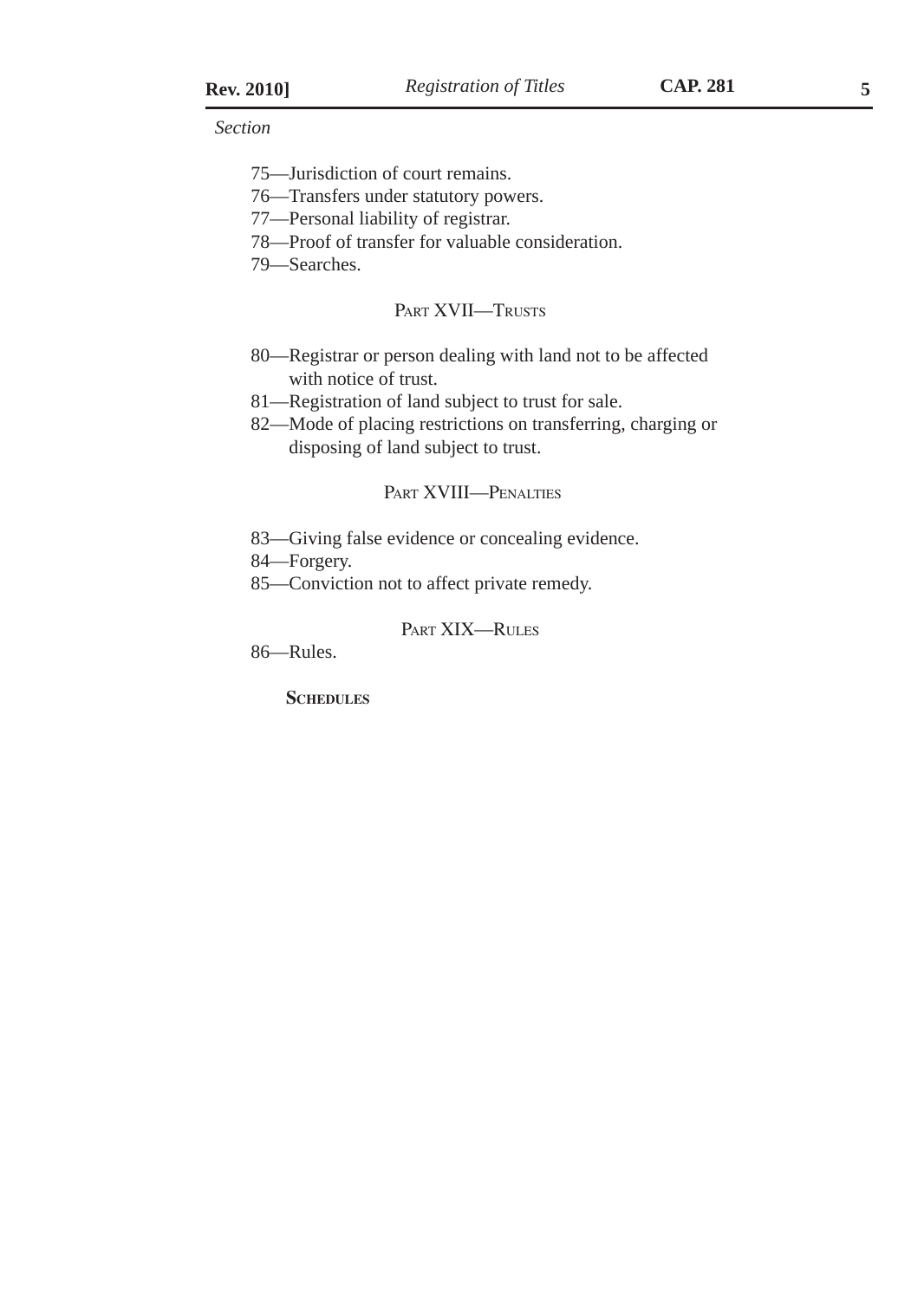### **CHAPTER 281**

| THE REGISTRATION OF TITLES ACT                                           |
|--------------------------------------------------------------------------|
|                                                                          |
| Commencement: The Act excepting Part III-21st                            |
| <i>January, 1920</i>                                                     |
|                                                                          |
| Part III (in the Coast Province only)-1st                                |
| November, 1920                                                           |
|                                                                          |
| An Act of Parliament to provide for the transfer of land by registration |
| of titles                                                                |
|                                                                          |
|                                                                          |
|                                                                          |
|                                                                          |
|                                                                          |
|                                                                          |
|                                                                          |
| PART <b>I</b> -PRELIMINARY                                               |
|                                                                          |
|                                                                          |
| 1. (1) This Act may be cited as the Registration of Titles Act and       |
| shall come into operation in respect of any Part thereof on such date as |
| the President may by notice in the Gazette appoint.                      |
|                                                                          |

(2) Except so far as is expressly enacted to the contrary, no Act in so far as it is inconsistent with this Act shall apply or be deemed to apply to land, whether freehold or leasehold, which is under the operation of this Act.

(3) (*a*) Nothing contained in this Act shall apply to land in respect of which a lease has issued from the Government for a term of years and in respect of which the Government has covenanted to grant a further lease upon compliance with building conditions, and such renewal or extension of lease may be made, issued and registered as though this Act had never been enacted.

(*b*) This subsection shall not apply to grants issued under this Act before the 16th November, 1929.

(*c*) Notwithstanding anything contained in this subsection, a lessee may elect to have a further lease or grant under this Act, and in that event a lease or grant shall be issued under this Act and shall be subject to this Act as though this subsection had never been enacted.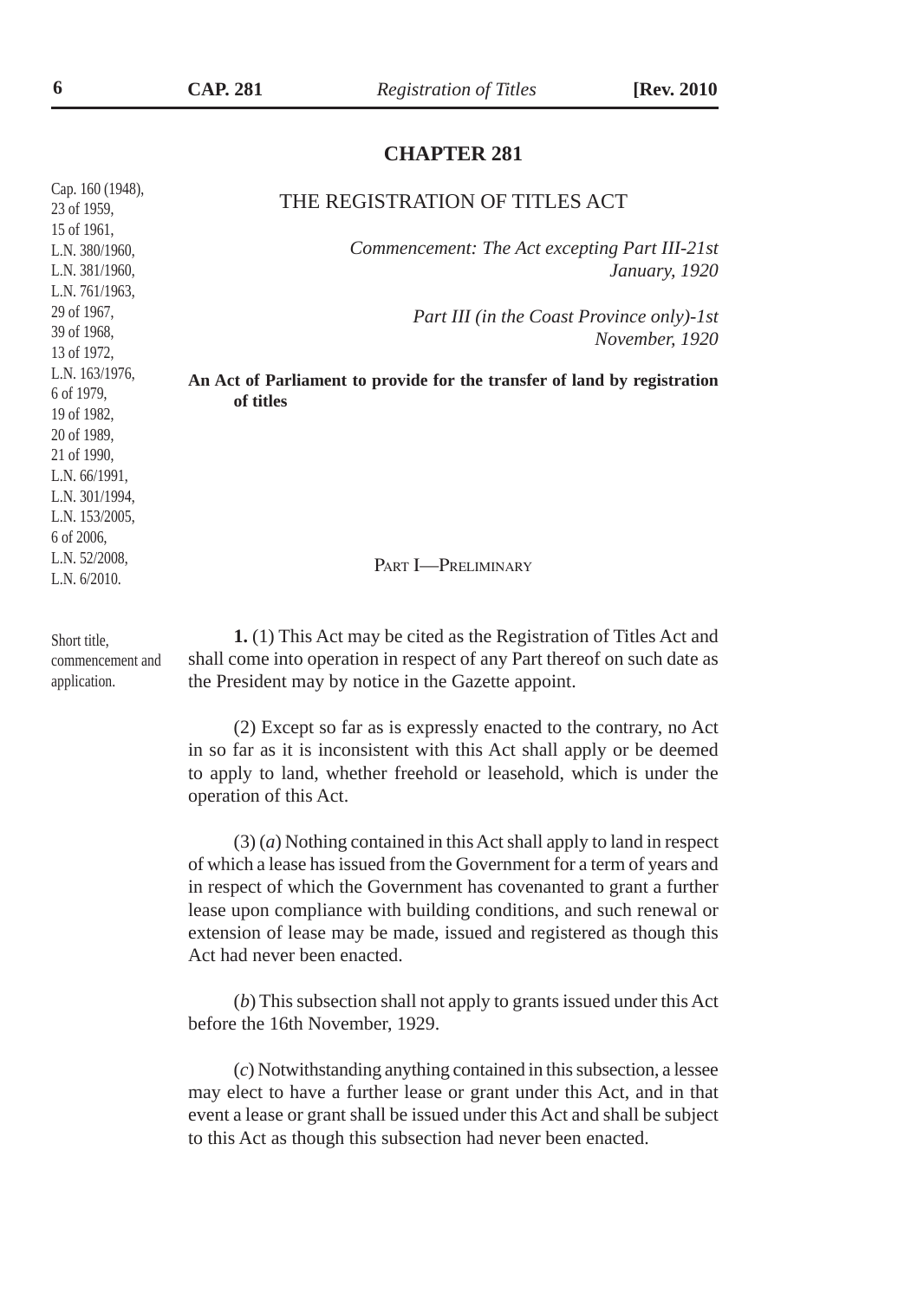(4) The President may by order published in the Gazette apply this Act to any area.

**2.** In this Act, except where there is something repugnant in the subject or context— Interpretation. 23 of 1959, s. 2.

"charge" means any charge created on land for the purpose of securing the payment of money and also the instrument by which the charge is created;

"chargee" means the person in whose favour a charge is created, and includes the person for the time being entitled to the benefit of the charge;

"court" means the High Court;

"dealing" means any transaction, of whatever nature, by which land is affected;

"fraud" shall on the part of a person obtaining registration include a proved knowledge of the existence of an unregistered interest on the part of some other person, whose interest he knowingly and wrongfully defeats by that registration;

"grant" means any conveyance, agreement for sale, lease or licence for a period exceeding three years, made by and on behalf of the Government, and includes a certificate of title (other than a certificate of interest) issued by the Land Registration Court, and a certificate of title issued pursuant to the provisions of this Act;

"land" includes land and benefits to arise out of land or things embedded or rooted in the earth, or attached to what is so embedded for the permanent beneficial enjoyment of that to which it is so attached, or permanently fastened to anything so embedded, rooted or attached, or any estate or interest therein, together with all paths, passages, ways, waters, watercourses, liberties, privileges, easements, plantations and gardens thereon or thereunder lying or being, unless specifically excepted;

"Land Registration Court" means the court constituted by the Land Titles Act;

Cap. 282.

"lunatic" means any person who has been by reason of mental incapacity found by a court to be incapable of managing his own affairs;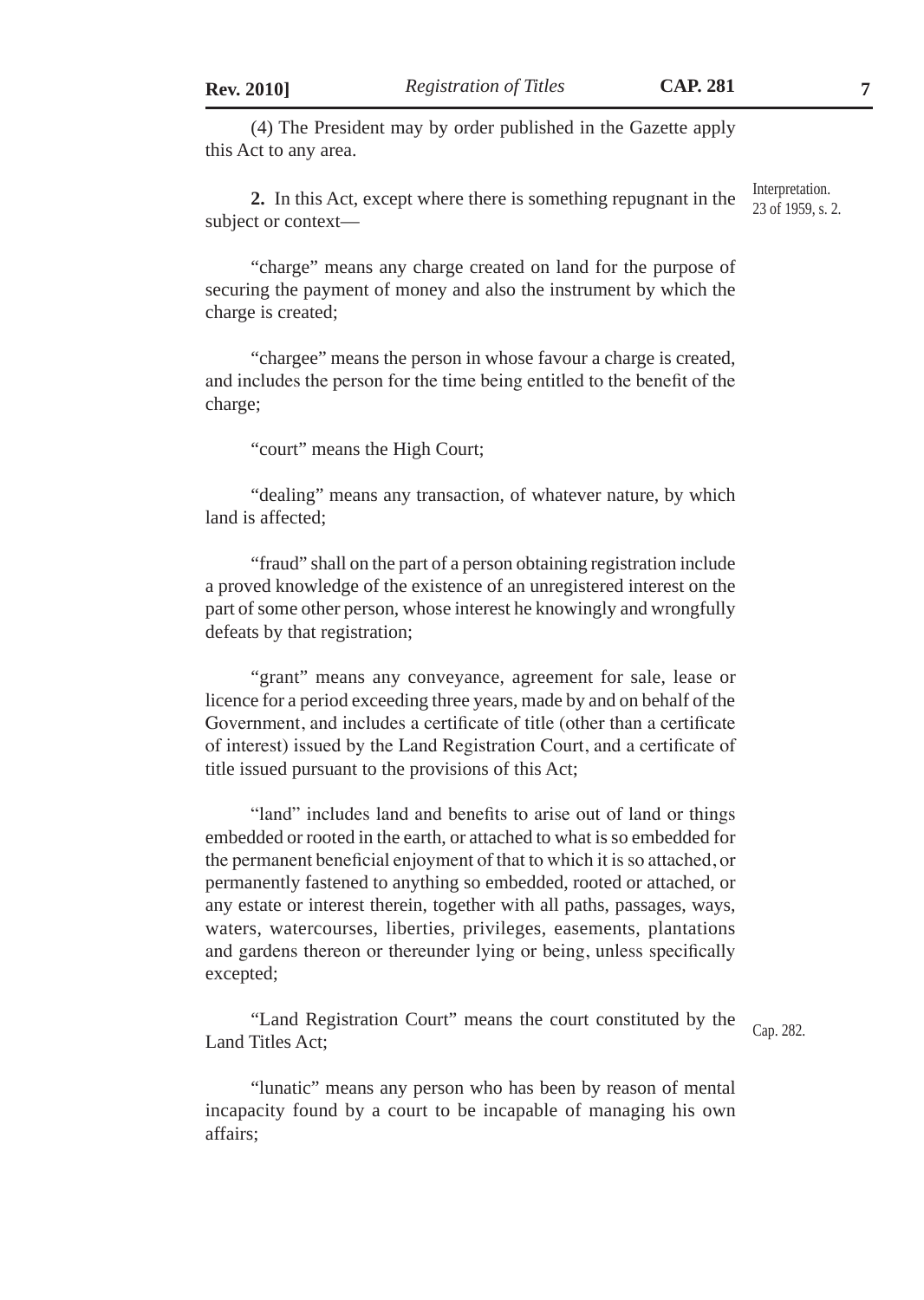**8 CAP. 281** *Registration of Titles* **[Rev. 2010**

"memorial" means the entry signed by the registrar on the grant or certificate of title embodied in the register of any instrument presented for registration with the time of registration;

"person of unsound mind" means any person who, though not having been found a lunatic by a court, is, in fact, by reason of mental incapacity, incapable of managing his own affairs;

"proprietor" means the person or corporation registered under this Act as the owner of land or as a lessee from the Government;

"register" means the register of titles to land to be kept in accordance with this Act;

"registrar" means the principal registrar of titles or a registrar of titles appointed under this Act and the words "the registrar" mean with reference to any particular piece of land, or any right, title or interest therein, or any duty or obligation connected therewith, or any matter whatsoever incidental thereto, the registrar of the registration district in which such land is situated;

"registration district" means a district created by the Minister under section 4;

"transfer", used in connexion with land or a charge, means the passing of the land or charge by act of the parties and not by operation of law, and also the statutory instrument by which the passing is effected;

"transmission", used in connexion with land or a charge, means the passing of the land or charge by operation of law or by virtue of appointment or succession as trustee under any will or settlement or by virtue of appointment to any office;

"trust" and "trustees for sale" have the meaning assigned to these expressions by the Trusts of Land Act, but do not include a Wakf created under the rules of Mohammedan law or trustees appointed thereunder. Cap. 290.

> **3.** The registration provisions of the Land Titles Act shall cease to apply in respect of all lands comprised in any certificate of title (other than a certificate of interest) coming under the provisions of this Act, or issued by the Land Registration Court after the commencement of this Act.

Application of Cap. 282.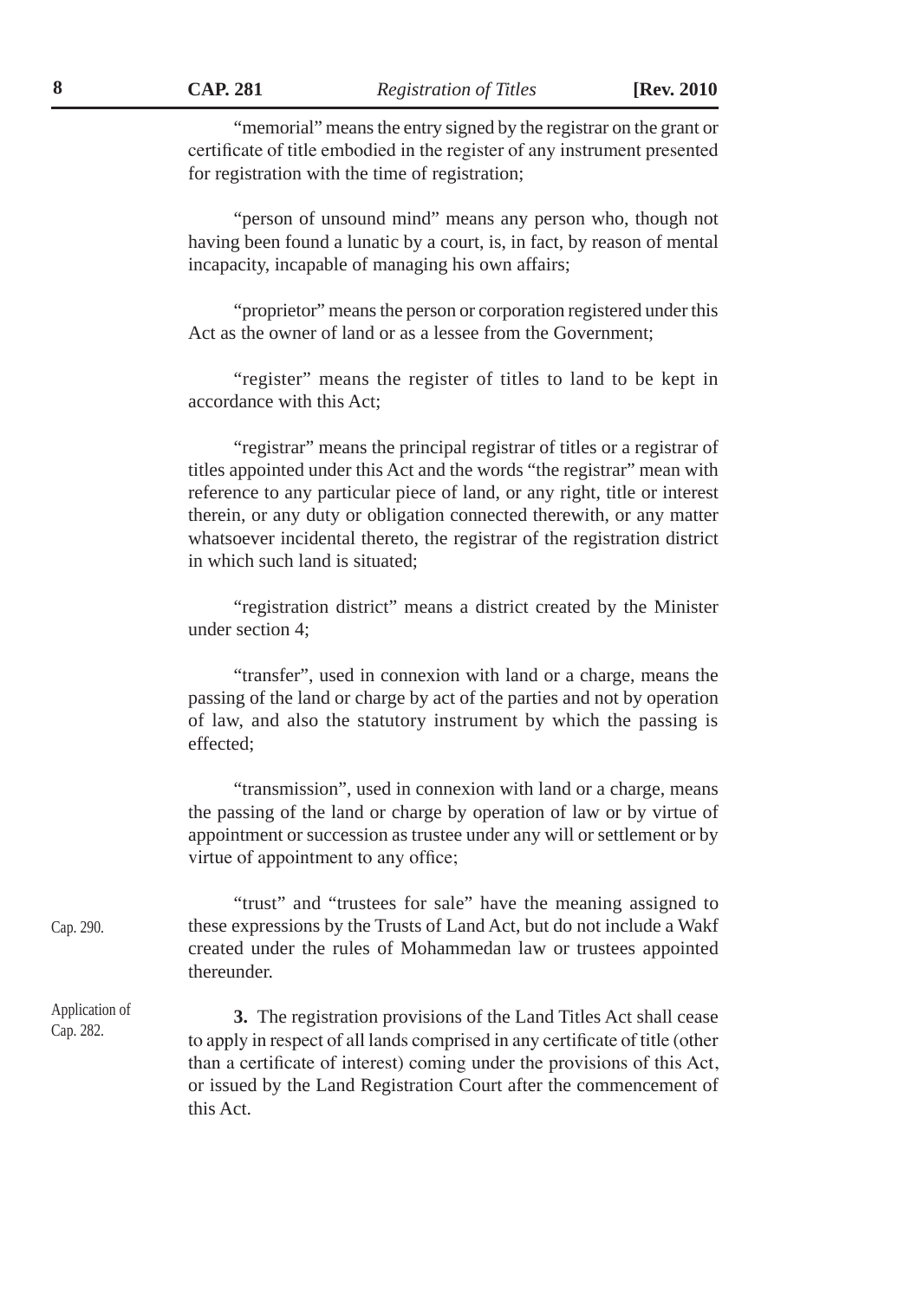**Rev. 2010]** *Registration of Titles* **CAP. 281 9**

### PART II—CREATION OF DISTRICTS AND APPOINTMENT OF **OFFICERS**

**4.** (1) The President may by warrant under his hand and seal divide Kenya into districts, called registration districts, for the purposes of this Act. Registration districts and registrars. 23 of 1959, s. 3.

(2) The President may appoint a principal registrar of titles and so many registrars of titles and other officers as he may think necessary for the carrying out of this Act.

(3) Every registrar shall have a seal of office, with which he shall seal all certificates of title issued by him, and stamp all instruments presented to him for the purpose of authorizing an act of registration.

**5.** The President shall appoint an officer, to be styled the Commissioner of Lands, who shall be placed in control of the Land, Land Surveys, Land Registration and Recorder of Titles Departments, and who shall be *ex officio* Registrar-General under this Act. Commissioner of Lands.

PART III—BRINGING LAND UNDER THE ACT

**6.** Land which was alienated or agreed to be alienated in fee or for years by or on behalf of the Government before the commencement of this Act, and has been surveyed and land in respect of which a certificate of title (other than a certificate of interest) has been issued by the Land Registration Court, may be brought under the operation of this Act on an application in form A in the First Schedule, which application may be made by any of the following persons—

- (*a*) the person claiming to be the owner of the fee simple or term of years;
- (*b*) persons who collectively claim to be the owners of the fee simple or term of years;
- (*c*) persons who have the power of appointing or disposing of the fee simple or term of years;
- (*d*) the guardian of any minor or the representative of any lunatic or person of unsound mind, so however that the application is made on behalf of the minor, lunatic, or person and the certificate of title is directed to issue in the name of the registered minor:

What land and on application by what persons can be brought under Act.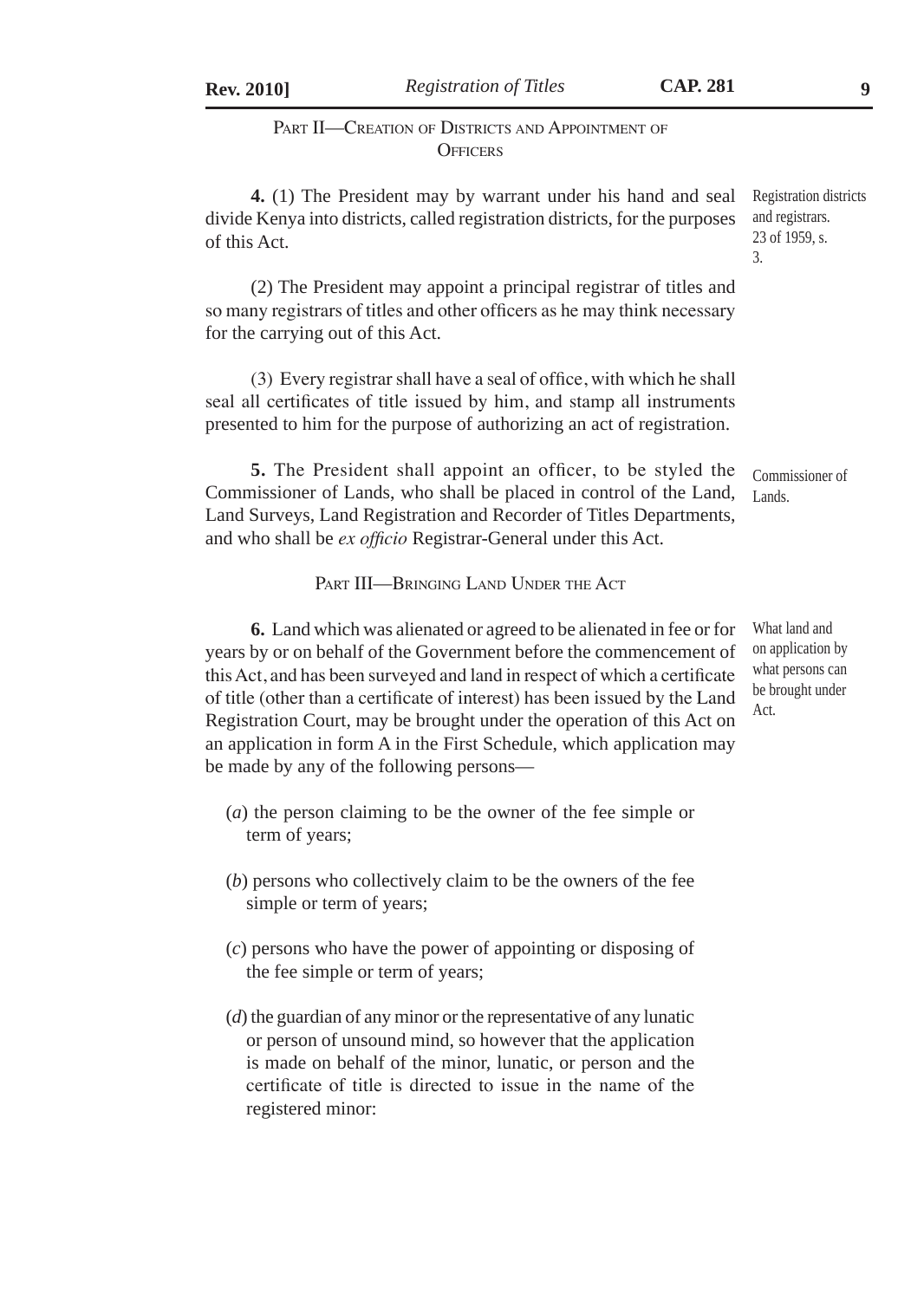Provided that—

- (i) a mortgagor shall not be entitled to make an application unless the mortgage has first served a notice on the mortgagee in that behalf; nor a mortgagee unless in the exercise of his power of sale, and unless the certificate of title is directed to issue in the purchaser's name;
- (ii) the attorney of any corporation, howsoever and wheresoever incorporated, whether already constituted or hereafter to be constituted by a power of attorney under a seal purporting to be the common seal of the corporation giving the power may make an application for or on behalf of the corporation of which he is the attorney, and may make the requisite declaration to the best of his knowledge, information and belief, and may subscribe the application under his own name.

**7.** If it appears to the Registrar-General in an application under section 6 that all encumbrances affecting the land (excepting such as are hereinafter mentioned as not requiring special notification) have been released, or that the owners thereof have had notice of the application, or that any encumbrance (not being a mortgage the owner whereof has not had notice of this application) may be specified in the certificate of title and continue outstanding, the Registrar-General shall publish notice of the application in the Gazette, and shall serve it on the persons concerned; and shall appoint a time not less than fourteen days nor more than twelve months from the publication of the notice on or after the expiration of which the Registrar-General will, unless a caveat is lodged forbidding it, bring the land under the operation of this Act.

**8.** The Registrar-General may, after sending through the post office by a registered letter to the applicant or his agent one month's notice in this behalf, reject the application unless the applicant adduces satisfactory proof that he is proceeding without unnecessary delay in complying with any requisitions on the title made by the Registrar-General.

Notice of application.

Rejection of application for delay.

> **9.** Upon any application being made to bring land under this Act the Registrar-General shall serve the notice thereof mentioned in section 7 to be served on all persons appearing on the register to have a then subsisting estate or interest in the land, by sending through the post office a registered letter marked outside "Registry of Titles", containing a copy of the notice addressed to the person at the address (if any) appearing upon the register.

When registration shall await expiry of notice.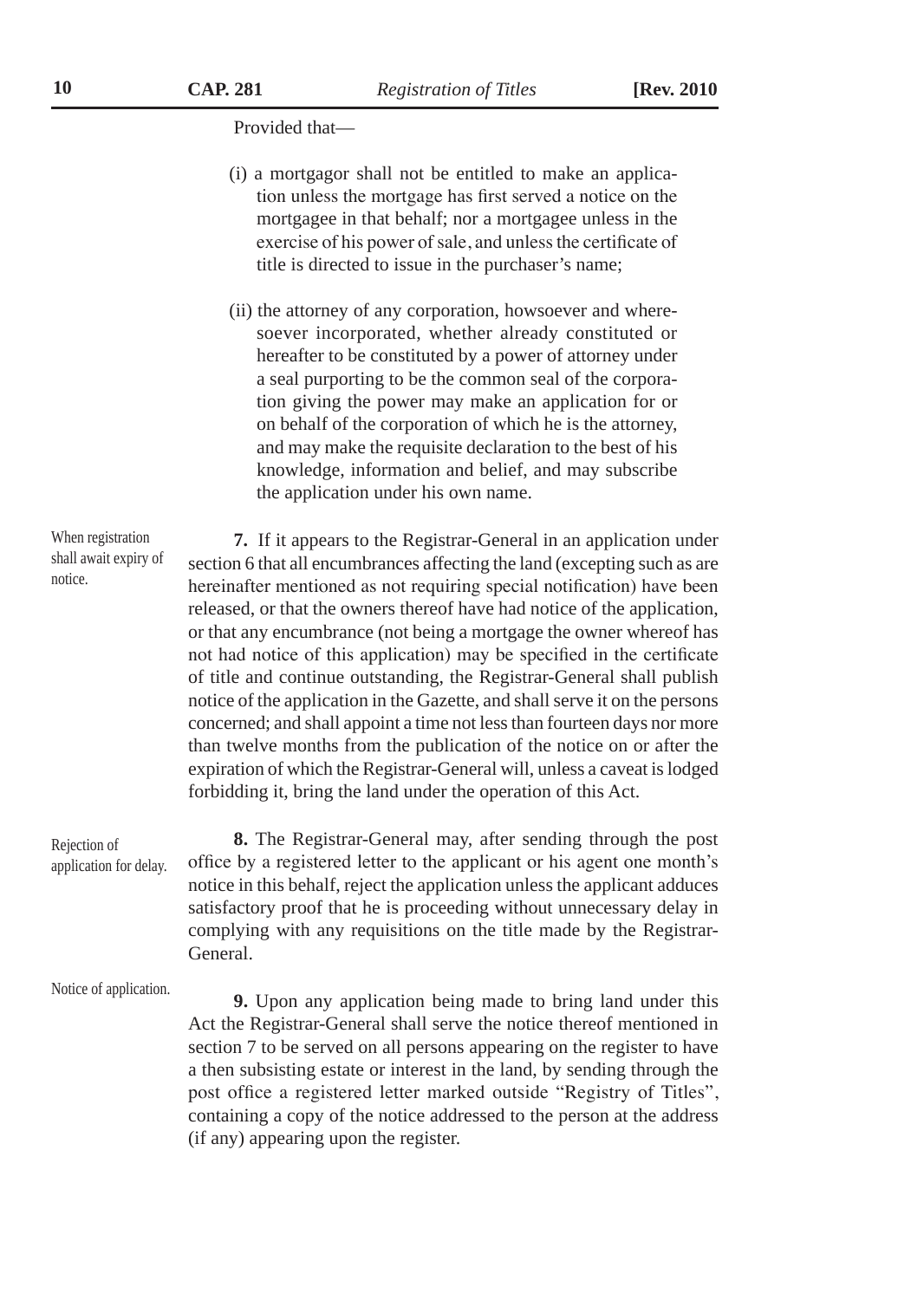**Rev. 2010]** *Registration of Titles* **CAP. 281 11**

under this Act by registering in the name of the applicant or in the name of such person as has been directed in that behalf a certificate of title to the land in form C or form D in the First Schedule, as the case may be. under Act unless notice lodged.

**11.** (1) Any person claiming any estate or interest in the land described in the notice may, before the registration of the certificate, give notice of such claim to the Registrar-General in form E in the First Schedule, forbidding the bringing of such land under this Act. Parties interested may give notice.

(2) Every such notice shall be signed by the person giving it, or by his agent, and shall particularize the estate or interest claimed; and the person lodging the notice shall if required by the Registrar-General support it by an affidavit stating the nature of the title under which the claim is made, and also deliver an abstract of the title to the estate or interest.

**12.** (1) The Registrar-General upon receipt of the notice shall notify receipt to the applicant, and shall suspend further proceedings in the matter until the notice has been withdrawn or has lapsed as hereinafter provided or until an order in the matter has been obtained from the court.

(2) The applicant may cause the person giving notice to be summoned to attend before the court to show cause why the notice should not be removed; and the court may, upon proof that the person giving notice has been duly served, make such order in the premises either *ex parte* or otherwise and as to costs as it deems fit.

**13.** (1) After the expiration of one month from the receipt thereof, the notice shall be deemed to have lapsed, unless the person by whom or on whose behalf it was lodged within that time has taken proceedings in a court to establish his title to the estate or interest specified in the notice, and has given written notice thereof to the Registrar-General, or has obtained and served on him an injunction or order of the court restraining him from bringing the land under this Act.

(2) A notice shall not be renewed by or on behalf of the same person in respect of the same estate or interest.

**14.** After an application has been made to have any land brought under the operation of this Act, the Registrar-General may require all persons having in their possession or custody any deeds, instruments or evidences of title relating to or affecting the land the subject of the application to produce them at the Registry of Titles to him for his inspection, upon such terms and subject to such conditions and for such fee as he thinks just and fixes.

Suspension of proceedings on giving of notice.

unless proceedings taken within one month.

Lapse of notice

Land to be brought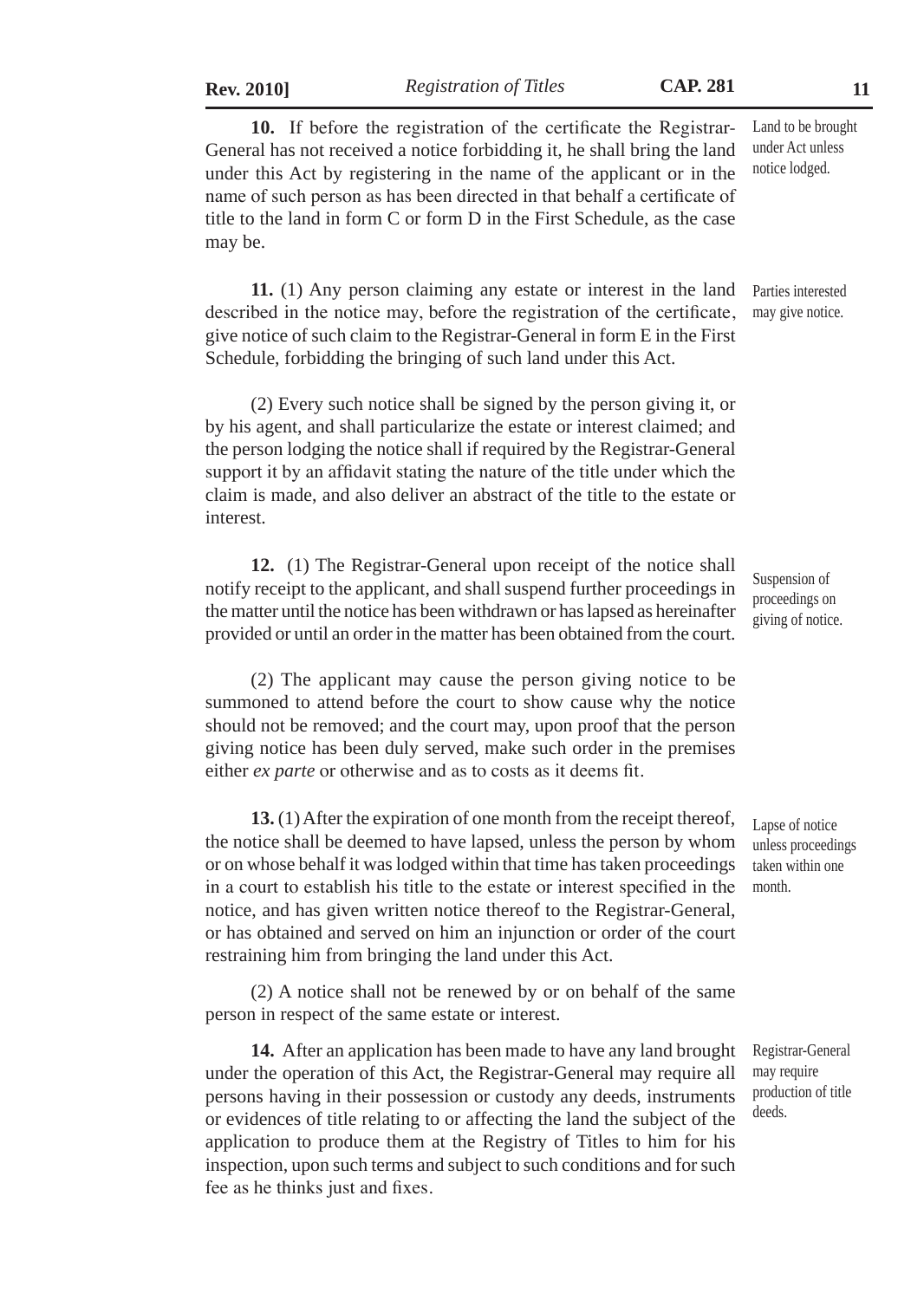**15.** An applicant may withdraw his application at any time before the registration of the certificate; and the Registrar-General shall in that case return to the person who lodged them all muniments of title lodged in support of the application; but in that case, if a caveator has been put to expense without sufficient cause by reason of the application, he shall be entitled to receive from the applicant such compensation as a judge of the court on a summons in chambers thinks just. **16.** (1) Upon registering a certificate of title, the Registrar-General shall endorse and sign upon the last in date of the documents registered under the Registration of Documents Act, the Land Titles Act or the Government Lands Act as have been lodged in support of the application a memorandum that the land included in the document has been brought under this Act, and, if the documents lodged relate to any property other than the land included in the certificate, the Registrar-General shall return them to the applicant or to the person lodging them; otherwise the Registrar-General shall stamp each of them as cancelled, and after he has so stamped them shall retain them in the office. (2) No action shall be brought upon any covenant or agreement for the production of the documents which are so retained or upon any agreement to give or enter into a covenant for the production thereof; and if any such action is commenced it shall be a sufficient answer thereto that such documents are retained under this Act. **17.** Where any subsisting lease has been lodged, the Registrar-General shall, after he has endorsed it as provided in section 16 in the case of the last in date of material registered documents, return the lease to the person lodging it. **18.** (1) The Registrar-General shall keep a book, to be called the record book, in which shall be kept a record of all deeds and documents produced and used in support of each application to bring land under this Act which hereafter is granted. (2) The record shall state briefly the nature and date of and parties to every deed or document, by whom executed or signed, and whether registered under the Registration of Documents Act, the Land Titles Act or the Government Lands Act or not, and if registered the date of registration; and the record book shall be kept open for inspection by the public during the hours and days of business on payment of the prescribed fee. **19.** (1) When land has been brought under this Act, the register kept under the Government Lands Act, the Land Titles Act or the Registration of Documents Act, as the case may be, shall be closed so Applicant may withdraw application. Cancellation and disposal of prior title deeds. Cap. 285. Cap. 282. Cap. 280. Subsisting lease to be endorsed. Record book. Cap. 285. Cap. 282. Cap. 280. Closing of previous register: commencement of Part in certain places.

far as concerns that land, and there shall be no further registration in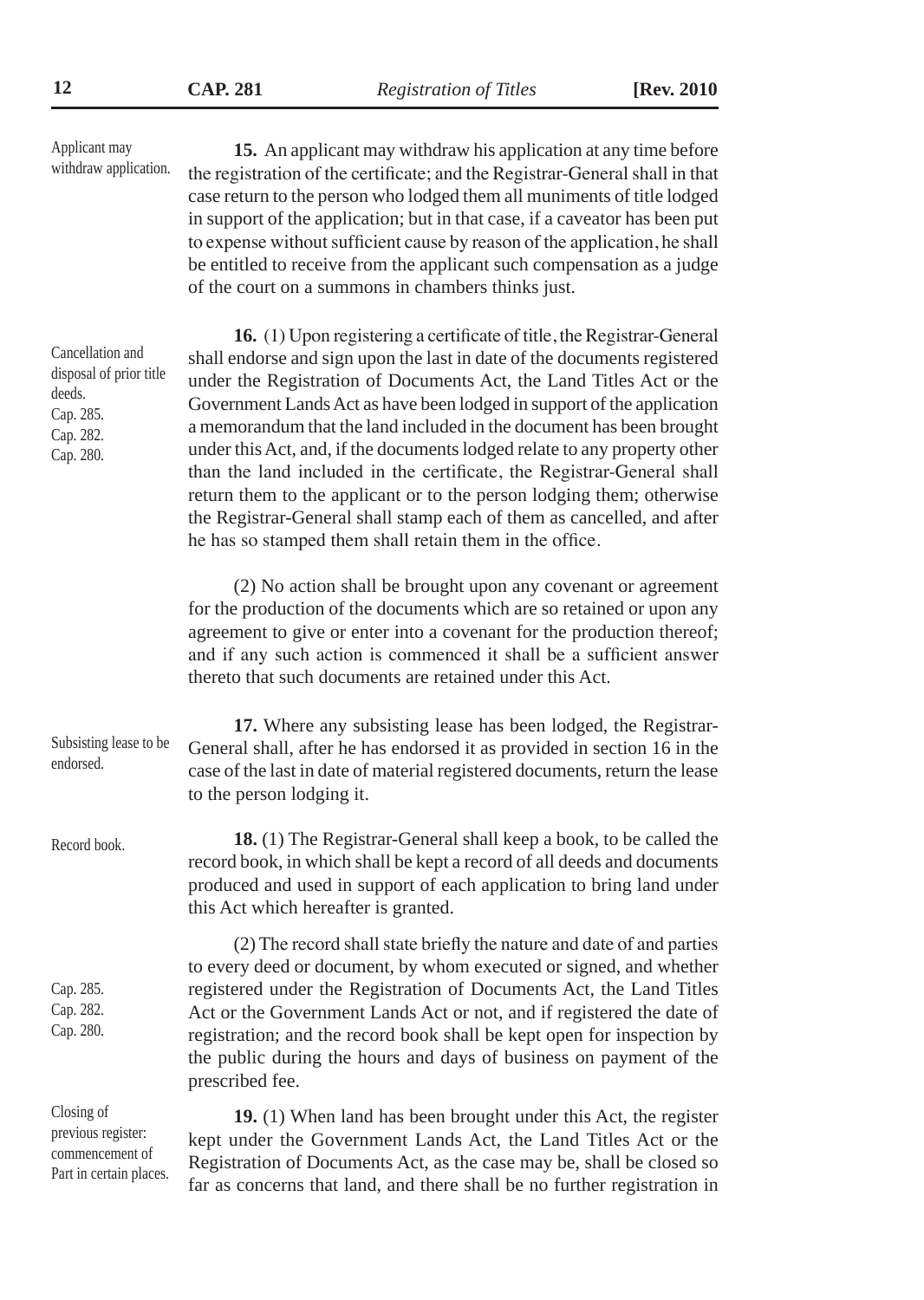| <b>Rev. 2010</b> |  |  |
|------------------|--|--|
|------------------|--|--|

Cap. 280. Cap. 282. Cap. 285.

respect thereof in those registers.

(2) This Part shall be deemed to have come into operation in the Coast District, comprising the Provinces of Seyidie, Tanaland and Jubaland on the 1st November, 1920.\*

Part IV—Grants, Transfers and Transmissions of Land

**20.** After the commencement of this Act and subject to the provisions of subsection (2) of section 1 thereof, all land which is comprised in any grant issued after the commencement of this Act shall be subject to this Act, and shall not be capable of being transferred, transmitted, mortgaged, charged or otherwise dealt with except in accordance with the provisions of this Act, and an attempt to transfer, transmit, mortgage, charge or otherwise deal with it, except as so provided, shall be void and of no effect. Land comprised in grant issued after this Act to be subject thereto.

> Grants. 23 of 1959, s. 4.

**21.** (1) Grants shall be issued in form B (1) or form B (2) in the First Schedule, as the case may be, and every grant, in addition to proper words of description, shall contain a diagram of the land on such scale as the Commissioner of Lands may from time to time direct.

(2) Every grant shall be delivered out of the Land Office to the registrar of the registration district in which the land is situated, who shall, on receiving the prescribed fee—

- (*a*) register the grant in manner hereinafter directed;
- (*b*) deliver the grant to the Commissioner of Lands for issue to the grantee; and
- (*c*) file a photostat copy of the grant in the register.

**22.** (1) Whenever land comprised in a grant has been transmitted certificate of title. as hereinafter provided, the registrar shall, on payment of the prescribed fee, issue a certificate of title in favour of the new proprietor in form C or form D in the First Schedule and he shall thereafter— 23 of 1959, s. 5.

- (*a*) register the certificate of title as hereinafter directed;
- (*b*) deliver the certificate of title to the new proprietor; and
- (*c*) file a photostat copy thereof in the register.

(2) When a certificate of title is issued under subsection (1), all previous certificates of title shall be delivered up to the registrar and cancelled by him.

**\_\_\_\_\_\_\_\_\_\_\_\_\_\_\_\_\_\_\_\_\_\_\_\_\_\_\_\_\_\_\_\_\_\_\_\_\_\_\_\_\_\_\_\_\_\_\_\_\_\_\_\_\_\_\_\_\_\_\_\_\_** \* The Province of Jubaland was ceded to Italy in 1922 and a description of the boundaries of the area now affected by this subsection may be inspected at the Survey Department, Survey of Kenya, Nairobi.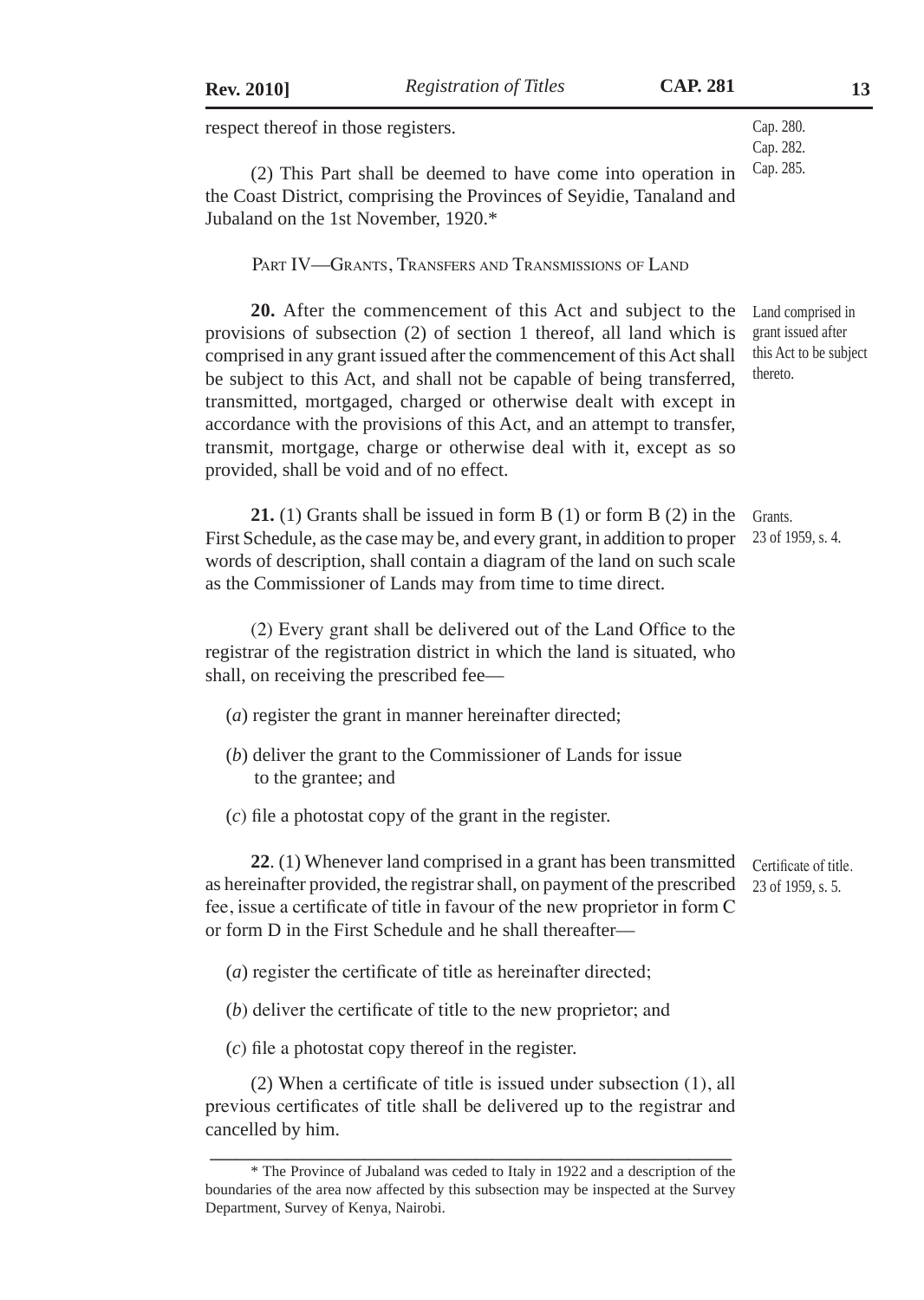**14 CAP. 281** *Registration of Titles* **[Rev. 2010**

(3) The title of the proprietor under each fresh certificate of title shall be as valid and effectual in every respect as if he had been the original grantee in the grant of the land contained in the certificate.

(4) (*a*) When two or more persons are entitled as tenants in common, the registrar shall issue to those persons one certificate of title for the entirety describing them as tenants in common.

(*b*) Notwithstanding the provisions of paragraph (*a*), the registrar may, in his discretion and on payment of the prescribed fee, issue a separate certificate to each such person for his undivided share.

(*c*) If in the exercise of his discretion under paragraph (*b*) the registrar refuses to issue a separate certificate of title to any person, that person may apply for the issue of a separate certificate of title to the Registrar-General, who may either grant or refuse the application.

Certificate of title to be held conclusive evidence of proprietorship. 23 of 1959, s. 6.

**23.** (1) The certificate of title issued by the registrar to a purchaser of land upon a transfer or transmission by the proprietor thereof shall be taken by all courts as conclusive evidence that the person named therein as proprietor of the land is the absolute and indefeasible owner thereof, subject to the encumbrances, easements, restrictions and conditions contained therein or endorsed thereon, and the title of that proprietor shall not be subject to challenge, except on the ground of fraud or misrepresentation to which he is proved to be a party.

(2) A certified copy of any registered instrument, signed by the registrar and sealed with his seal of office, shall be received in evidence in the same manner as the original.

**24.** Any person deprived of land or of any interest in land in consequence of fraud or through the bringing of that land under the operation of this Act, or by the registration of any other person as proprietor of the land or interest, or in consequence of any error or misdescription in any grant or certificate of title or any entry or memorial in the register, or any certificate of search, may bring and prosecute an action at law for the recovery of damages against the person upon whose application the land was brought under the operation of this Act, or the erroneous registration was made, or who acquired title to the interest through the fraud, error or misdescription:

Provided that—

(i) except in the case of fraud or of error occasioned by any omission, misrepresentation or misdescription in the application of a person to bring the land under the operation of this Act, or to be registered as proprietor of

Fraud and error. 23 of 1959, s. 7.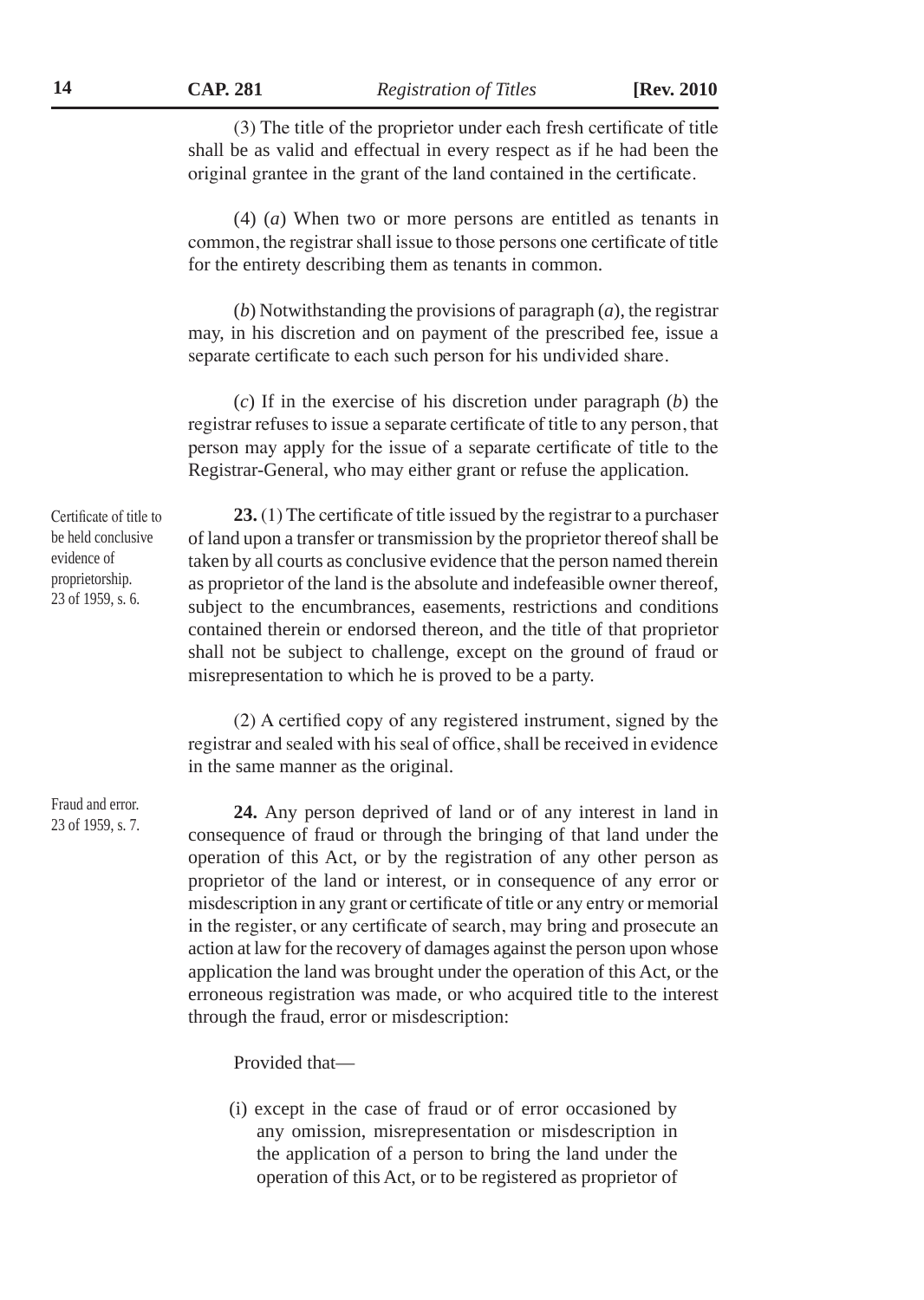the land or interest, or in any instrument signed by him, that person shall upon a transfer of the land bona fide for value cease to be liable for the payment of any damages, which, but for that transfer, might have been recovered from him under the provisions herein contained; and in the last-mentioned case, also in case the person against whom the action for damages is directed to be brought is dead or has been adjudged insolvent or cannot be found within the jurisdiction of the court, then the damages with costs of action may be recovered out of the public funds of Kenya by action against the registrar as nominal defendant;

- (ii) in estimating the damages, the value of all buildings and other improvements erected or made subsequently to the deprivation shall be excluded;
- (iii) no such damages may be recovered out of public funds for any loss, damage or deprivation occasioned by the improper or irregular exercise of the mortgagee's statutory power of sale conferred by the Transfer of Property Act, 1882, of India, in its application to Kenya.

### PART V—REGISTER OF TITLES AND MODE AND EFFECT OF **REGISTRATION**

**25.** The registrar of each registration district shall keep a register, called the register of titles, and shall file therein the photostat copies of all grants and of all certificates of title to be issued as hereinafter provided, and each grant and certificate of title shall constitute a separate folio of the book; and the registrar shall record therein the particulars of all instruments, dealings and other matters by this Act required to be registered or entered in the register, affecting the land contained in each grant or certificate of title.

26. (1) The registrar of each registration district shall also keep a Presentation book. book, to be called the presentation book, in which shall be entered by a short description every instrument which is given in for registration, with the day and hour and, when that is required by the person presenting the instrument, the minute of presentation, and for the purpose of priority the time of presentation shall be taken as the time of registration.

(2) The registrar in entering memorials upon the photostat copies of grants and certificates of title embodied in the register and endorsing a memorandum upon an instrument to be issued shall take the time from the presentation book as the time of registration.

O.I .C. & A.A.

Register of titles. 23 of 1959, s. 8.

23 of 1959, s. 9.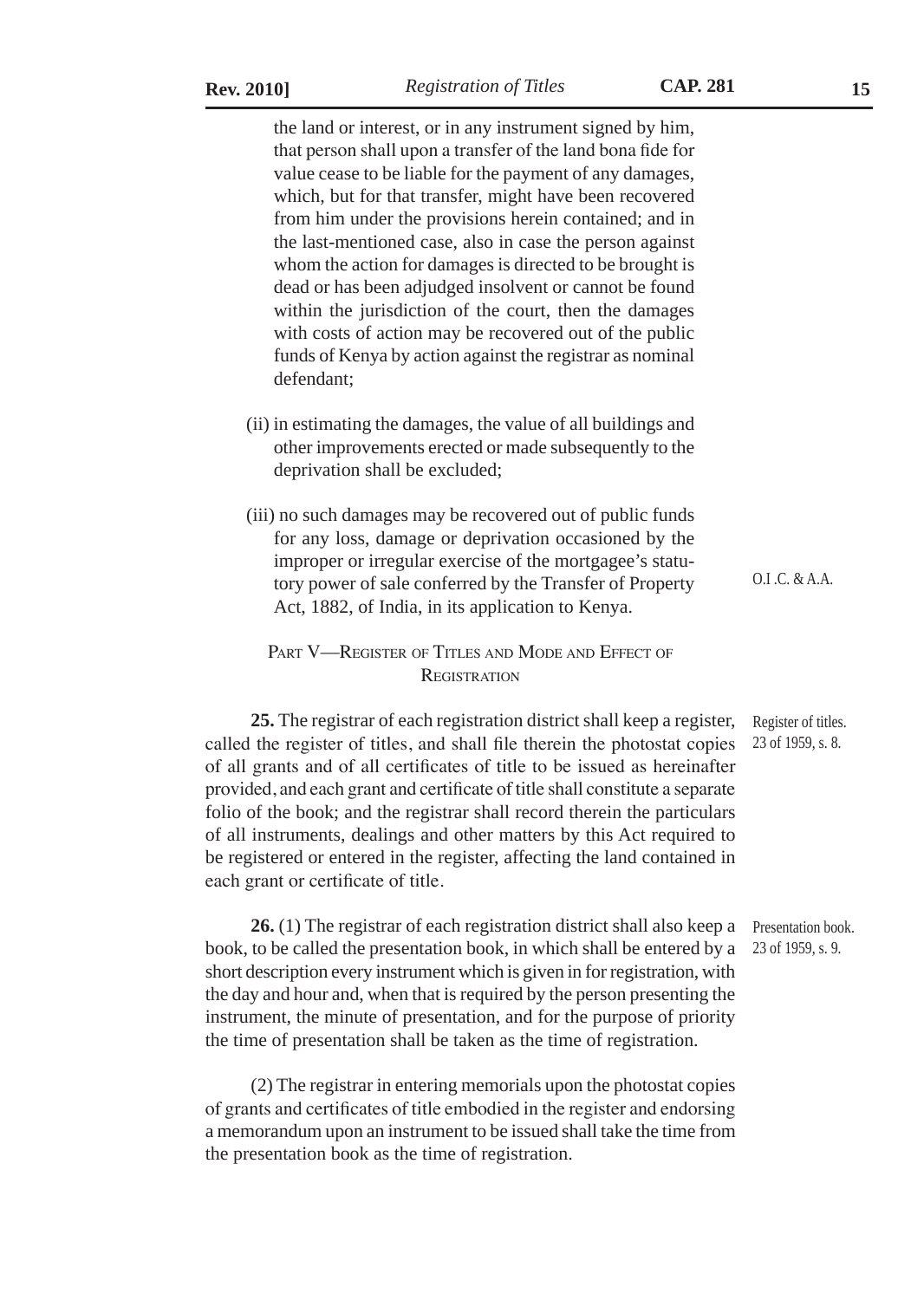| 16                                                                                                | <b>CAP. 281</b>                          | <b>Registration of Titles</b>                                                                                                                                                                                                                                                                                                                                                                                                                                                                                                                                                                                                                                                                                                                                                        | [Rev. 2010] |
|---------------------------------------------------------------------------------------------------|------------------------------------------|--------------------------------------------------------------------------------------------------------------------------------------------------------------------------------------------------------------------------------------------------------------------------------------------------------------------------------------------------------------------------------------------------------------------------------------------------------------------------------------------------------------------------------------------------------------------------------------------------------------------------------------------------------------------------------------------------------------------------------------------------------------------------------------|-------------|
| When instrument<br>deemed to be<br>registered.                                                    |                                          | 27. Every grant shall be deemed and taken to be registered<br>under and for the purposes of this Act as soon as it has been marked<br>by the registrar with folio and volume, so as to indicate its place in the<br>register; and every transfer and other instrument purporting to transfer<br>or in any way to affect the land under this Act shall be deemed to be so<br>registered as soon as a memorial thereof, as hereinafter described, has<br>been entered in the register upon the folio constituted by the existing<br>grant or certificate of title of that land.                                                                                                                                                                                                        |             |
| Priority given by<br>registration not by<br>execution.<br>23 of 1959, s. 10.                      | the register as part and parcel thereof. | 28. Except as is hereinafter otherwise provided, every instrument<br>presented for registration shall be accompanied by the prescribed<br>form and fee, and shall be registered in the order of time in which it<br>is presented for that purpose; and instruments registered in respect of<br>or affecting the same land shall be entitled to priority according to the<br>date of registration, and not according to the date of each instrument<br>itself; and the registrar, upon registration thereof, shall file a photostat<br>copy in the registry of titles and shall deliver the original to the person<br>entitled thereto, and as soon as it is registered every instrument shall,<br>for the purposes of this Act, be deemed and be taken to be embodied in             |             |
| Agreement by<br>transferor implied in<br>all transfers.                                           | in instruments of a similar nature.      | 29. In every instrument creating or transferring an interest in land,<br>there shall be implied the agreement by the party creating or transferring<br>the interest that he will do such acts and execute such instruments as<br>may be necessary in accordance with the provisions of this Act to give<br>effect to all agreements, conditions and purposes expressly set out in<br>the instrument, or declared by this Act to be implied against that party                                                                                                                                                                                                                                                                                                                        |             |
| Memorial of<br>registration.                                                                      | signed by the registrar.                 | 30. Every memorial entered in the register shall state the nature<br>of the instrument to which it relates, the day and hour of the production<br>of the instrument for registration, and the names of the parties thereto,<br>and shall refer by number or symbol to the instrument, and shall be                                                                                                                                                                                                                                                                                                                                                                                                                                                                                   |             |
| Memorial in certain<br>cases to be endorsed<br>on duplicate<br>instruments.<br>23 of 1959, s. 11. |                                          | 31. Whenever a memorial of an instrument has been entered in the<br>register, the registrar shall, except in the case of transfer or other dealing<br>endorsed upon any grant, certificate or other instrument as hereinafter<br>provided, record the same memorial on the photostat copy of the grant,<br>certificate or other instrument evidencing title to the land intended to be<br>dealt with or in any way affected, and the registrar shall endorse on every<br>instrument so registered a certificate of the time at which the instrument<br>was presented to be registered, and shall authenticate each certificate by<br>signing his name and affixing his seal thereto, and a certificate shall be<br>conclusive evidence that the instrument has been duly registered. |             |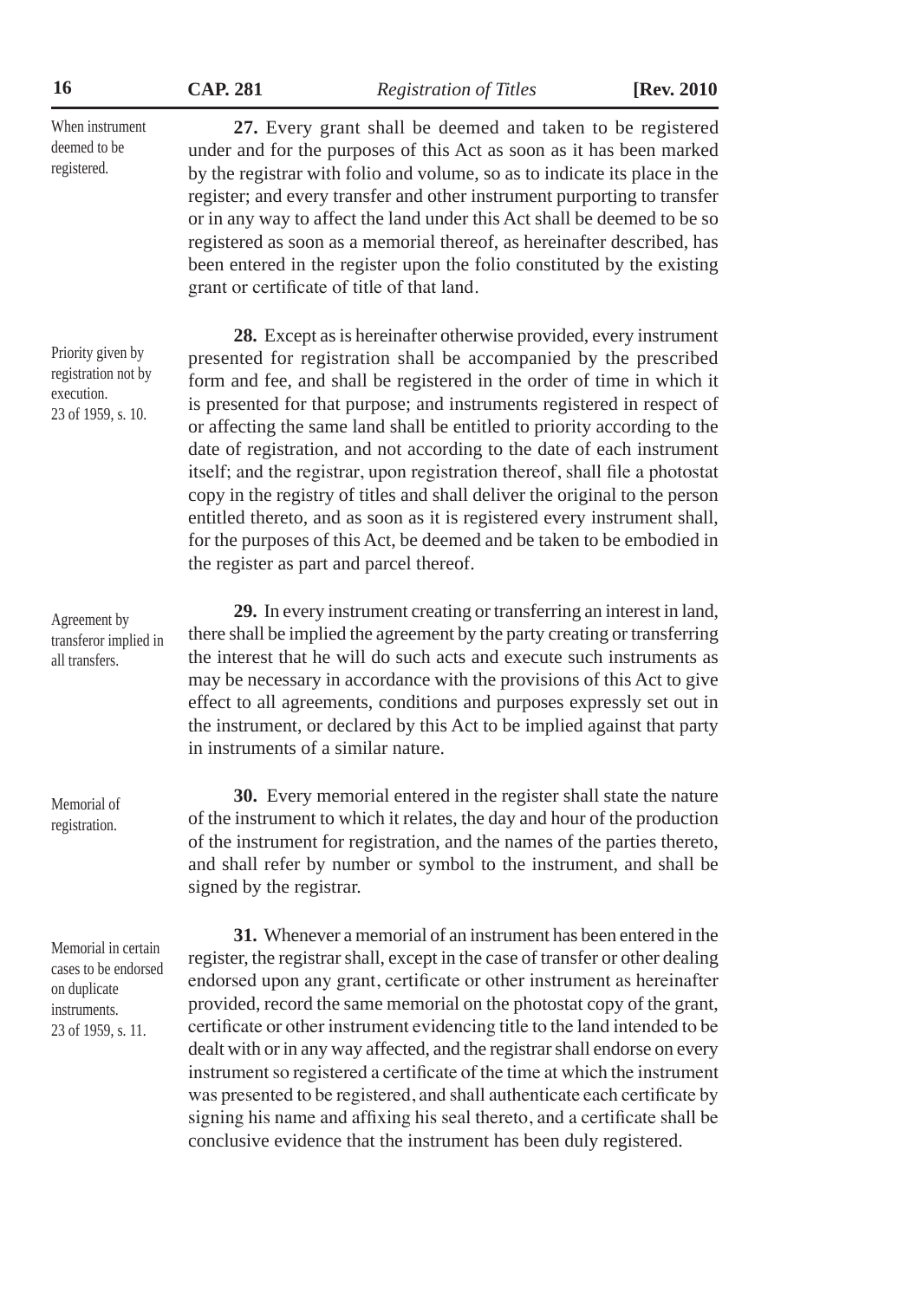**Rev. 2010]** *Registration of Titles* **CAP. 281 17**

**32.** (1) No instrument, until registered in the manner herein before described, shall be effectual to pass any land or any interest therein, or render the land liable as security for the payment of money, but upon the registration of an instrument in the manner hereinbefore prescribed the land specified in the instrument shall pass, or, as the case may be, shall become liable as security in the manner and subject to the agreements, conditions and contingencies set out and specified in the instrument, or declared by this Act to be implied in instruments of a similar nature.

(2) Nothing in this section shall be construed as preventing any unregistered instrument from operating as a contract.

**33**. (1) A registrar shall not register any instrument purporting to transfer or otherwise deal with or affect any land except land situated within the registration district for which he has been appointed, and except in the manner herein provided, nor unless the instrument is in accordance with the provisions hereof, but any instrument in substance in conformity with the forms annexed hereto shall be sufficient:

Provided that the registrar may reject any instrument appearing to be unfit for registration or unsuitable for a photostat copy; and any person who is dissatisfied with a decision of a registrar made under this section may appeal to the Registrar-General, whose decision shall be final, subject to any further appeal to the court as provided for in section 62.

(2) A registrar shall not register any instrument purporting to transfer any land situated within the area of jurisdiction of a local authority unless there is produced to the registrar the written statement mentioned in section 21 of the Rating Act and unless that statement is expressed to be available until the day upon which, or until a day not earlier than that upon which, the instrument was registered.

Cap. 267.

(3) A registrar shall not register any document purporting to transfer or create any interest in land, unless a certificate is produced to him certifying that no rent is owing to the Government in respect of the land, or that the land is freehold.

#### PART VI-TRANSFERS

**34.** When land is intended to be transferred or any right of way or other easement is intended to be created or transferred, the registered proprietor or, if the proprietor is of unsound mind, the guardian or other person appointed by the court to act on his behalf in the matter, shall execute, in original only, a transfer in form F in the First Schedule, which transfer shall, for description of the land intended to be dealt with, refer to the grant or certificate of title of the land, or shall give Form of transfer.

Unregistered instrument invalid. 20 of 1989.

Registrar may refuse to register instrument. 23 of 1959, s. 12, 29 of 1967, 1st Sch., 39 of 1968, s.9, 13 of 1972, Sch.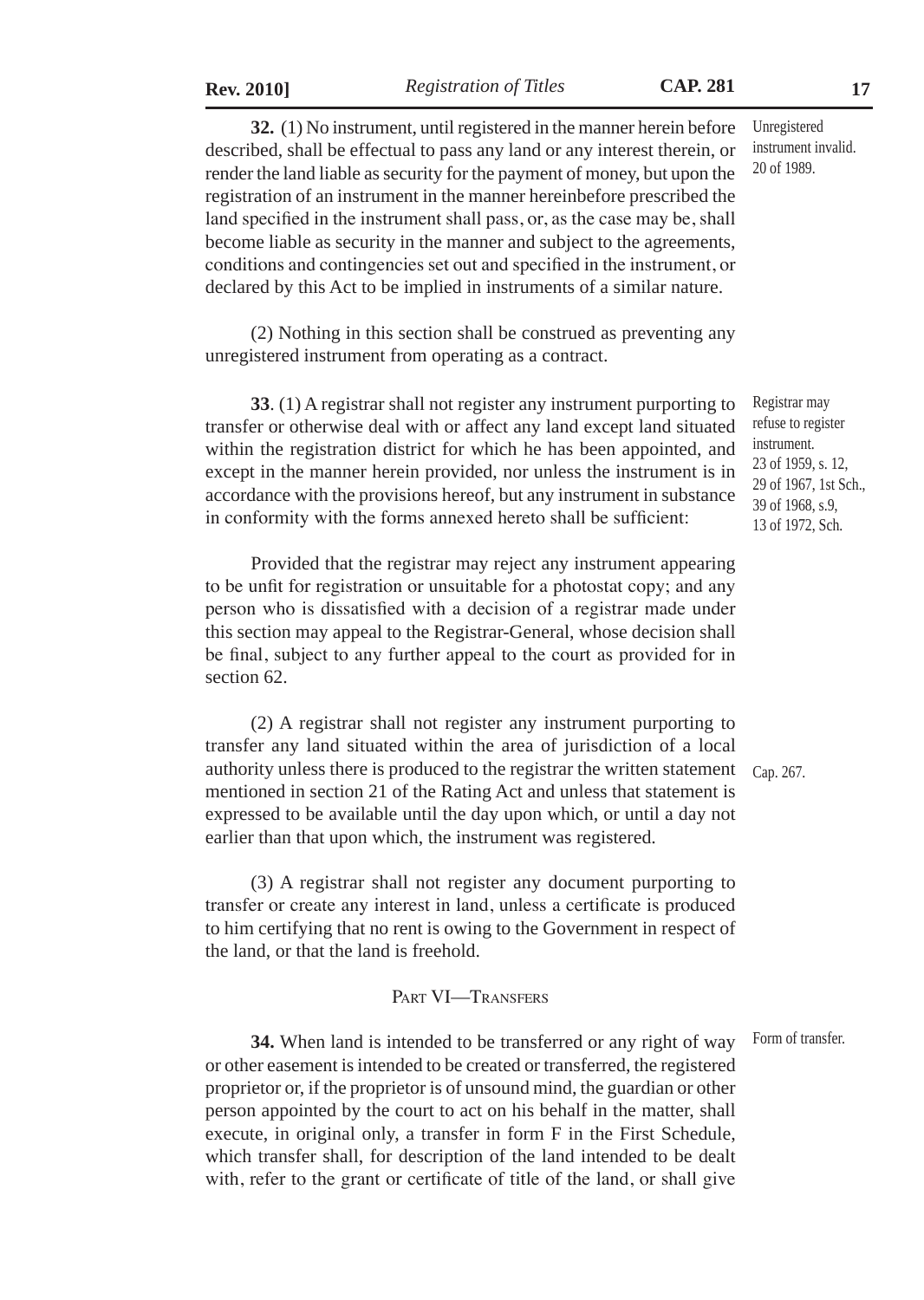**18 CAP. 281** *Registration of Titles* **[Rev. 2010**

such description as may be sufficient to identify it, and shall contain an accurate statement of the land and easement, or the easement, intended to be transferred or created, and a memorandum of all leases, charges and other encumbrances to which the land may be subject, and of all rights-of-way, easements and privileges intended to be conveyed.

Procedure on transfer. 23 of 1959, s. 13.

**35.** (1) If the transfer purports to transfer the whole or part of the land contained in any grant or certificate of title, the transferor shall deliver up the grant or certificate of title of the land, and the registrar shall, when registering the transfer, enter in the register, and endorse on the grant or certificate of title, a memorandum cancelling it, either wholly or partially, according as the transfer purports to transfer the whole or part only of the land contained in the grant or certificate of title.

(2) Any wholly cancelled grant or certificate shall be retained by the registrar, and any partially cancelled grant or certificate shall be returned endorsed to the transferor.

(3) The registrar shall make out to the transferee a certificate of title to the land mentioned in the transfer, and, whenever required by the proprietor of the untransferred portion, shall make out to the proprietor a certificate of title to that portion.

**36.** (1) If a transfer purports to transfer the whole of the land mentioned in any grant or certificate of title, the registrar may, instead of cancelling the grant or certificate as provided by sections 22 and 35, enter in the register and endorse on the grant or certificate a memorandum of the transfer, and deliver the grant or certificate so endorsed to the transferee, and every grant or certificate with that memorandum shall be as effectual for the purpose of evidencing title, and for all other purposes of this Act, as if the grant or old certificate had been cancelled and a new certificate had been issued to the transferee in his own name, and the foregoing process in lieu of cancellation may be repeated upon every transfer of the whole of the land, but when in the opinion of the registrar any grant or certificate cannot for want of space or other cause conveniently bear any further endorsement, he may require cancellation and the issue of a new certificate.

(2) Where part only of the land is transferred the registrar shall apportion any rent or other annual payments payable to the Government in respect of the land, and shall enter on the certificate of title issued by him to the transferee and transferor respectively the amounts thenceforward payable in respect of the part transferred and the balance respectively:

Provided that any sum so payable annually in respect of any subdivision shall in no case be less than ten shillings.

Entry of memorandum in lieu of cancellation of grant or certificate. 23 of 1959, s. 13.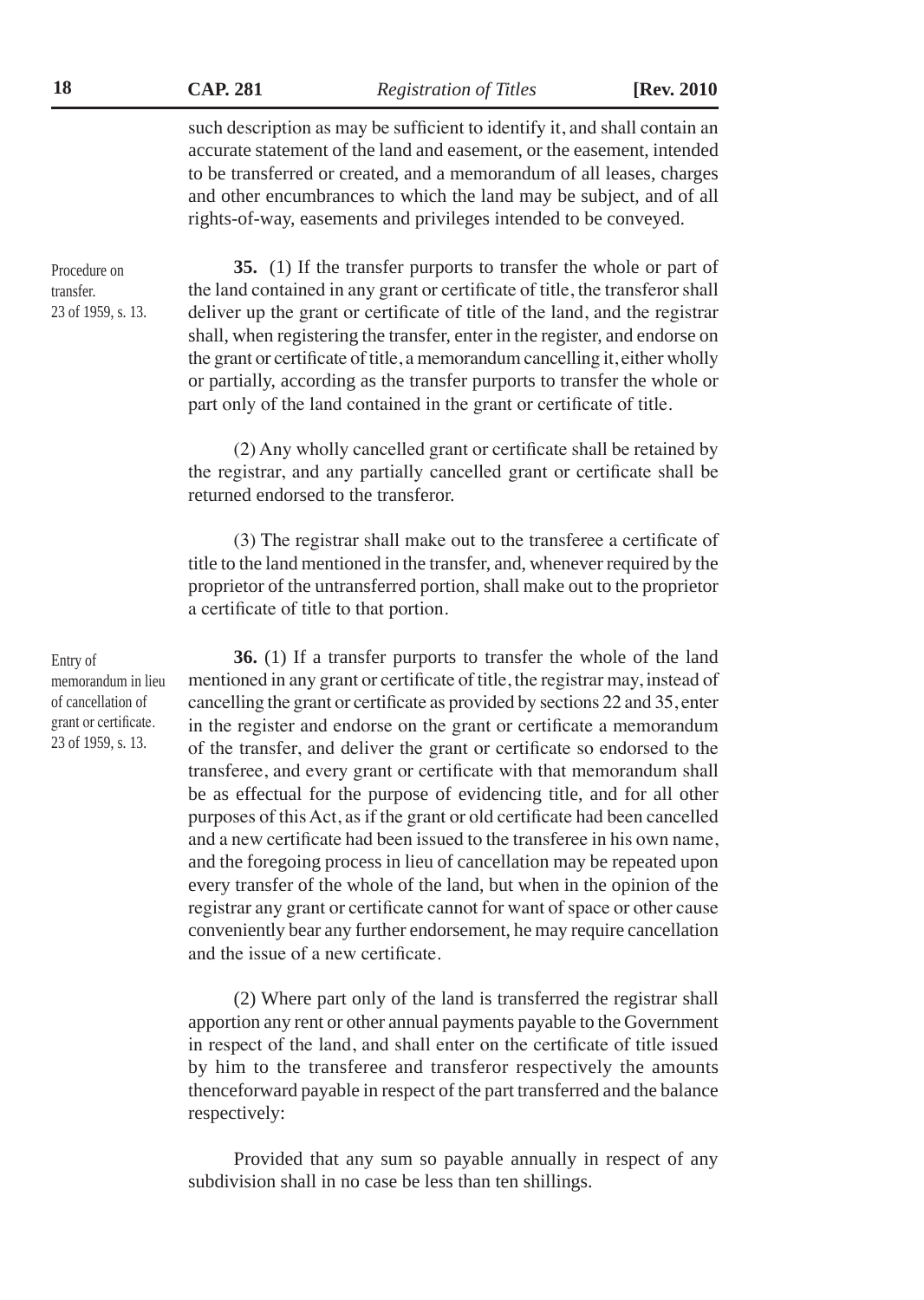(3) If either party is dissatisfied with the apportionment made by the registrar he may request the registrar in writing to refer the question of apportionment to the court, and the registrar shall thereupon refer it accordingly.

**37.** (1) Leases and charges may be transferred by a transfer executed in duplicate in form G in the First Schedule. Form of transfer of charge.

(2) The transfer must be registered in the usual manner, and transferees shall have priority according to the date and time of registration.

**38.** Upon the registration of any transfer of any charge or lease, the interest of the transferor as set out in instrument, with all rights, powers and privileges belonging or appertaining thereto, shall pass to the transferee, and the transferee shall thereupon become subject to and liable for the same requirements and liabilities to which the transferor would have been subject and liable if the transfer had not been made.

**39.** The right to sue upon any charge or other instrument, and to recover any money or damages thereunder, and all interest in the money or damages, arising by virtue of a transfer under this Part shall be transferred so as to vest the right in the transferee thereof:

Provided that nothing herein contained shall prevent the court from giving effect to any trusts affecting the money or damages in case the transferee holds it or them in trust for any other person.

#### Part VII—Leases

**40.** When any land is intended to be leased for any term exceeding twelve months, the proprietor, or if the proprietor is a minor or of unsound mind the guardian, next friend or other person appointed by the court to act on behalf of the minor or person of unsound mind in the matter, shall execute a lease in form H in the First Schedule, and every such instrument shall, for description of the land intended to be dealt with, refer to the grant or certificate of title of the land, or shall give such other description as may be necessary to identify the land: Form of lease.

Provided that no lease for the period above specified shall be valid unless registered.

**41.** Any lease or agreement for a lease granted for a term not exceeding twelve months shall be valid without registration:

transferee of charge or lease.

Liabilities of

Rights of transferor to be vested in transferee.

Lease for twelve months valid without registration.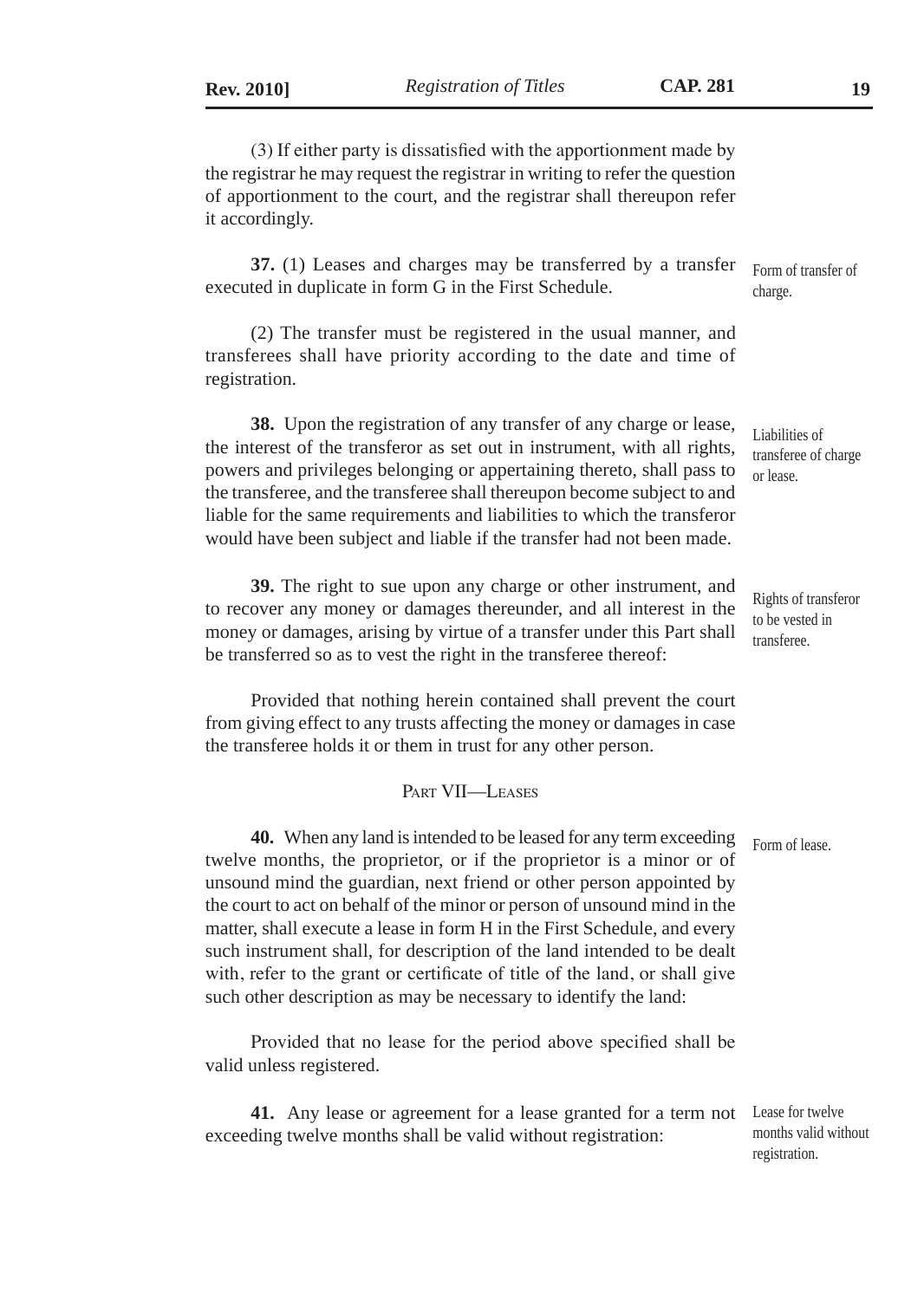**20 CAP. 281** *Registration of Titles* **[Rev. 2010**

Provided that no right to purchase the land contained in any such lease or agreement shall be valid as against any subsequent purchaser of the land unless the lease or agreement be registered.

**42.** (1) Whenever in any lease made under this Act the lessee employs any of the forms of words contained in column one of form I in the First Schedule, and distinguished by any number therein, that lease shall be taken to have the same effect and be construed as if he had inserted therein the form of words contained in column two of that form and distinguished by the corresponding number; and every such form shall be deemed a covenant with the lessor and his transferees by the lessee binding the latter and his executors, administrators and transferees; but it shall not be necessary in any such lease to insert any such number.

(2) There may be introduced into or annexed to any of the forms in column one any express exceptions from or express qualifications thereof respectively; and the same exceptions or qualifications shall be taken to be made from or in the corresponding forms in column two.

**43.** The registrar, upon proof to his satisfaction of lawful re-entry and recovery of possession by a lessor, shall note the fact by entry in the register, and the lease shall thereupon determine, but without releasing the lessee from his liability in respect of the breach of any expressed or implied agreements in the lease.

**44.** (1) Whenever any lease which is required to be registered by the provisions of this Act is intended to be surrendered, and the surrender thereof is effected otherwise than by operation of law, there shall be endorsed upon the lease the word "surrendered", with the date of surrender, and the endorsement shall be signed by the lessee and the lessor as evidence of the acceptance thereof, and shall be attested by a witness; and the registrar thereupon shall enter in the register a memorial recording the date of surrender and shall likewise endorse upon the lease a memorandum recording the fact of the entry having been so made in the register, and thereupon the interest of the lessee in the land shall vest in the lessor or in the person in whom having regard to intervening circumstances, if any, the land would have been then vested if no such lease had ever been executed; and production of the lease or counterpart bearing the endorsed memorandum shall be sufficient evidence that the lease has been so surrendered:

Provided that no lease subject to a charge shall be surrendered without the consent of the chargee.

Surrender of lease to be entered in register.

Short forms of covenants.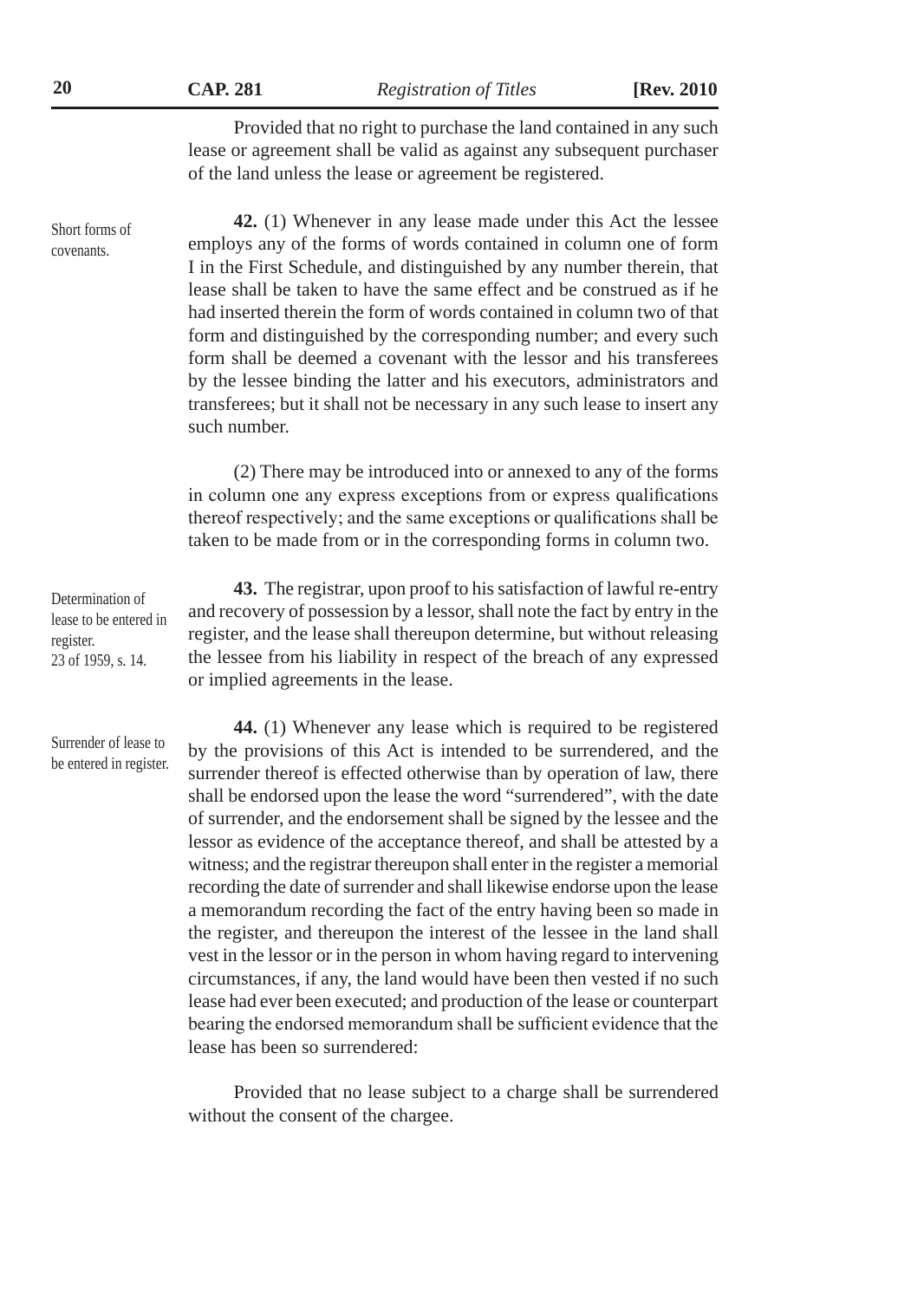**Rev. 2010]** *Registration of Titles* **CAP. 281 21**

**45.** Where a lessee or his assignee has delivered to the lessor or his agent the duplicate of the lease, accompanied by some writing signed by the lessee or his assignee and attested in the manner prescribed by section 58 evidencing his intention to give up possession of the land contained in the lease, the registrar may, upon application to him by the lessor and production of such evidence as he may require that the lessee or his assignee has abandoned the occupation of the land contained in the lease, make an entry in the register of the surrender of the lease. Abandonment of lease.

#### PART VIII—CHARGES

**46.** (1) Whenever any land is intended to be charged or made security in favour of any person other than by way of deposit of documents of title as provided for by section 66, the proprietor or lessee or, if the proprietor or lessee is of unsound mind, the guardian or other person appointed by the court to act on his behalf in the matter shall execute a charge in form  $J(1)$  or  $J(2)$  in the First Schedule, which must be registered as hereinbefore provided.

(2) The charge when registered shall (subject to any provisions to the contrary therein contained) render the property comprised therein subject to the same security, and to the same powers and remedies on the part of the chargee, as are the case under a legal mortgage of land which is not registered under this Act.

**47.** Upon the production of any charge having thereon an endorsement signed by the chargee and attested in the manner prescribed by section 58 for the attestation of instruments discharging the land from the whole or part of the money secured, or discharging any part of the land contained in the instrument from the whole of those moneys, or upon proof of the occurrence of the event upon which, in accordance with the provisions of any charge, the money thereby secured shall cease to be payable, and upon proof that all arrears have been paid, satisfied or discharged, the registrar shall make an entry in the register noting that the charge is discharged wholly or partially, or that part of the land is discharged, or that the charge is satisfied and discharged, as the case may require, and upon entry being so made the land mentioned or referred to in the endorsement, or other instrument evidencing that the charge is satisfied and discharged, shall cease to be subject to or liable for those moneys, or for the part thereof, or subject to the charge, as the case may be, noted in the entry as discharged, and the registrar shall, in any or either case, endorse on the grant evidencing the title of the land charged a memorandum of the date on which the entry was made by him in the register, whenever the grant is presented to him for that purpose. Discharge of charge.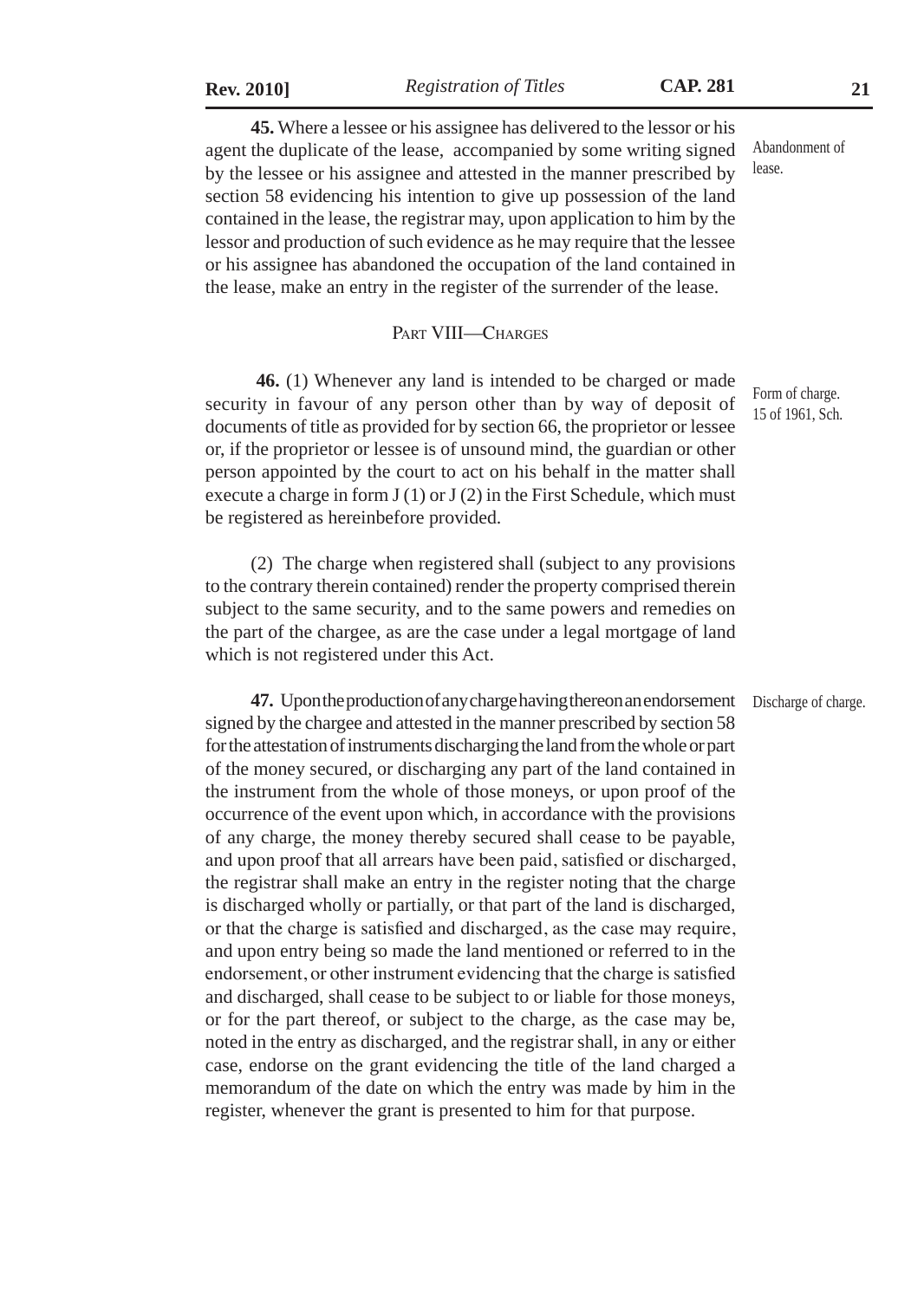|  | <b>CAP. 281</b> |
|--|-----------------|
|  |                 |

**22 CAP. 281** *Registration of Titles* **[Rev. 2010**

| Discharge of charge<br>where chargee<br>abroad.<br>L.N. 761/1963. | 48. If any person is entitled to pay off the charge and the registered<br>chargee is absent from Kenya, and there is no person authorized under<br>a power of attorney to give a receipt for the money, the registrar may<br>receive the money with all arrears then due in trust for the person entitled<br>thereto, and the registrar shall make an entry in the register discharging<br>the charge, stating the day and hour on which the entry is made, and the<br>entry shall be valid discharge for the charge and shall have the same force<br>and effect as is given to a similar entry when made upon production of<br>the instrument of charge with the receipt of the charges, and the registrar<br>shall endorse on the grant, certificate of title or other instrument, and also<br>on the instrument of charge, whenever those instruments are brought to<br>him for that purpose, the several particulars hereinbefore directed to be<br>endorsed upon each of those instruments, respectively. |
|-------------------------------------------------------------------|----------------------------------------------------------------------------------------------------------------------------------------------------------------------------------------------------------------------------------------------------------------------------------------------------------------------------------------------------------------------------------------------------------------------------------------------------------------------------------------------------------------------------------------------------------------------------------------------------------------------------------------------------------------------------------------------------------------------------------------------------------------------------------------------------------------------------------------------------------------------------------------------------------------------------------------------------------------------------------------------------------------|
| Application of Part.                                              | 49. The provisions of this Part shall not apply to a charge by<br>deposit of documents of title.                                                                                                                                                                                                                                                                                                                                                                                                                                                                                                                                                                                                                                                                                                                                                                                                                                                                                                               |
|                                                                   | PART IX-POWERS OF ATTORNEY                                                                                                                                                                                                                                                                                                                                                                                                                                                                                                                                                                                                                                                                                                                                                                                                                                                                                                                                                                                     |
| Form of power of<br>attorney.                                     | <b>50.</b> The proprietor of any land, if not a minor, a lunatic or a person<br>of unsound mind, may appoint any person to act for him in respect of<br>the transfer or other dealing with the land in accordance with this Act by<br>executing a power in form M in the First Schedule, and a duplicate or<br>an attested copy thereof shall be deposited with the registrar, who shall<br>enter in the register a memorandum of the particulars therein contained<br>and of the date and hour of its deposit with him:                                                                                                                                                                                                                                                                                                                                                                                                                                                                                       |
|                                                                   | Provided that-                                                                                                                                                                                                                                                                                                                                                                                                                                                                                                                                                                                                                                                                                                                                                                                                                                                                                                                                                                                                 |
|                                                                   | (i) a power of attorney executed in due and customary form<br>and giving sufficient powers in the opinion of the registrar<br>may be registered as though executed in form M;                                                                                                                                                                                                                                                                                                                                                                                                                                                                                                                                                                                                                                                                                                                                                                                                                                  |
| Cap. 285.<br>Cap. 280.                                            | (ii) a power of attorney registered before the date of this Act<br>in accordance with the provisions of the Registration of<br>Documents Act, or the Government Lands Act, shall be<br>deemed to be duly registered for the purposes of this<br>section, provided it has been so registered prior to any<br>act thereunder being effected in respect to land registered<br>under this Act; but nothing in this section shall make valid<br>a power otherwise invalid, or any transaction under it,<br>by reason of that action.                                                                                                                                                                                                                                                                                                                                                                                                                                                                                |
| Form of revocation<br>of power of attorney.                       | 51. A power of attorney may be revoked by an instrument of<br>revocation in form N in the First Schedule, and after the registration of<br>revocation of the power the registrar shall not give effect to any transfer                                                                                                                                                                                                                                                                                                                                                                                                                                                                                                                                                                                                                                                                                                                                                                                         |

or other instrument signed pursuant to that power: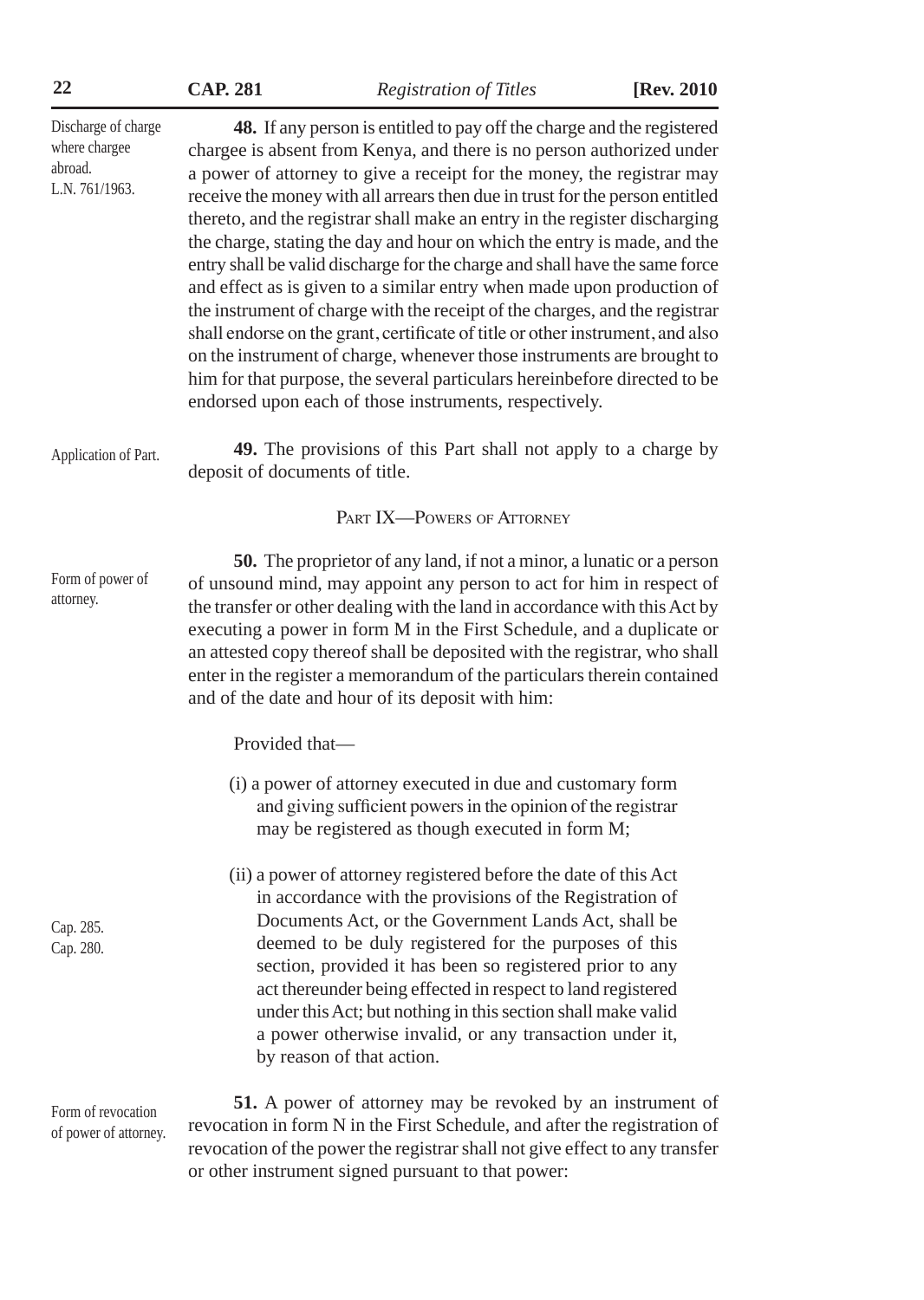Provided that—

- (i) a revocation executed in due and customary form may, at the discretion of the registrar, be registered as though executed in form N;
- (ii) a revocation of any power of attorney referred to in paragraph (ii) of the proviso to section 50 shall be registered in accordance with the provisions of the Act under which the power of attorney is registered.

#### PART **X—TRANSMISSIONS**

**52.** Whenever, the proprietor of any land dies, the representative of the deceased proprietor shall, before any dealing with the land, make an application in writing to the registrar of the registration district within which the land is situated to be registered as proprietor, and shall produce to the registrar the probate or letters of administration, and thereupon the registrar shall enter in the register a memorial of the date of the probate or letters of administration, the date and hour of their production to him and the date of the death of the proprietor, when it can be ascertained, and shall add the words "as representative" after the name of the person to whom probate or letters of administration was granted; and upon entry being made the representative shall be deemed to be the proprietor of the land or such part thereof as for the time being remains undisposed of, and the registrar shall note the fact of registration by memorandum on the probate or letters of administration:

Provided that the title of the representative to the land shall relate back and take effect as from the date of the death of the deceased proprietor.

**53.** Whenever any charge or lease affecting land is transmitted in consequence of the death of the proprietor thereof, the probate or letters of administration, accompanied by an application in writing from the representative claiming to be registered as proprietor in respect of the charge or lease, shall be produced to the registrar, who shall thereupon enter in the register, and on the instrument evidencing title to the charge or lease transmitted, the date of the issue of probate or letters of administration, the date and hour of their production to him and the date of the death of the proprietor, when it can be ascertained, with such other particulars as he may deem necessary; and upon entry being made the representative shall be deemed to be the proprietor of the charge or lease, and the registrar shall note the fact of registration by memorandum under his hand on the document evidencing the issue of probate or letters of administration.

Death of proprietor of charge or lease.

Death of proprietor of land.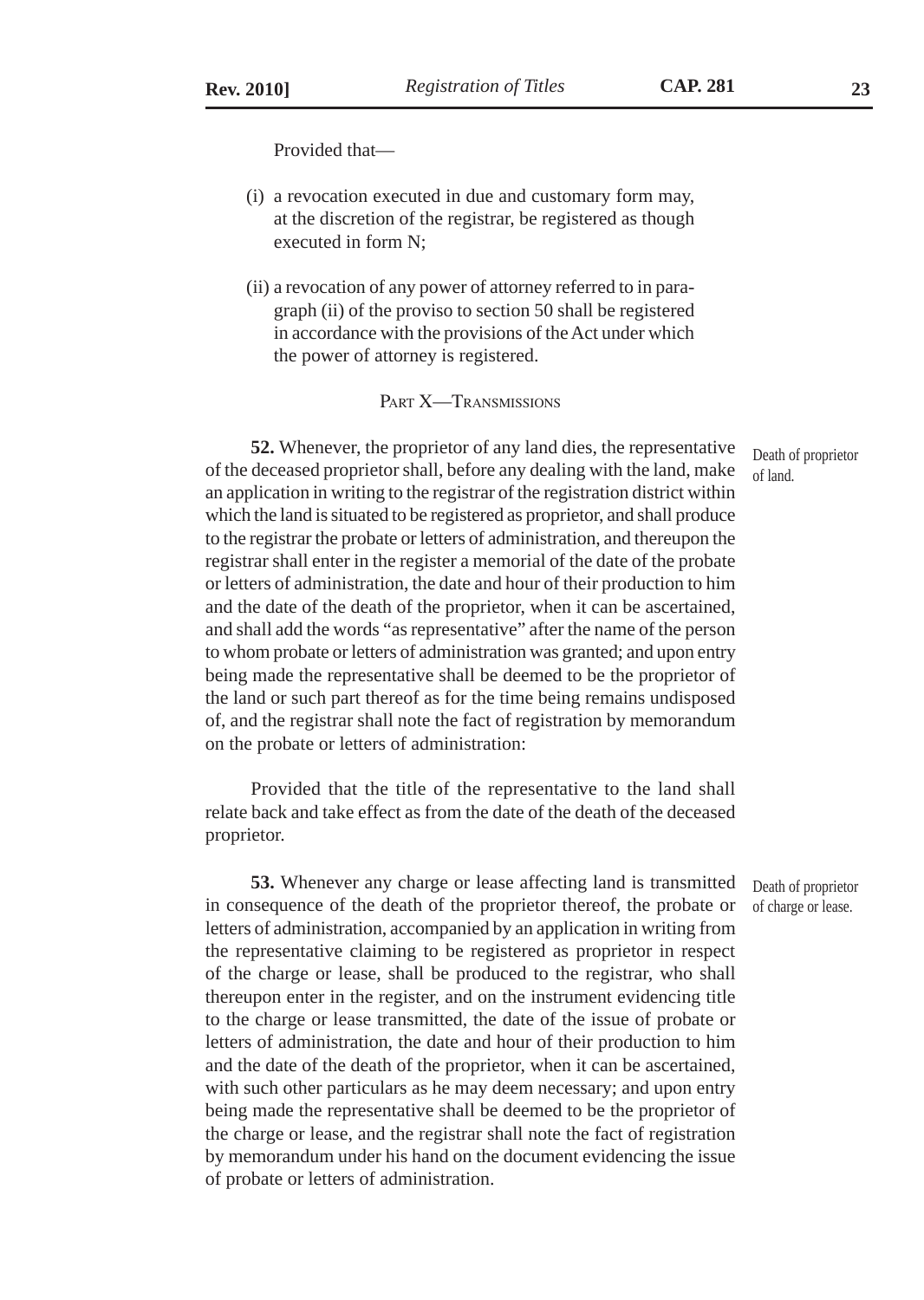Representative to hold property subject to trusts affecting it.

Transmission after execution.

**54.** Any person registered as the representative of a deceased person shall hold the land in respect of which he is registered for the purpose to which it is applicable according to equity and good conscience, and subject to any trusts upon which the deceased proprietor held it, but for the purpose of any registered dealings with the land he shall, subject to the provisions of this Act, be deemed to be the absolute proprietor thereof.

**55.** (1) No execution or notice of sale for the recovery of any rent due to the Government shall affect any land until the registrar of the registration district within which the land is situated is served with a copy of the warrant of execution or notice of sale, as the case may be, accompanied by a statement signed by any party interested, or by his agent, or by the Commissioner of Lands, specifying the land sought to be affected thereby, and, after marking upon the copy the time of service, enters a notice thereof in the register.

(2) The entry shall operate as a caveat against any alienation other than in pursuance of the warrant or notice of sale while it remains in force, and after any land so specified has been sold under the warrant or notice of sale the registrar shall, on receiving a transfer thereof in one of the forms O in the First Schedule, make an entry thereof in the register and thereupon the purchaser shall be deemed the proprietor of the land:

Provided that, until entry of notice has been made, no sale or transfer under the warrant or notice of sale shall be valid as against a purchaser for valuable consideration, notwithstanding the purchaser had actual notice of the warrant or notice of sale.

(3) Upon production to the registrar of sufficient evidence of the satisfaction of any warrant, a copy whereof has been served, or of the payment of the arrears in respect of which the notice of sale or copy thereof has been served and of the interest and expenses, he shall cause an entry to be made in the register to that effect, and on entry the warrant or notice of sale shall cease to affect any land specified unless a transfer upon a sale under the warrant or notice of sale is registered within six months from the day on which the copy is served.

**56.** Whenever the court has made an order preferring as proprietor of lands any person other than the registered proprietor thereof, the registrar, on being served with an office copy of the order, shall enter in the register and on the grant or other instrument evidencing title to the land the date of the order, the date and hour of its production to him, and the name and description of the person in whom the order purports to vest the land, and that person shall thereupon be deemed to be the proprietor of the land; and unless and until the entry is made the order

Transmission to proprietor preferred by court.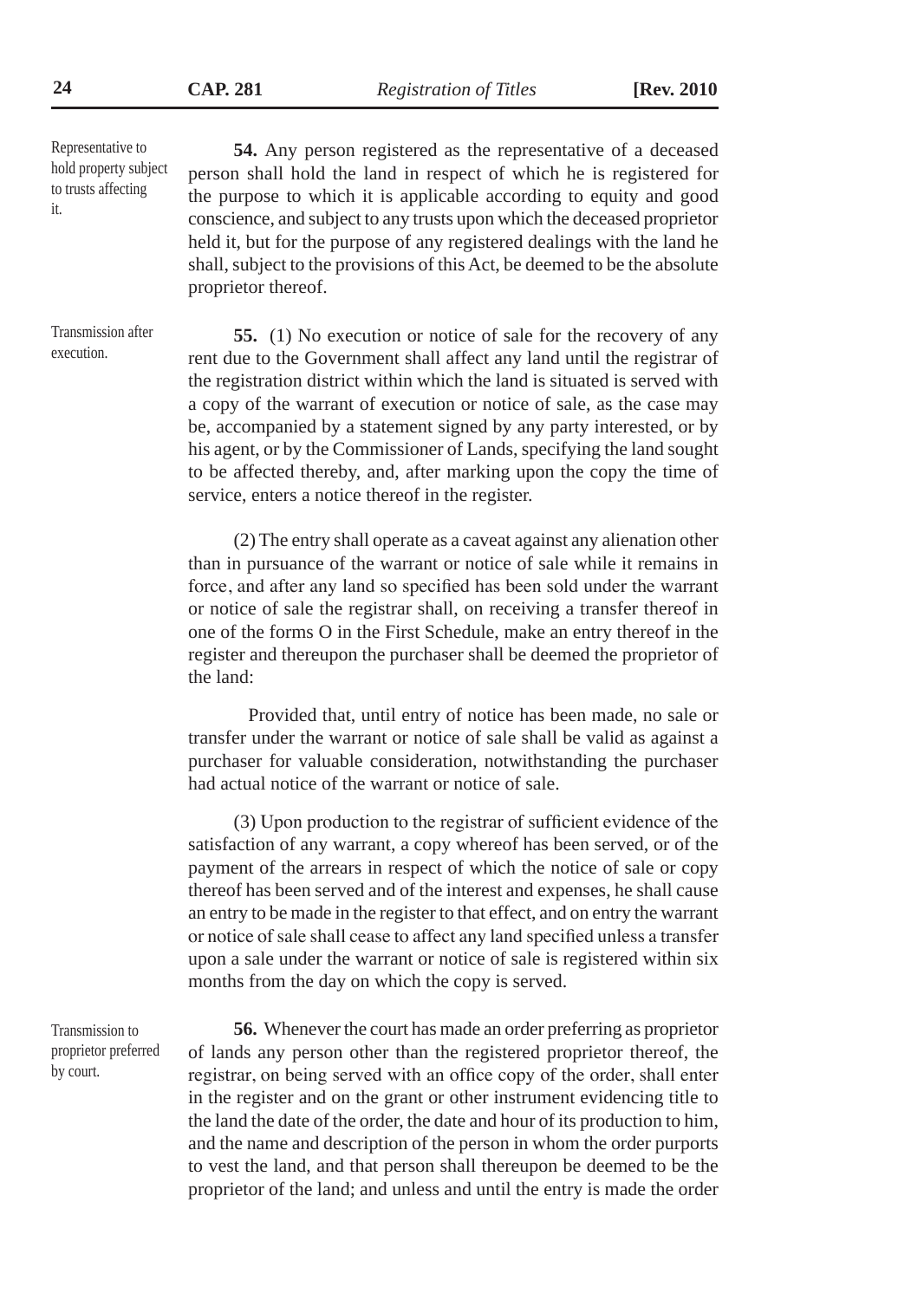shall have no effect.

#### PART **XI**—CAVEATS

**57.** (1) Any person claiming the right, whether contractual or otherwise, to obtain some defined interest in any land capable of creation by an instrument registrable under this Act, and any person in whose favour a debenture has been executed by a company within the meaning of the Companies Act or by a company to which Part X of that Act applies creating a floating charge over land (hereinafter called the caveator), may lodge a caveat with the registrar of the registration district within which the land is situated forbidding the registration of any dealing with that land either absolutely or unless the dealing is expressed to be subject to the claim of the caveator as may be required in the caveat, or to any conditions conformable to law expressed therein. Who may lodge caveat. 23 of 1959, s. 15. Cap. 486.

(2) A caveat shall be in form P in the First Schedule, and shall be verified by the oath of the caveator or his agent, and shall contain an address within Kenya at which notices shall be served. Form of caveat.

(3) Upon the receipt of a caveat, the registrar shall make a memorandum thereon of the date and hour of its receipt, and shall enter a memorandum thereof in the register, and shall forthwith send a notice of the caveat, through the post office or otherwise, to the person against whose title the caveat has been lodged (hereinafter called the caveatee). Notice to caveatee.

(4) So long as any caveat remains in force prohibiting the transfer or other dealing with land, the registrar shall not, unless the caveator consents in writing or (if the caveat does not forbid registration absolutely) the transaction is expressed to be made subject to the claim of the caveator or to any conditions expressed in the caveat, enter in the register any memorandum of transfer or other instrument purporting to transfer or otherwise deal with or affect the land in respect to which the caveat may be lodged. Effect of caveat.

(5) The proprietor or other person claiming land may, by summons, call upon the caveator to attend before the court to show cause why the caveat should not be withdrawn, and the court may, upon proof that the caveator has been summoned, and upon such evidence as the court may require, make such order in the matter, either *ex parte* or otherwise, as it deems fit; and, where a question of right or title requires to be determined, the proceedings shall be as nearly as may be in comformity with the rules of the court in relation to civil causes. Opposing caveat.

(6) Except in the case of a caveat lodged by the registrar, the caveatee may make application in writing to the registrar to remove Removal of caveat. 6 of 1979, Sch.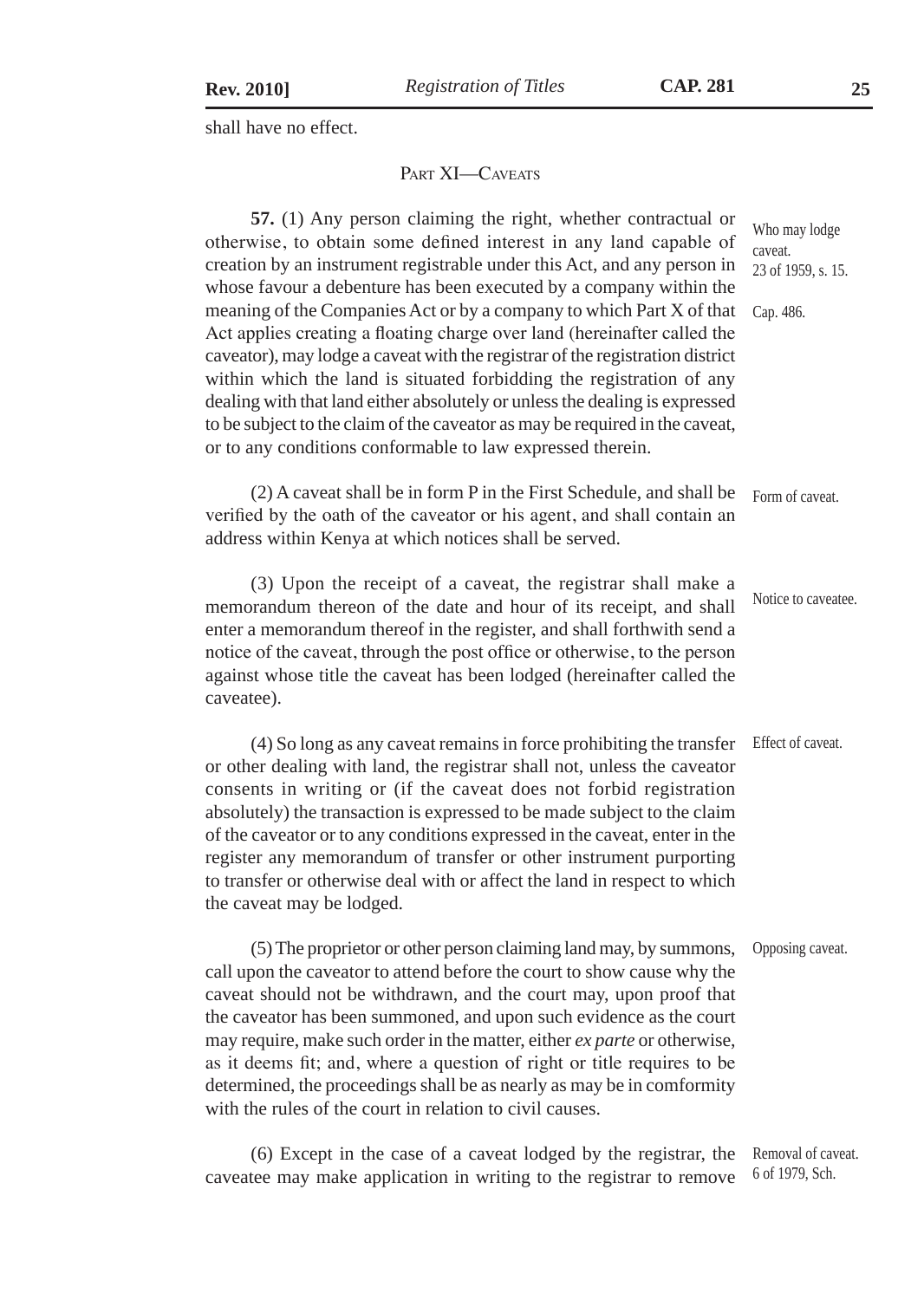| 26                                                                      | <b>CAP. 281</b>        | <b>Registration of Titles</b>                                                                                                                                                                                                                                                                                                                                                                                                                                                                                     | [Rev. 2010] |
|-------------------------------------------------------------------------|------------------------|-------------------------------------------------------------------------------------------------------------------------------------------------------------------------------------------------------------------------------------------------------------------------------------------------------------------------------------------------------------------------------------------------------------------------------------------------------------------------------------------------------------------|-------------|
|                                                                         |                        | the caveat, and thereupon and upon payment of the prescribed fee the<br>registrar shall give forty-five days' notice in writing to the caveator<br>requiring that the caveat be withdrawn, and, after the lapse of the service<br>of the notice at the address mentioned in the caveat, the registrar shall<br>remove the caveat from the register by entering a memorandum that<br>it is discharged, unless he has been previously served with an order of<br>the court extending the time as herein provided.   |             |
| Caveatee to give<br>address.                                            |                        | (7) The caveatee shall in his application give an address in Kenya<br>at which notices and proceedings may be served.                                                                                                                                                                                                                                                                                                                                                                                             |             |
| Extention of time.<br>19 of 1982.                                       |                        | (8) The caveator may, either before or after receiving the notice<br>from the registrar, apply by summons to the court for an order to extend<br>the time beyond the forty-five days mentioned in the notice, and the<br>summons may be served at the address given in the application of the<br>caveatee, and the court may, upon proof that the caveatee has been<br>summoned and upon such evidence as the court may require, make such<br>order in the matter, either ex parte or otherwise, as it deems fit. |             |
| Withdrawal of<br>caveat.                                                |                        | (9) The caveator may, by notice in writing to the registrar,<br>withdraw his caveat at any time, but withdrawal shall not prejudice the<br>power of the court to make an order as to payment by the caveator of<br>the costs of the caveatee incurred before the receipt by the caveatee of<br>notice in writing of the withdrawal of the caveat.                                                                                                                                                                 |             |
| Registration of<br>withdrawal.                                          | the court.             | (10) An entry shall be made by the registrar in the register of the<br>withdrawal, lapse or removal of any caveat or of any order made by                                                                                                                                                                                                                                                                                                                                                                         |             |
| No second caveat<br>relating to same<br>matter.                         | title.                 | (11) The same person or anyone on his behalf shall not lodge<br>a further caveat in relation to the same matter and against the same                                                                                                                                                                                                                                                                                                                                                                              |             |
| Compensation for<br>wrongful caveat.                                    | thereby.               | (12) Any person, other than the registrar, lodging or continuing<br>any caveat wrongfully and without reasonable cause shall be liable to<br>make compensation to any person who may have sustained damage                                                                                                                                                                                                                                                                                                        |             |
|                                                                         |                        | PART XII-ATTESTATION OF INSTRUMENTS                                                                                                                                                                                                                                                                                                                                                                                                                                                                               |             |
| Attestation of<br>signatures.<br>23 of 1959, s. 16,<br>15 of 1961, Sch. | the following persons— | <b>58.</b> (1) Every signature to an instrument requiring to be registered<br>and to a power of attorney whereof a duplicate or an attested copy is<br>required to be deposited with the registrar shall be attested by one of                                                                                                                                                                                                                                                                                    |             |
|                                                                         |                        |                                                                                                                                                                                                                                                                                                                                                                                                                                                                                                                   |             |

(*a*) within Kenya—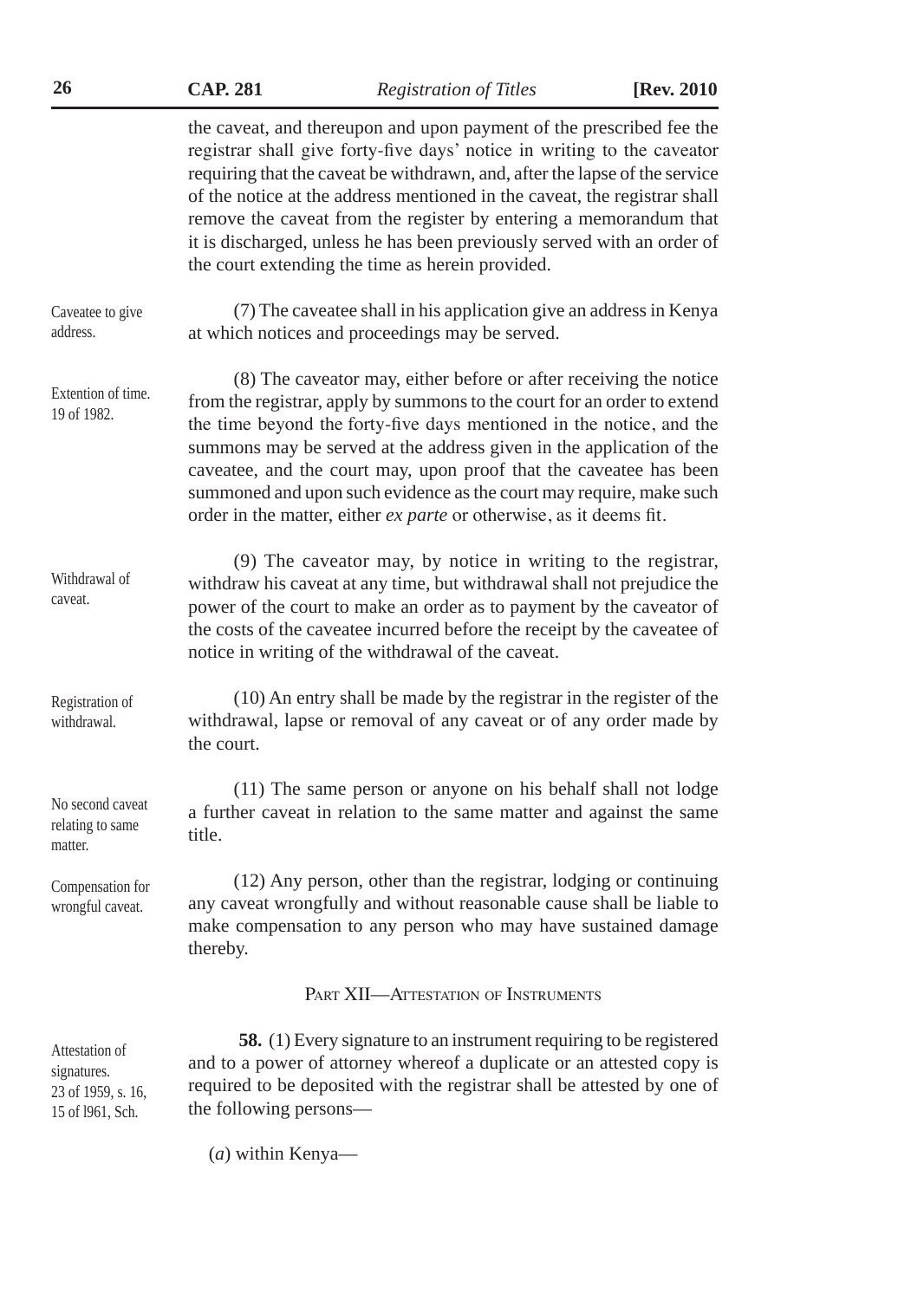- (i) a judge or magistrate;
- (ii) a registrar of titles;
- (iii) a notary public;
- (iv) an advocate;
- (v) a justice of the peace;
- (vi) the Registrar or Deputy Registrar of the High Court;
- (vii) an administrative officer;
- (*b*) in the United Kingdom or the Commonwealth—
	- (i) a judge or magistrate;
	- (ii) a notary public;
	- (iii) a commissioner of the Supreme Court of Judicature, empowered to take affidavit in that court;
	- (iv) the mayor or recorder or other chief officer of any city or municipal corporation;
- (*c*) in Uganda or Tanzania, in addition to the persons set out in sub-paragraphs (i) to (iv) of paragraph (*b*), an administrative officer;
- (*d*) in any other place—
	- (i) any Kenya consular officer, consular agent or proconsul, or acting consular officer, consular agent or pro-consul, exercising his functions in that place;
	- (ii) any person specially appointed by the President in that behalf.

(2) Where an official holding a seal of office attests any instrument he shall authenticate his signature by his official seal.

(3) The provisions of this section shall not apply to an instrument executed by the President, nor to any instrument executed under its common seal by a company within the meaning of the Companies Act, Cap. 486.nor to any instrument duly executed by a company to which Part X of that Act applies.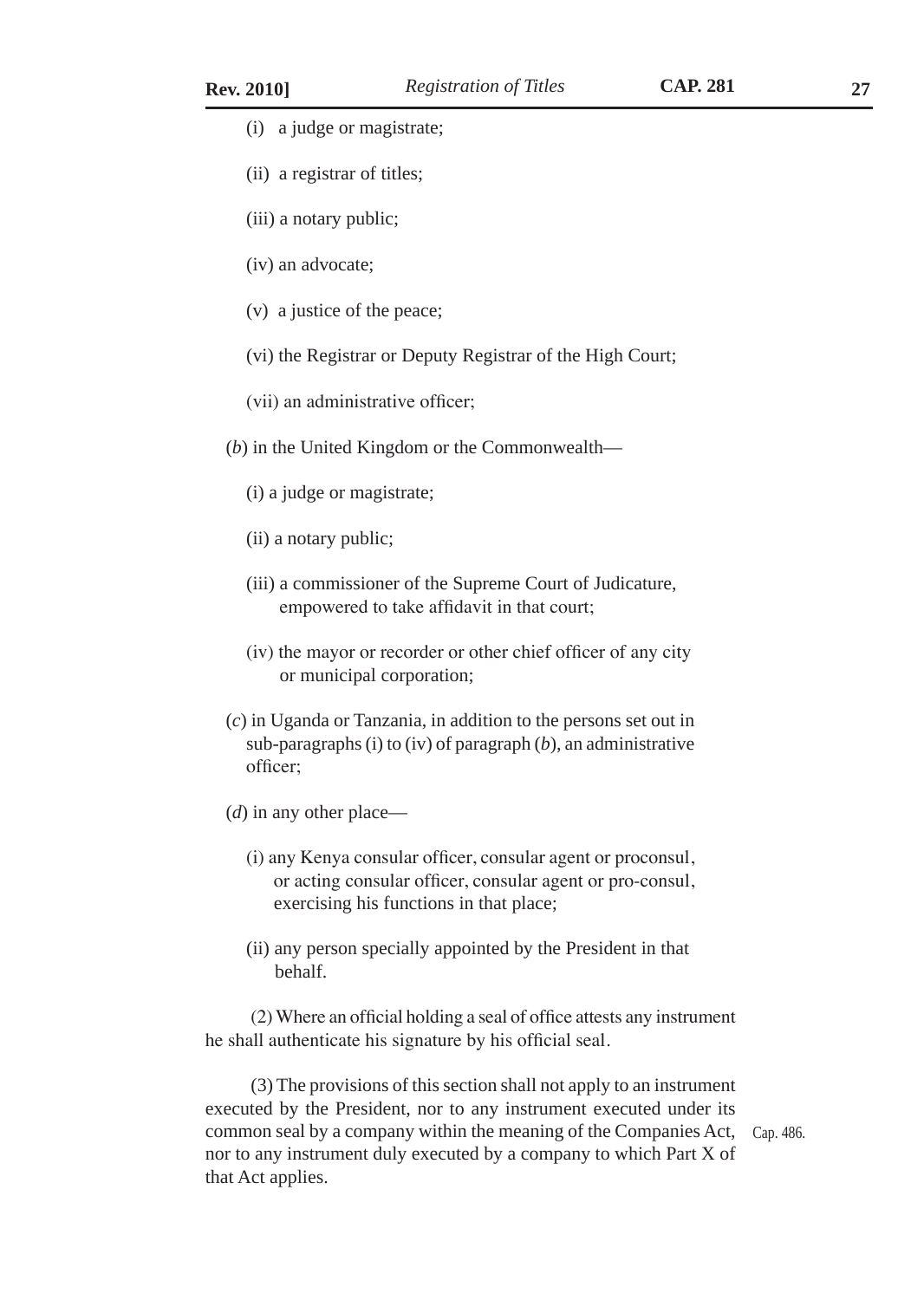**28 CAP. 281** *Registration of Titles* **[Rev. 2010**

(4) An instrument executed by a company within the meaning of the Companies Act shall be executed by means of the company's common seal affixed in accordance with the memorandum and articles of association.

> PART XIII—RECTIFICATION OF TITLES: CANCELLATION OF Entries and Correction of Instruments

Mode of rectification.

**59.** (1) In the case of a non-existent or fictitious person being named as proprietor, the name in the register or document of title or other instrument may on the order of the competent authority be cancelled.

(2) In other cases, the rectification of grants, certificates of title and other instruments shall be effected by the addition of further endorsements correcting former endorsements which are found to be insufficient or to have been otherwise made in error.

Wrongful or fraudulent entries or retention of documents.

**60.** (1) Where it appears to the satisfaction of the registrar that a grant, certificate of title or other instrument has been issued in error, or contains any misdescription of land or of boundaries, or that an entry or endorsement has been made in error on any grant, certificate of title or other instrument, or that a grant, certificate, instrument, entry or endorsement has been fraudulently or wrongfully obtained, or that a grant, certificate or instrument is fraudulently or wrongfully retained, he may summon the person to whom the grant, certificate or instrument has been so issued, or by whom it has been obtained or is retained, to deliver it up for the purpose of being corrected.

(2) If that person refuses or neglects to comply with the summons, or cannot be found, the registrar may apply to the court to issue a summons for that person to appear before the court and show cause why the grant, certificate, or other instrument should not be delivered up to be corrected, and, if the person when served with the summons neglects or refuses to attend before the court at the time therein appointed, the court may issue a warrant authorizing and directing the person so summoned to be apprehended and brought before the court for examination.

Powers of court on refusal to deliver up document.

**61.** Upon the appearance before the court of any person summoned or brought by virtue of a warrant the court may examine that person on oath or affirmation, and may order him to deliver up the grant, certificate of title or other instrument, and, upon refusal or neglect to deliver it up pursuant to the order, may commit him to prison for any period not exceeding six months, unless the grant, certificate of title, or instrument is sooner delivered up; and in that case, or where the person has absconded so that a summons cannot be served upon him as hereinbefore directed, the court may direct the registrar to cancel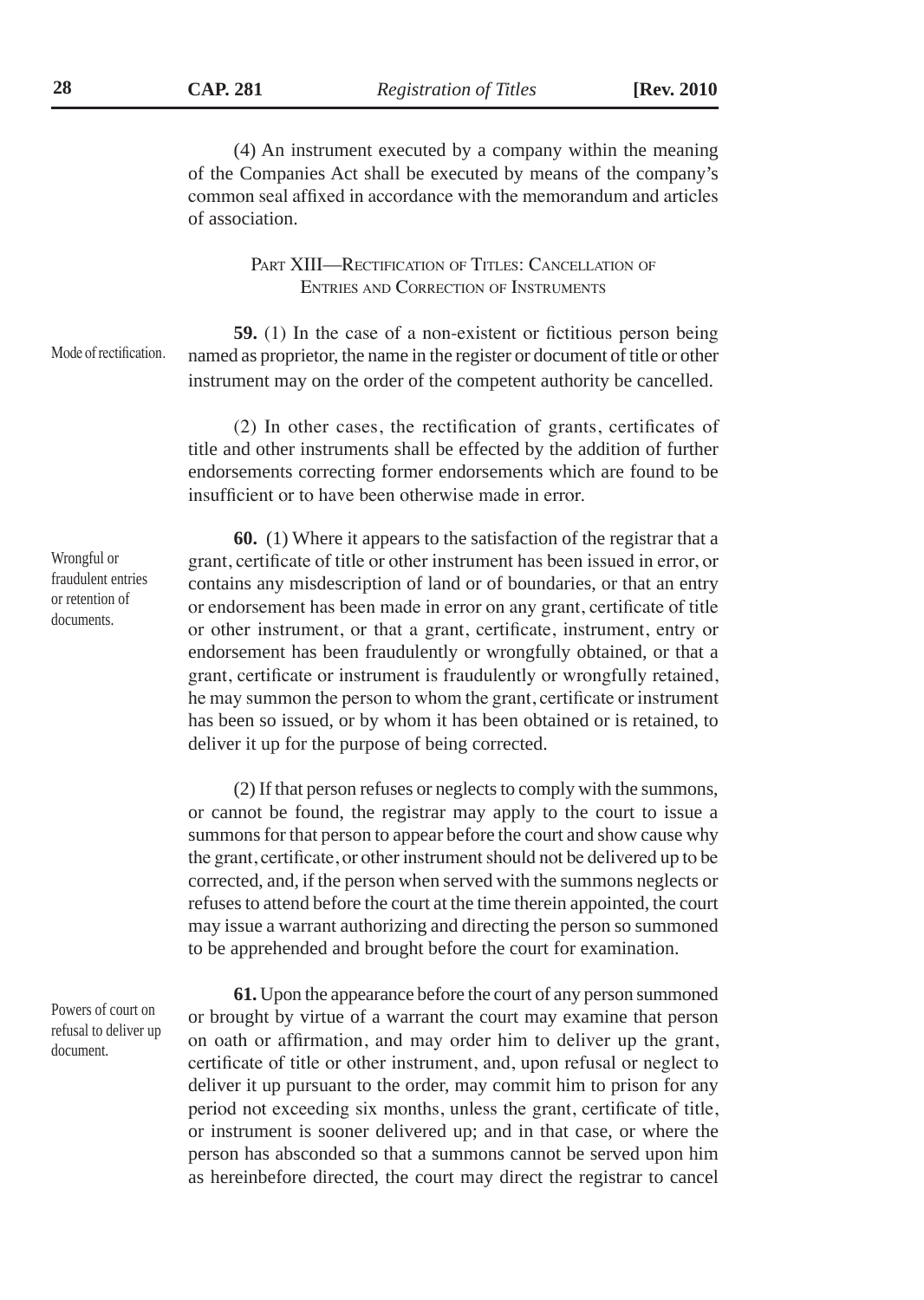or correct any certificate of title or other instrument, or any entry or memorial in the register relating to the land, and to substitute and issue such certificate of title or other instrument, or make such entry, as the circumstances of the case may require.

PART XIV—SPECIAL JURISDICTION OF COURT

**62.** If any person is dissatisfied with any act, omission, refusal, decision, direction or order of the Registrar-General or a registrar, that person may require the Registrar-General or registrar to set out in writing under his hand the grounds of the act, omission, refusal, decision, direction or order, and thereupon that person may apply to the court for an order of mandamus. Appeal from registrar.

**63.** (1) Whenever any question arises with regard to the performance of any duties or the exercise of any of the functions conferred or imposed upon a registrar by this Act, or in the exercise of any of the duties of a registrar, and question arises as to the true construction or validity or effect of any instrument or as to the person entitled or to the extent or nature of the right or interest, power or authority of any person or class of persons, or the mode in which any entry ought to be made on the register or certificate of title, or any doubtful or uncertain right or interest stated or dealt with by the registrar, he may refer the question to the court in form Q in the First Schedule, and the court shall allow any of the parties interested to appear before it and summon any other parties to appear and show cause, either personally or by agent, in relation thereto.

(2) Upon a reference the court may decide the question or direct any proceedings to be instituted for that purpose or, without deciding the question, direct such particular form of entry to be made on the register or certificate of title as under the circumstances appears to be just.

**64.** In any proceedings respecting any land or in respect of any transaction or contract relating thereto, or in respect of any instrument, caveat, memorial or other entry affecting any such land, the court may, by order, direct the registrar to cancel, correct, substitute or issue any memorial or entry in the register, or otherwise to do such acts or make such entries as may be necessary to give effect to the judgment or order of the court.

PART XV—SPECIAL POWERS AND DUTIES OF REGISTRAR

**65.** (1) A registrar may exercise the following powers in addition Powers of registrar. to other powers conferred under this Act—

23 of 1959, s. 18, L.N. 761/1963.

Power of court to direct registrar.

Reference to court on legal points.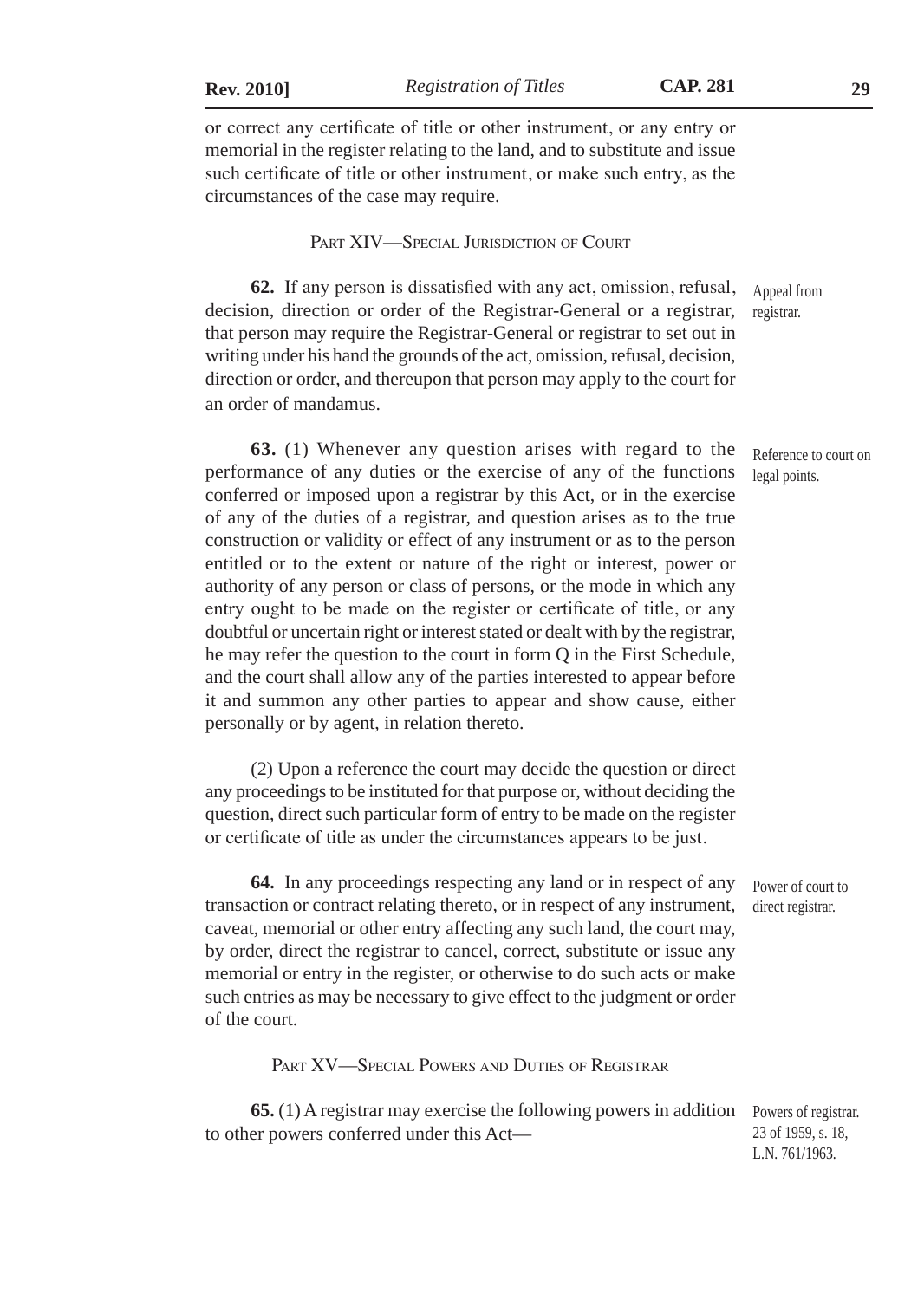| 30                        | <b>CAP. 281</b>                                                                                                                                                                                                                                                                                                                                                                                                                                                                                                                                                                                                                                                                                                                                                                                                                                                                                                                                                                                                                                                                                                                                             | <b>Registration of Titles</b>                                                                                                                                                                                                                                                                                                                                                                                                                                                             | [Rev. 2010 |
|---------------------------|-------------------------------------------------------------------------------------------------------------------------------------------------------------------------------------------------------------------------------------------------------------------------------------------------------------------------------------------------------------------------------------------------------------------------------------------------------------------------------------------------------------------------------------------------------------------------------------------------------------------------------------------------------------------------------------------------------------------------------------------------------------------------------------------------------------------------------------------------------------------------------------------------------------------------------------------------------------------------------------------------------------------------------------------------------------------------------------------------------------------------------------------------------------|-------------------------------------------------------------------------------------------------------------------------------------------------------------------------------------------------------------------------------------------------------------------------------------------------------------------------------------------------------------------------------------------------------------------------------------------------------------------------------------------|------------|
| To call for<br>documents. | $(a)$ he may require the proprietor of, or any other person<br>interested in land in respect of which a transfer, transmission<br>or other dealing is about to be registered to produce any grant,<br>certificate of title, charge, lease, will or other instrument in<br>his possession or within his control relating to the land;                                                                                                                                                                                                                                                                                                                                                                                                                                                                                                                                                                                                                                                                                                                                                                                                                        |                                                                                                                                                                                                                                                                                                                                                                                                                                                                                           |            |
| To summon<br>witnesses.   | $(b)$ he may summon the proprietor or other person to appear<br>and give information or explanations respecting the land<br>or the instruments affecting the title thereto, and, if upon<br>requisition in writing made by the registrar the proprietor<br>or other person refuses or wilfully neglects to produce the<br>instruments or to allow them to be inspected, or refuses or<br>wilfully neglects to give any information or explanation<br>which he is required to give, he shall be guilty of an offence<br>and liable to imprisonment for one month or to a fine of<br>one thousand shillings, or to both, and, if he knowingly<br>misleads or deceives any person authorized to demand the<br>information or explanation, he shall be guilty of an offence<br>and liable to imprisonment for six months or to a fine of<br>two thousand shillings, or to both; and the registrar, if the<br>instrument, information or explanation so withheld appears<br>to him to be material, shall not be bound to proceed with the<br>registration of the transfer or other dealing or with the issuing<br>the registration abstract, as the case may be; |                                                                                                                                                                                                                                                                                                                                                                                                                                                                                           |            |
| To enforce summons.       |                                                                                                                                                                                                                                                                                                                                                                                                                                                                                                                                                                                                                                                                                                                                                                                                                                                                                                                                                                                                                                                                                                                                                             | $(c)$ a summons issued by the registrar under paragraph $(b)$ shall<br>be in form R in the First Schedule, and may be enforced by<br>him in the same manner and by the same proceeding and with<br>the same penalty as provided in sections 60 and 61 in relation<br>to an instrument issued in error or wrongfully retained;                                                                                                                                                             |            |
| To administer oaths.      |                                                                                                                                                                                                                                                                                                                                                                                                                                                                                                                                                                                                                                                                                                                                                                                                                                                                                                                                                                                                                                                                                                                                                             | $(d)$ he may administer oaths and affirmations or take a<br>declaration in lieu thereof;                                                                                                                                                                                                                                                                                                                                                                                                  |            |
| To make corrections.      |                                                                                                                                                                                                                                                                                                                                                                                                                                                                                                                                                                                                                                                                                                                                                                                                                                                                                                                                                                                                                                                                                                                                                             | $(e)$ he may, upon such evidence as appears to him sufficient in<br>that behalf, correct clerical errors in certificates of title or in<br>the register, or in entries made therein respectively, and may<br>supply entries omitted to be made:                                                                                                                                                                                                                                           |            |
|                           |                                                                                                                                                                                                                                                                                                                                                                                                                                                                                                                                                                                                                                                                                                                                                                                                                                                                                                                                                                                                                                                                                                                                                             | Provided that in the correction of any error he shall not<br>erase or render illegible the original words, and shall affix the<br>date upon which the correction was made or entry supplied with<br>his initials, and every certificate of title so corrected and every<br>entry so corrected or supplied shall have effect as if the error had<br>not been made or the entry omitted, except as regards any entry<br>made in the register before the actual time of correcting the error |            |

or supplying the omitted entries;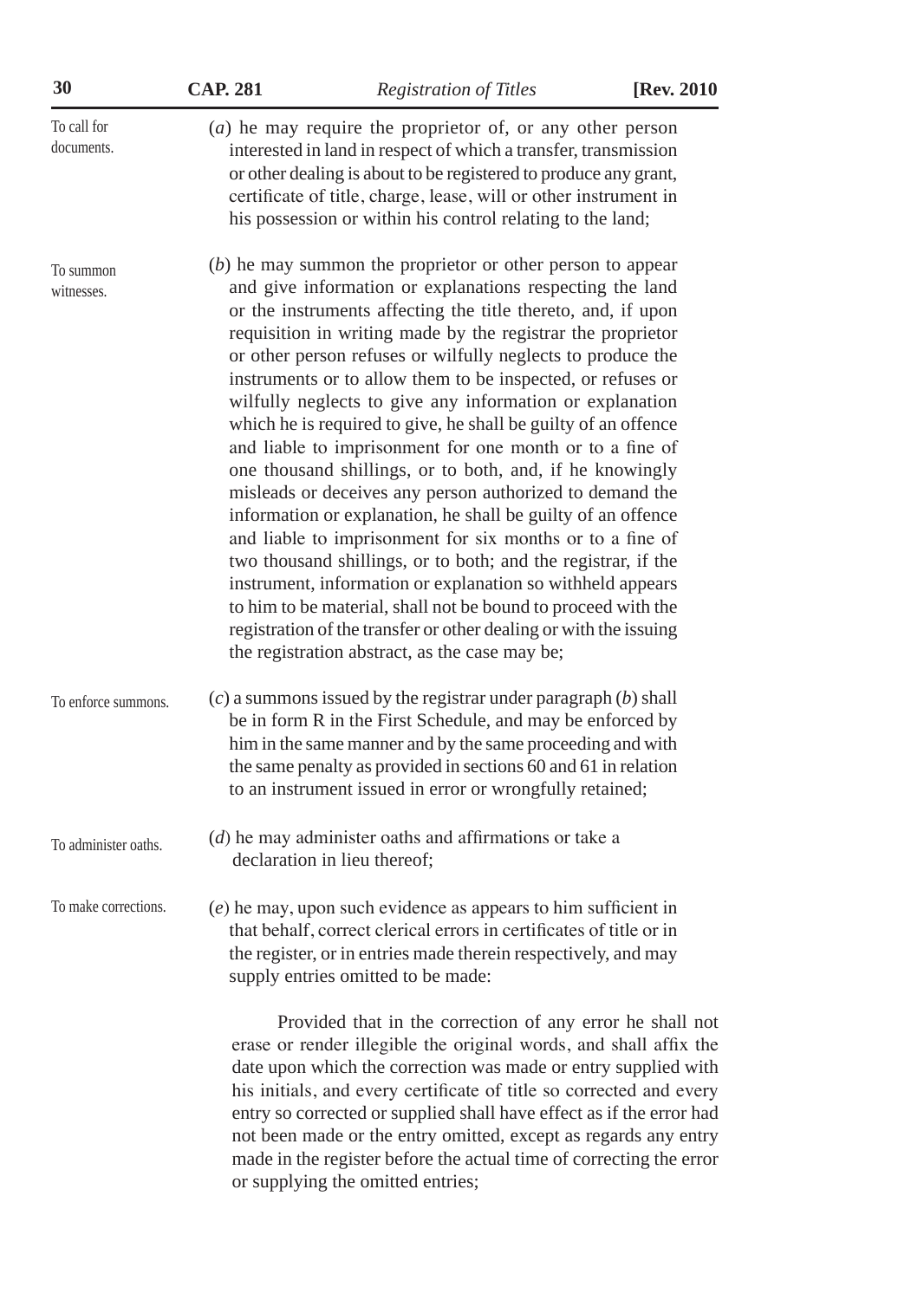any other sufficient cause;

(*f*) he may enter a caveat on behalf of the Government to prohibit the transfer or dealing with any land belonging to or supposed to belong to the Government and also to prohibit the dealing with any land in any case in which it appears to him that an error has been made by misdescription of the land, or otherwise in any certificate of title or other instrument, or for the prevention of any fraud or improper dealing or for

and shall lodge a non-absolute caveat over any property in respect of which he is informed by the National Museums of Kenya that a declaration by the Minister under the National Museums and Heritage Act has been applied for, or is about to be gazetted or has been gazetted affecting the property in question and upon gazettement the caveat takes effect as a charge over the land.

- (*g*) he may mark or stamp any instrument produced to him with a memorandum indicating its production and the number distinguishing the application in reference to which it was produced;
- (*h*) he may, if he sees reasonable cause for so doing, dispense with the production of any grant, certificate of title, lease or other instrument for the purpose of entering the memorial by this Act required to be entered upon the dealing with land, and upon registration of that dealing he shall notify in the memorial in the register that no entry of the memorial has been made on the grant or other instrument, and the dealing shall thereupon be as valid and effectual as if the memorial had been so entered:

Provided that before registering such dealing the registrar shall in such case require the party dealing to make an affidavit or declaration that such grant or instrument has not been deposited by way of lien or as security for any loan, and shall give at least fourteen days' notice in the Gazette of his intention to register such dealing;

(i) he may, at any time, after such inquiry and notices, if any, as he may consider proper, and upon production of such evidence as may be prescribed or as he may deem necessary, withdraw from the register by cancellation or otherwise any instrument or memorial which he is satisfied has determined or ceased or been discharged, or for any other reason no longer affects or relates to land;

To enter caveat on behalf of certain persons. 20 of 1989, 6 of 2006.

To mark instruments.

To dispense with production of instruments.

To cancel determined entries. L.N. 761/1963.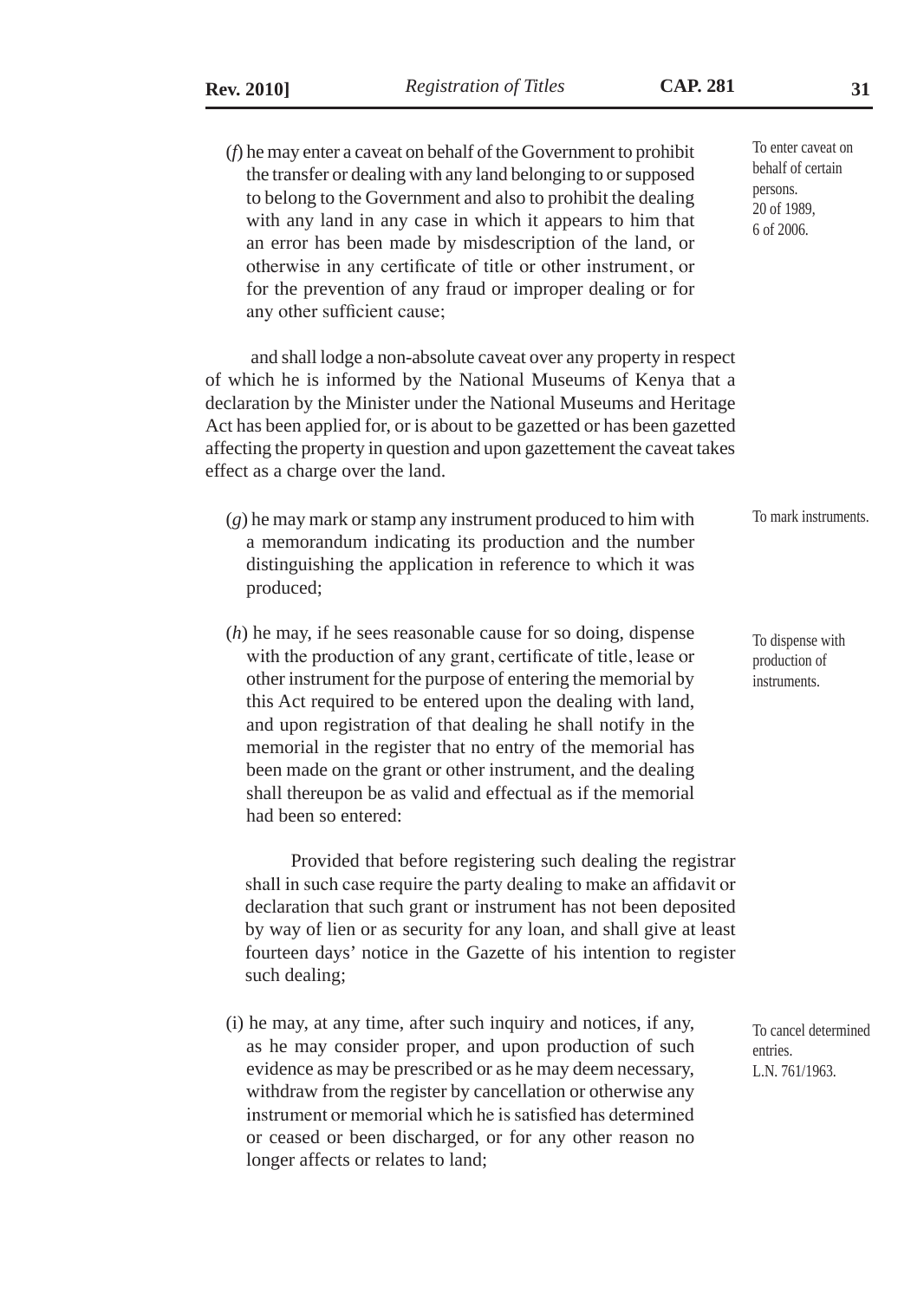| 32                                                         | <b>CAP. 281</b>                                                                                                                                                                                                                                                                                                                                                                                                                                                                            | <b>Registration of Titles</b>                                                                                                                                                                                                                                                                                                                                       | [Rev. 2010] |
|------------------------------------------------------------|--------------------------------------------------------------------------------------------------------------------------------------------------------------------------------------------------------------------------------------------------------------------------------------------------------------------------------------------------------------------------------------------------------------------------------------------------------------------------------------------|---------------------------------------------------------------------------------------------------------------------------------------------------------------------------------------------------------------------------------------------------------------------------------------------------------------------------------------------------------------------|-------------|
| To destroy<br>documents.                                   | $(j)$ he may direct the destruction of any instrument in his<br>possession or custody which has become altogether<br>superseded by any memorial in the register, or has ceased<br>to have any effect.                                                                                                                                                                                                                                                                                      |                                                                                                                                                                                                                                                                                                                                                                     |             |
| To require map.                                            | (2) The registrar shall require the proprietor of land desiring to<br>transfer or otherwise deal with a portion of it to deposit with the registrar<br>a map or plan with the several measurements marked thereon certified<br>by a Government or licensed surveyor and countersigned by the Director<br>of Surveys, and, if the proprietor neglects or refuses to comply with<br>that requirement, the registrar need not proceed with the registration<br>of the transaction or dealing. |                                                                                                                                                                                                                                                                                                                                                                     |             |
| To demand and<br>receive fees.                             | (3) The registrar shall demand and receive the several fees<br>specified in the Second Schedule, and shall perform the duties and<br>authorize the acts for which fees are specified therein.                                                                                                                                                                                                                                                                                              |                                                                                                                                                                                                                                                                                                                                                                     |             |
| To keep accounts.                                          | (4) Every registrar shall keep a correct account of all sums of<br>money received by him in accordance with this Act.                                                                                                                                                                                                                                                                                                                                                                      |                                                                                                                                                                                                                                                                                                                                                                     |             |
| To be person<br>employed in public<br>service.<br>Cap. 63. | (5) Every registrar shall be deemed to be a person employed in<br>the public service within the meaning of the Penal Code.                                                                                                                                                                                                                                                                                                                                                                 |                                                                                                                                                                                                                                                                                                                                                                     |             |
|                                                            |                                                                                                                                                                                                                                                                                                                                                                                                                                                                                            | PART XVI-MISCELLANEOUS                                                                                                                                                                                                                                                                                                                                              |             |
| Charge by deposit of<br>documents.                         |                                                                                                                                                                                                                                                                                                                                                                                                                                                                                            | 66. (1) A charge may be created by the deposit of documents of<br>title to land under this Act, and shall be evidenced by an instrument in<br>writing in form U in the First Schedule, which shall be registered, and<br>no charge by deposit of documents of title may be created in any way<br>other than as specified in this section.                           |             |
|                                                            |                                                                                                                                                                                                                                                                                                                                                                                                                                                                                            | (2) In this section, "documents of title" means a grant, a certificate<br>of title, a registered charge under section 46 or a lease.                                                                                                                                                                                                                                |             |
|                                                            |                                                                                                                                                                                                                                                                                                                                                                                                                                                                                            | (3) A charge created by the deposit of documents when registered<br>shall render subject to the security thereof the same property as would<br>have been affected by an equitable mortgage had the lands comprised<br>in the charge not been registered under this Act and had the transaction<br>been effected by an equitable mortgage instead of by that charge. |             |
| Discharge of charge<br>by deposit of<br>documents.         |                                                                                                                                                                                                                                                                                                                                                                                                                                                                                            | 67. A charge by way of deposit of documents may be discharged<br>only by an instrument in writing in form V in the First Schedule, which<br>shall be registered, and no discharge may be effected in any way other<br>than as specified in this section, except by an order of the court directing<br>a registrar as prescribed by section 64.                      |             |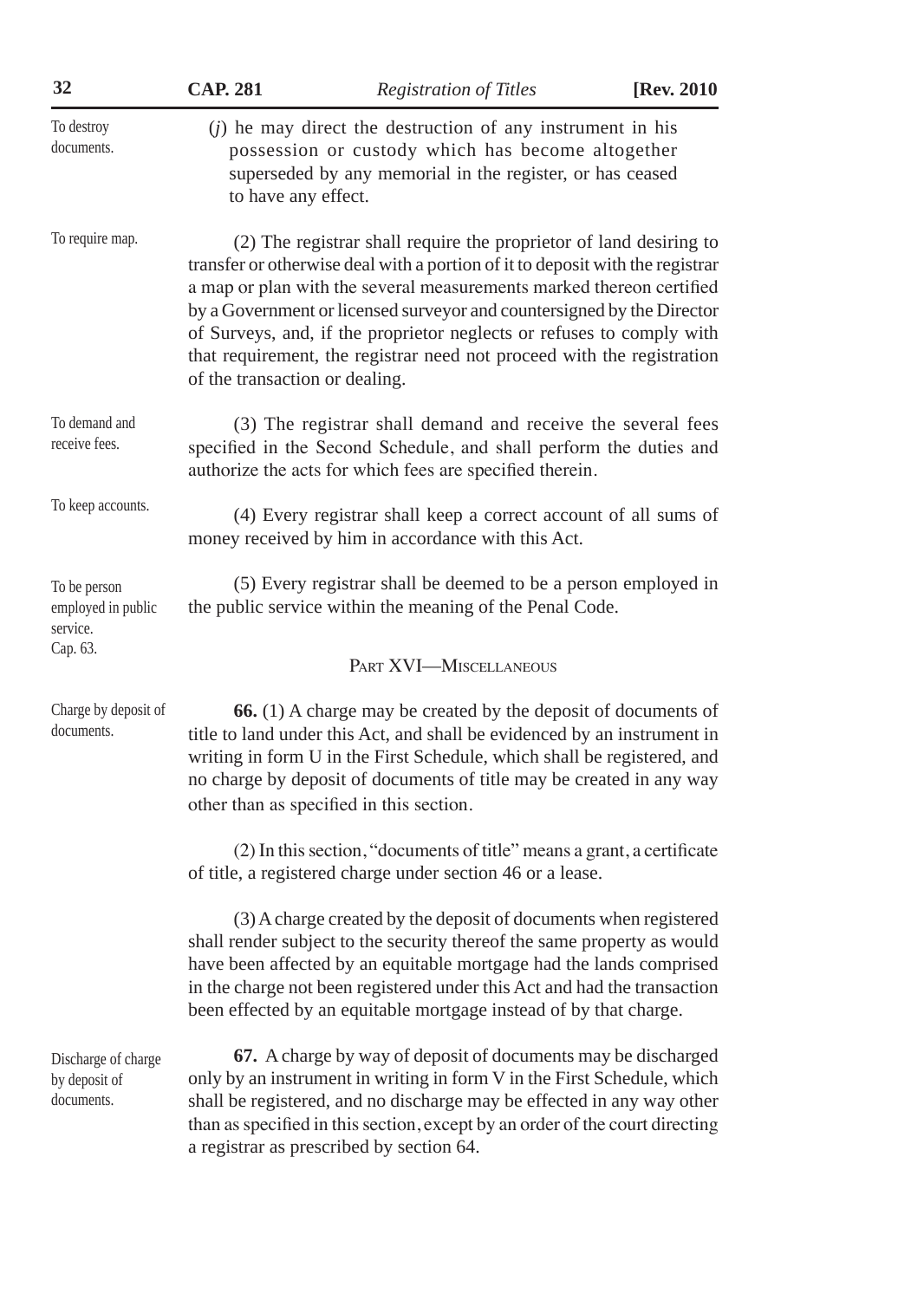| <b>Rev. 2010</b> |  |
|------------------|--|

**Rev. 2010]** *Registration of Titles* **CAP. 281 33**

**68.** Subsections (1) and (2) of section 66, and section 67, shall be deemed to have come into operation on the 21st January, 1920, and every subsisting Memorandum of Lien registered under section 66\* before the 15th December, 1931, shall have effect as if a Memorandum of Charge in form U in the First Schedule had been registered under section 66. Commencement of certain sections.

**69.** Where any person who, if not under disability, might have made any application, given any consent, done any act or been party to any proceeding under this Act is a minor, idiot or lunatic or of unsound mind, the representative of that person, or if there is no representative then a person specially appointed by the court to represent that person for the purpose of this Act, may make such application, give such consent, do such act and be party to such proceeding as that person, respectively, if free from disability, might have made, given, done and been party to, and shall otherwise represent that person for the purpose of this Act. Representatives to act as principals.

**70.** (1) Upon the application of any proprietor of land held under separate grants or certificates of title or under one grant or certificate of title, and the delivering up of the grant or grants, certificate or certificates of title, the registrar may issue to the proprietor a single certificate of title for the whole of the land, or several certificates each containing a portion of the land in accordance with the application, and as far as this may be done consistently with any Act for the time being in force respecting the subdivisions of grants that may be included in one certificate of title or respecting the subdividing of the grants. Combinations and subdivisions.

(2) Upon issuing a certificate of title, the registrar shall enter on the new certificate all the memorials to which the piece of land is at the time subject, and shall cancel the grant or previous certificate of title of the land so delivered up, and shall endorse thereupon a memorandum setting forth the occasion of the cancellation and referring to the certificate of title so issued.

Loss of title.

**71.** In the event of a grant or certificate of title being lost or destroyed, the proprietor of the land, together with other persons, if any, having knowledge of the circumstances, may make a declaration, stating the facts of the case, the names and descriptions of the registered owners and the particulars of all changes and other matters affecting the land and the title thereto to the best of the declarant's knowledge and belief, and the registrar, if satisfied as to the truth of that declaration and the bona fides of the transactions, may issue to the proprietor of the

**\_\_\_\_\_\_\_\_\_\_\_\_\_\_\_\_\_\_\_\_\_\_\_\_\_\_\_\_\_\_\_\_\_\_\_\_\_\_\_\_\_\_\_\_\_\_\_\_\_\_\_\_\_\_\_\_\_\_\_\_\_** \* i.e. section 66 as numbered in the 1926 Edition of the laws.The section read as follows—

 <sup>66.</sup> No lien may be created by the deposit of documents of title to land under this Ordinance unless evidenced by an instrument in writing in Form U in the First Schedule and registered.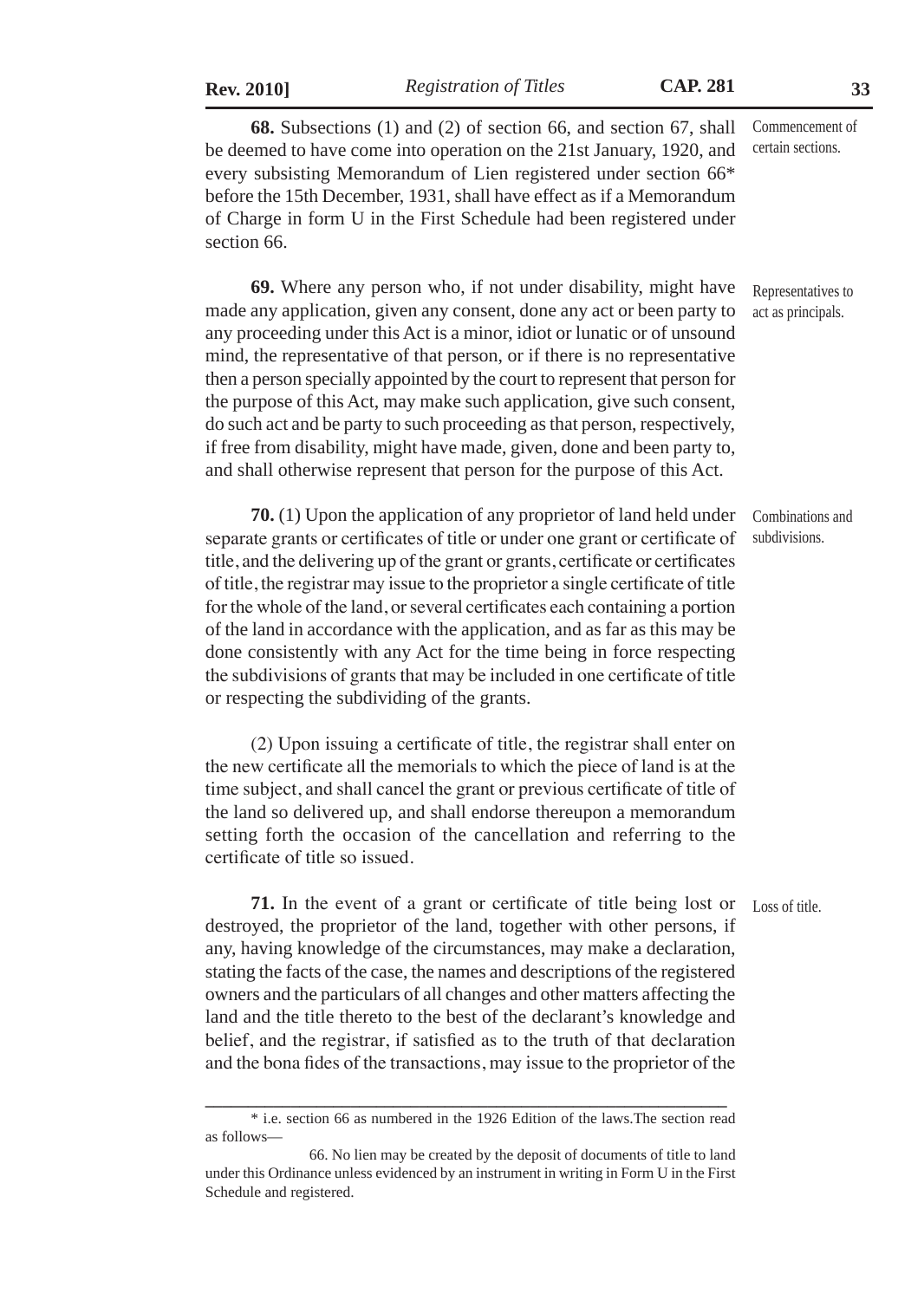**34 CAP. 281** *Registration of Titles* **[Rev. 2010**

land a provisional certificate of title which shall contain an exact copy of the original grant or certificate of title bound up in the register, and of every memorandum and endorsement thereon, and shall also contain a statement why the provisional certificate is issued; and the registrar shall, at the same time, enter in the register notice of the issuing of the provisional certificate, and the date thereof, and why it was issued, and the provisional certificate shall be available for all purposes and uses for which the grant or certificate of title so lost or destroyed would have been available and as valid to all intents as the lost grant or certificate:

Provided that the registrar, before issuing a provisional certificate, shall give at least ninety days' notice in the Gazette of his intention so to do.

**72.** Every agreement and power to be implied in an instrument by virtue of this Act may be negatived or modified by express declaration in the instrument or endorsed thereon, and every implied agreement shall have the same force and effect as if it had been set out at length in the instrument, and, where any transfer or other instrument in accordance with the provisions of this Act is executed by more parties than one, the agreements which are by this Act to be implied in instruments of the same nature shall be construed to bind the parties severally. Express declaration to negative implied

> **73.** The proprietor of any land or of any lease or charge shall, on the application of any beneficiary or person interested therein, and on receiving proper indemnity, be bound to allow his name to be used by the beneficiary or person in any proceeding which it may be necessary or proper to bring or institute in the name of the proprietor concerning that land, lease or charge, or for the protection or benefit of the title vested in the proprietor, or of the interest of the beneficiary or person.

**74.** No person other than an advocate may sue for or receive any fees, costs or charges, or have any fees, costs or charges in any action brought against that person for work and labour done or money expended in reference to applications, transfers, instruments or other proceedings relating to and under this Act, or have any lien or right to retain any paper or writing which has come into his possession in reference to the proceedings.

| Jurisdiction of court | 75. Nothing contained in this Act shall take away or affect the |
|-----------------------|-----------------------------------------------------------------|
| remains.              | jurisdiction of the court on the ground of actual fraud.        |

**76.** No transfer by a chargee on a sale under any statutory power of sale shall be registered unless the instrument of transfer refers to the power under which it is made, and if a transfer be made in professed exercise of the mortgagee's statutory power of sale conferred by the Transfer of Property Act, 1882, of India, the registrar may register the

agreements.

Use of proprietor's

Advocates only can sue for fees.

Transfers under statutory powers. 23 of 1959, s. 19.

O.i. C & A.A.

name.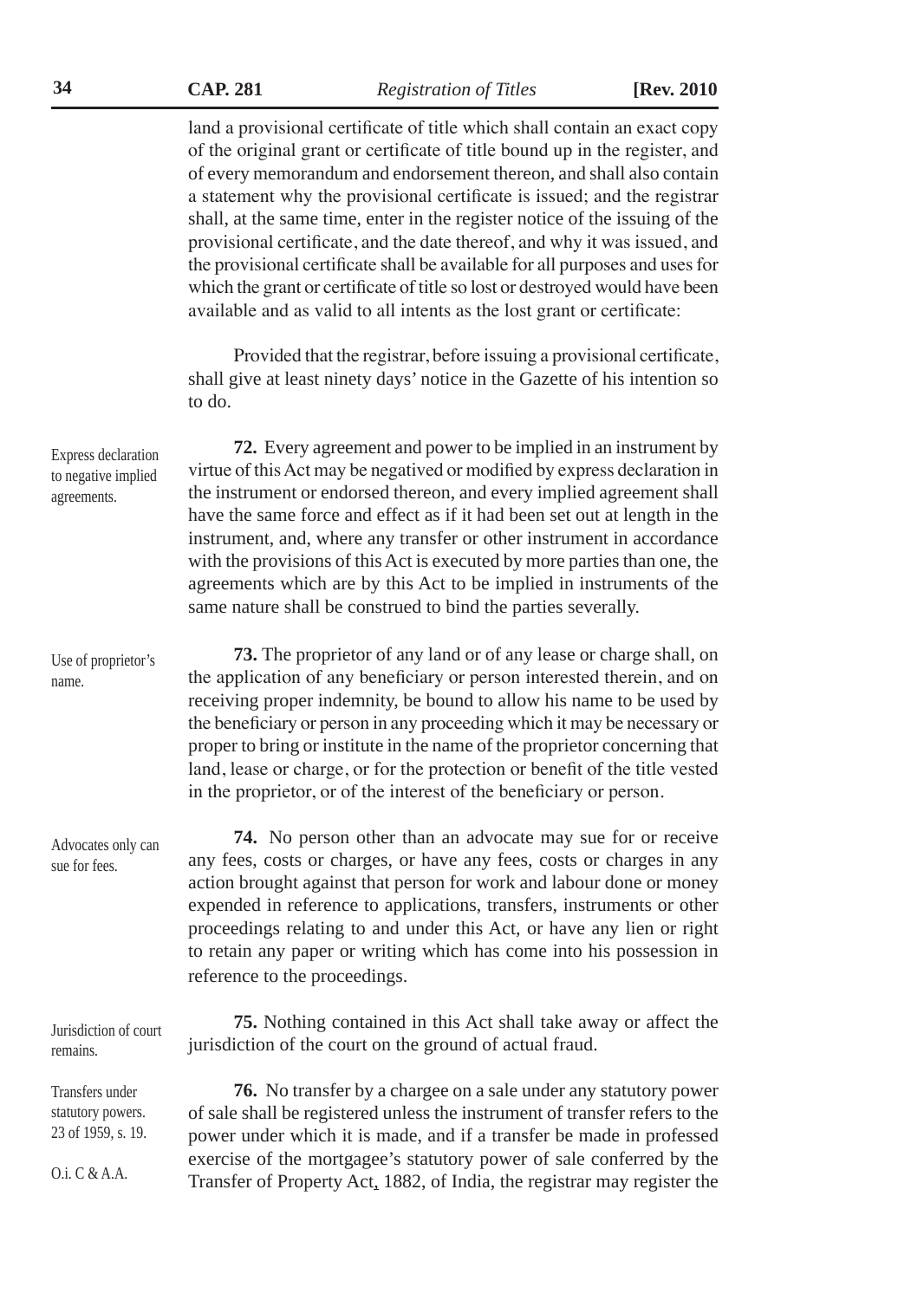transfer without evidence that that power has been duly and properly exercised.

**77.** No registrar nor any person acting under the authority of a registrar shall be individually liable to any action or proceedings for or in respect of any act or matter bona fide done or omitted to be done in the exercise or supposed exercise of the powers of this Act. Personal liability of

**78.** Whenever in any action or other proceeding affecting the title to land it becomes necessary to determine the fact whether the transferee, chargee or lessee is a purchaser or transferee for valuable consideration or not, any person who is a party to the action or other proceeding may give in evidence any transfer, charge, lease or other instrument affecting the title to the land, although it may not be referred to in the certificate of title or may have been cancelled by the registrar.

**79.** Any person desiring information may apply either—

- (*a*) in person at the Registry of Titles and, on completion of the prescribed form and on payment of the prescribed fee, may inspect the register relating to the title or instrument specified in the form; or
- (*b*) by post on the prescribed form and on payment of the prescribed fee, and the registrar shall then complete and return to the applicant a postal search certificate limited to the matters mentioned in the form.

### PART XVII—TRUSTS

**80.** (1) Subject to the provisions hereinafter contained as to land held upon trust for sale and as to registration of caveats, neither the registrar nor in the absence of actual fraud any other person dealing with land registered subject to this Act shall be affected with notice of a trust express, implied or constructive, and the registrar shall not enter in the register particulars of any such trust or register any instrument setting out the terms of a trust.

(2) Mere knowledge that any such trust is in existence shall not of itself be imputed as fraud.

**81.** (1) Where land registered under this Act is subject to a trust for sale express or implied, whether or not there is a power to postpone the sale, the land shall be registered in the names of the trustees for sale. sale.

Registrar or person dealing with land not to be affected with notice of trust.

Proof of transfer for valuable consideration.

Searches. 23 of 1959, s. 20.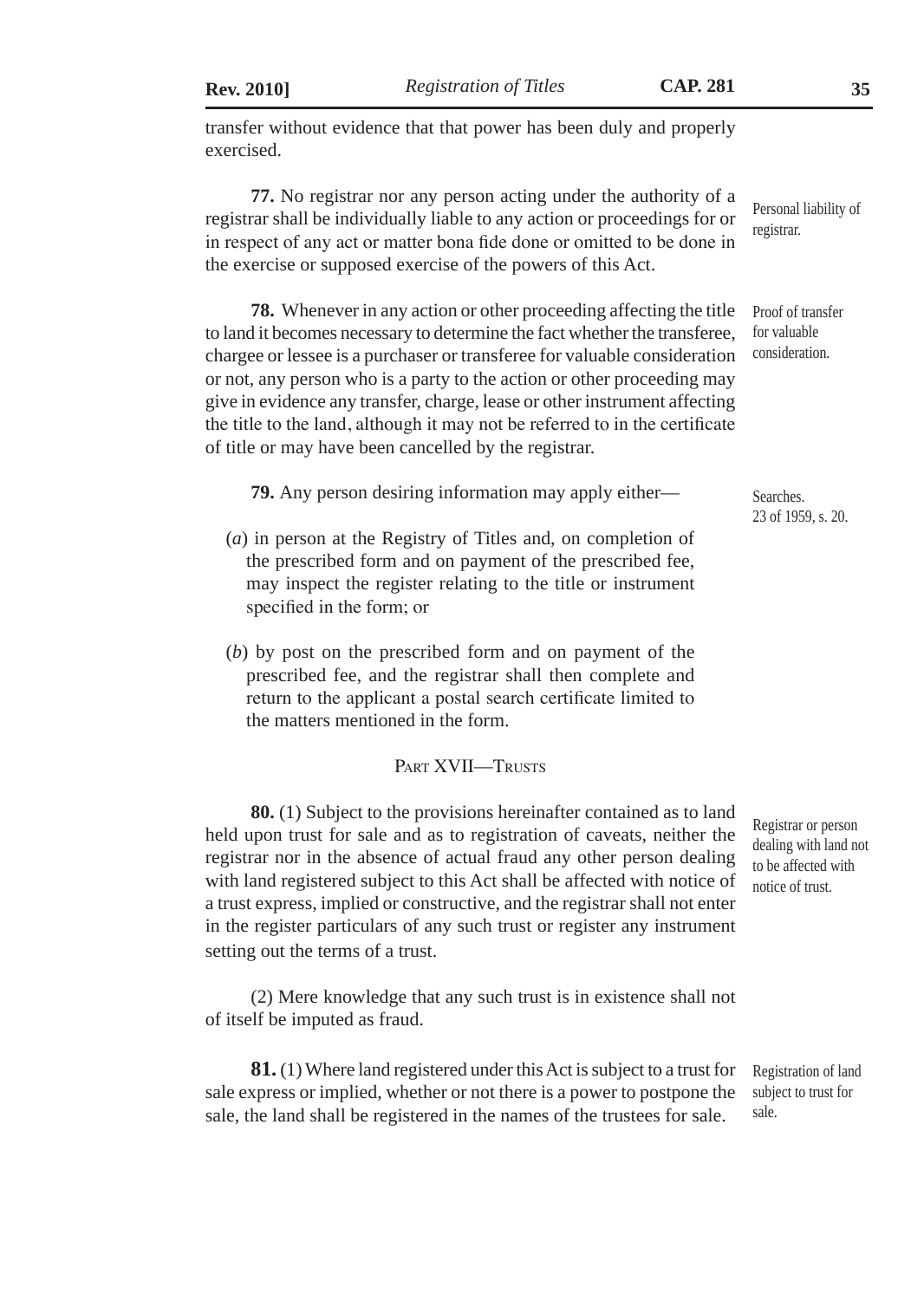**36 CAP. 281** *Registration of Titles* **[Rev. 2010**

(2) Where by virtue of any Act land registered under this Act is made subject to a trust for sale, the land shall be transferred in form F in the First Schedule to the trustees for sale (unless already registered as proprietors), and in the event of the registered proprietor refusing to execute a transfer or his execution of a transfer being unobtainable or only obtainable after undue delay or expense the trustees for sale shall apply to the registrar in writing signed by themselves or by their advocate for registration as proprietors.

(3) Where an application is made under subsection (2), the registrar may—

- (*a*) after due notice under this subsection to the registered proprietors;
- (*b*) on production of the grant or certificate of title unless the registrar dispenses with its production; and
- (*c*) on such other evidence as he may deem sufficient that the land is by virtue of a specified Act made subject to a trust for sale and that the applicants are the trustees thereof,

make such entry in or correction of the register as under the circumstances he deems fit for the purpose of vesting the registered land in the trustees for sale.

(4) Where on an application under subsection (2) the registrar refuses to make the entry in or correction of the register, the person claiming to be trustee for sale may apply to the court by originating summons or by plaint for a vesting order to be made accordingly:

Provided that any costs and expenses incurred by the application to the court shall not be given against the registrar.

Mode of placing restrictions on transferring, charging or disposing of land subject to trust.

**82.** (1) Where the registered proprietor of any land made or about to be made subject to a trust for sale desires to place restrictions on transferring or charging the land or on disposing of or dealing with the land in any manner in which he is by this Act authorized to dispose of or deal with it or on the deposit by way of charge of any documents of title to the land, the registered proprietor may apply, in form W in the First Schedule, to the registrar to make an entry in the register that no dealing to which the application relates shall be effected unless the following things or such of them as the registered proprietor may determine are done—

(*a*) unless notice of any application for the dealing is transmitted by post to such address as he may specify to the registrar;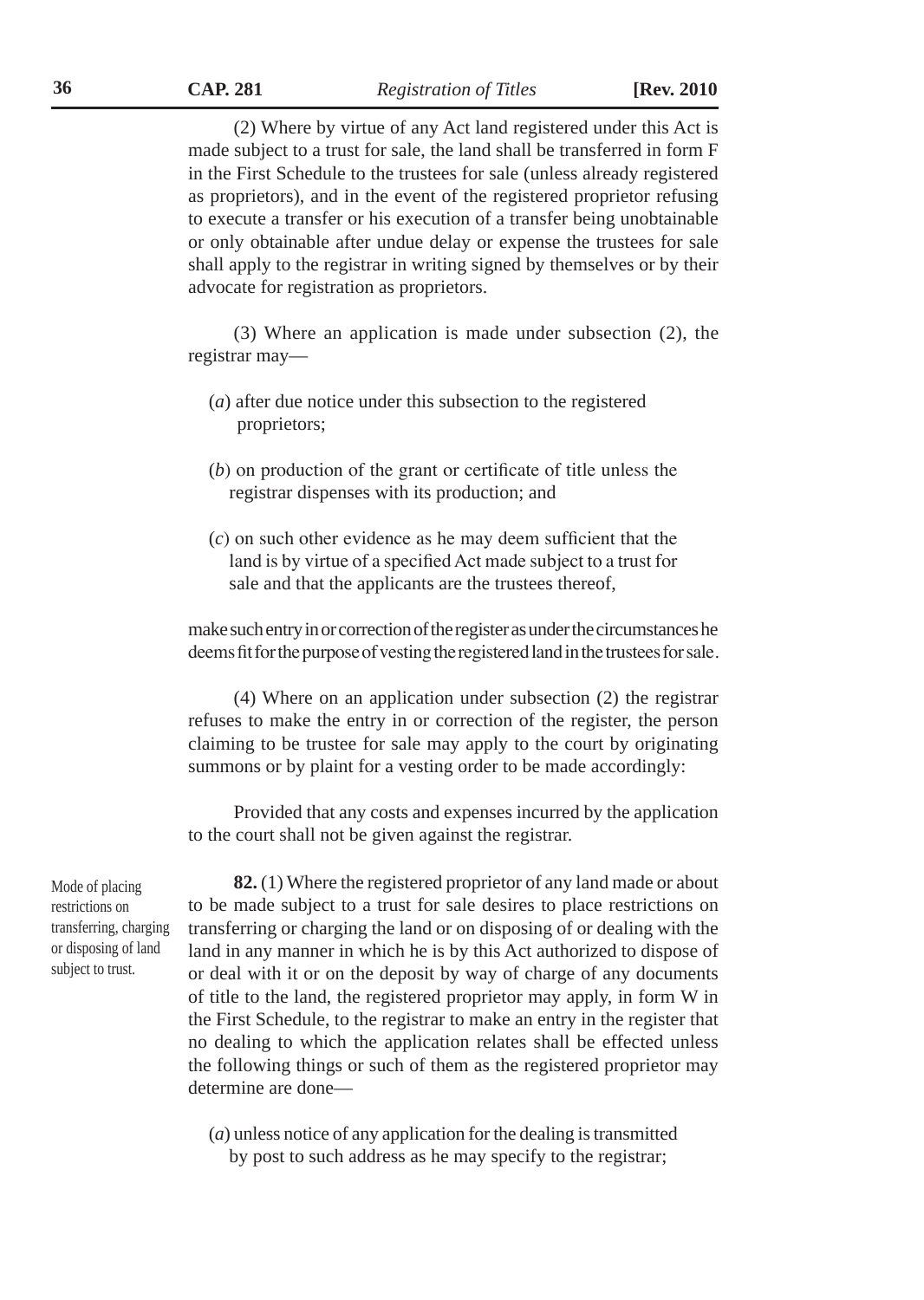(*b*) unless the consent of some person or persons to be named by the registered proprietor is given to the dealing; and

(*c*) unless some other matter or thing is done as may be required by the applicant and approved by the registrar.

(2) The registrar shall thereupon, if satisfied of the right of the applicant to give the directions and upon payment of the prescribed fee and production of the grant or certificate of title for endorsement, enter the requisite restriction on the register, and no dealing to which the restriction relates shall be effected except in conformity therewith, but the registrar need not enter any restriction that he may deem unreasonable or calculated to cause inconvenience.

(3) In the case of there being more than one registered proprietor, the restriction may be to the effect that when the number of registered proprietors is reduced below a certain specified number no dealing shall be registered except under an order of the court.

(4) Any such restrictions, except those provided for under subsection (3), may at any time be withdrawn or modified, in form X in the First Schedule, at the instance of all persons for the time being appearing by the register to be interested in the restrictions, and shall also be liable to be set aside by an order of the court.

(5) Nothing in this section shall in any way affect or derogate from the general right of registration of caveats otherwise conferred by this Act.

#### PART XVIII—PENALTIES

**83**. If any person wilfully makes any false statement or declaration in any dealing in land, or suppresses or conceals, or assists or joins in or is privy to suppressing, withdrawing or concealing, from the registrar any material document, fact or matter of information, or wilfully makes any false declaration required under the authority or made in pursuance of this Act, or if any person, in the course of his examination before the court or the registrar, wilfully or corruptly gives false evidence, or if any person fraudulently procures or is privy to the fraudulent procurement of any certificate of title or instrument or of any entry in the register, or of any erasure or alteration in any entry in the register, or wrongly misleads or deceives any person authorized by this Act to require explanation or information in respect to any land or the title to any land under the operation of this Act, or in respect to which any dealing or transmission is proposed to be registered, that person shall be guilty of an offence and liable to a fine not exceeding six thousand shillings, or to imprisonment for a term not exceeding three years.

Giving false evidence or concealing evidence.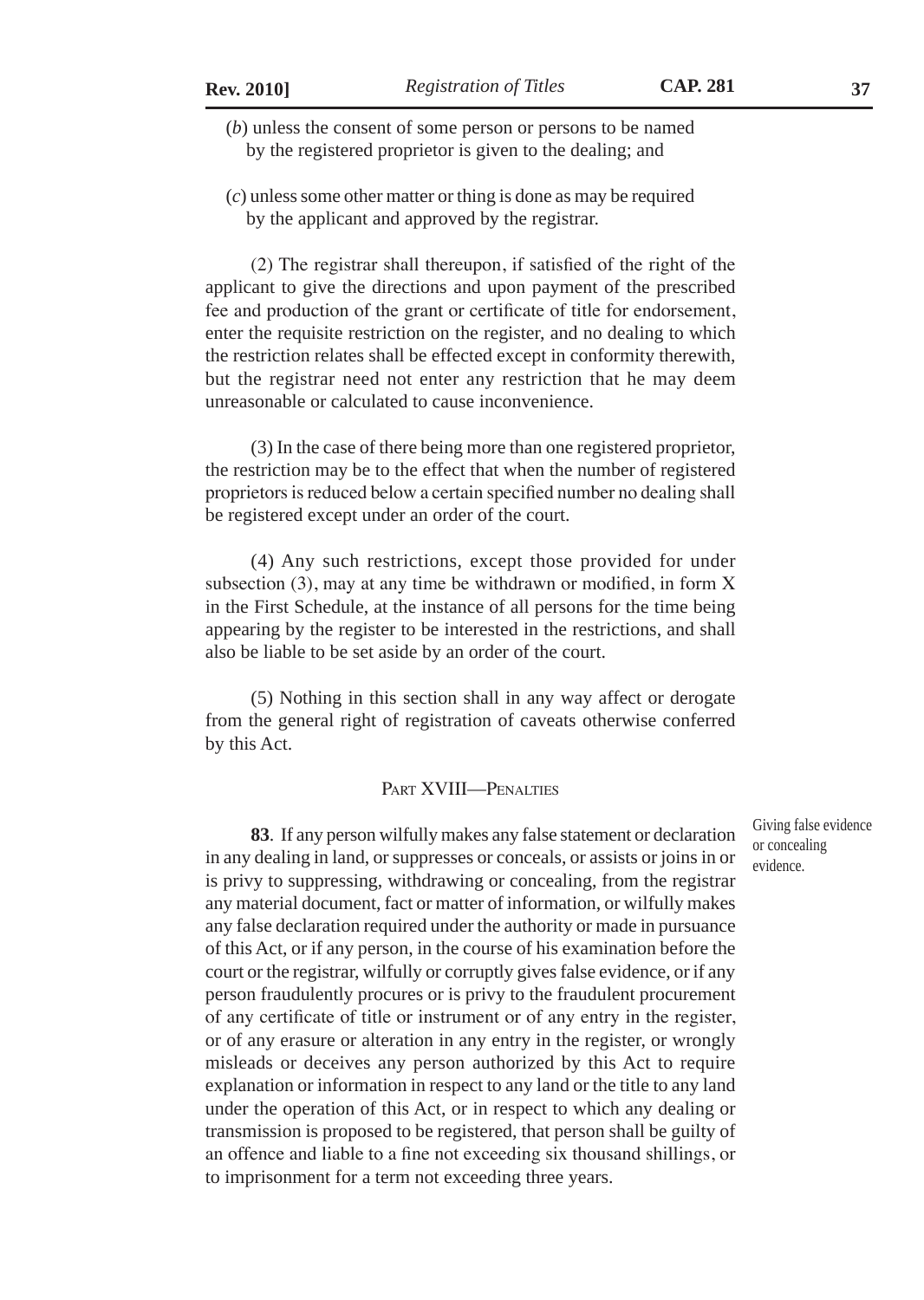| 38                                          | <b>CAP. 281</b>                    | <b>Registration of Titles</b>                                                                                                                                                                                                                                                                             | [Rev. 2010] |
|---------------------------------------------|------------------------------------|-----------------------------------------------------------------------------------------------------------------------------------------------------------------------------------------------------------------------------------------------------------------------------------------------------------|-------------|
| Forgery.                                    |                                    | 84. If any person commits any of the following acts-                                                                                                                                                                                                                                                      |             |
|                                             | signature;                         | $(a)$ forges, or procures to be forged, or assists in forging, the<br>seal of the registrar, or the name, signature or handwriting of<br>any officer of the registry office, in cases where that officer<br>is by this Act expressly or impliedly authorized to affix his                                 |             |
|                                             |                                    | $(b)$ stamps, or procures to be stamped, or assists in stamping,<br>any instrument or document with any such forged seal;                                                                                                                                                                                 |             |
|                                             |                                    | $(c)$ forges, or procures to be forged, or assists in forging,<br>the name, signature or handwriting of any person to any<br>instrument or document which is by this Act or in pursuance<br>of any power contained in this Act expressly or impliedly<br>authorized to be signed by that person;          |             |
|                                             | it to have been forged;            | $(d)$ uses with an intention to defraud any person any instrument<br>or document upon which any impression or part of the<br>impression of any seal of the registrar has been forged,<br>knowing it to have been forged, or any instrument or<br>document the signature to which has been forged, knowing |             |
|                                             | forgery thereof,                   | (e) fraudulently uses, or procures to be used, for any purpose<br>the actual seal of the registrar, in which case the fraudulent<br>use shall constitute the same offence in all respects as a                                                                                                            |             |
|                                             | not exceeding seven years.         | he shall be guilty of an offence and liable to imprisonment for a term                                                                                                                                                                                                                                    |             |
| Conviction not to<br>affect private remedy. |                                    | 85. No proceeding or conviction for any act hereby made<br>punishable shall affect any remedy which any person aggrieved or<br>injured by that act may be entitled to against the person who has<br>committed the act, or against his estate.                                                             |             |
|                                             |                                    | PART XIX-RULES                                                                                                                                                                                                                                                                                            |             |
| Rules.<br>23 of 1959, s. 21.                | out of the provisions of this Act. | 86. The Minister may make rules for the purposes of regulating<br>any matter or thing to be done under this Act, including the prescribing<br>of forms and of fees either in lieu of or in addition to those prescribed<br>in the First and Second Schedules, and generally for the better carrying       |             |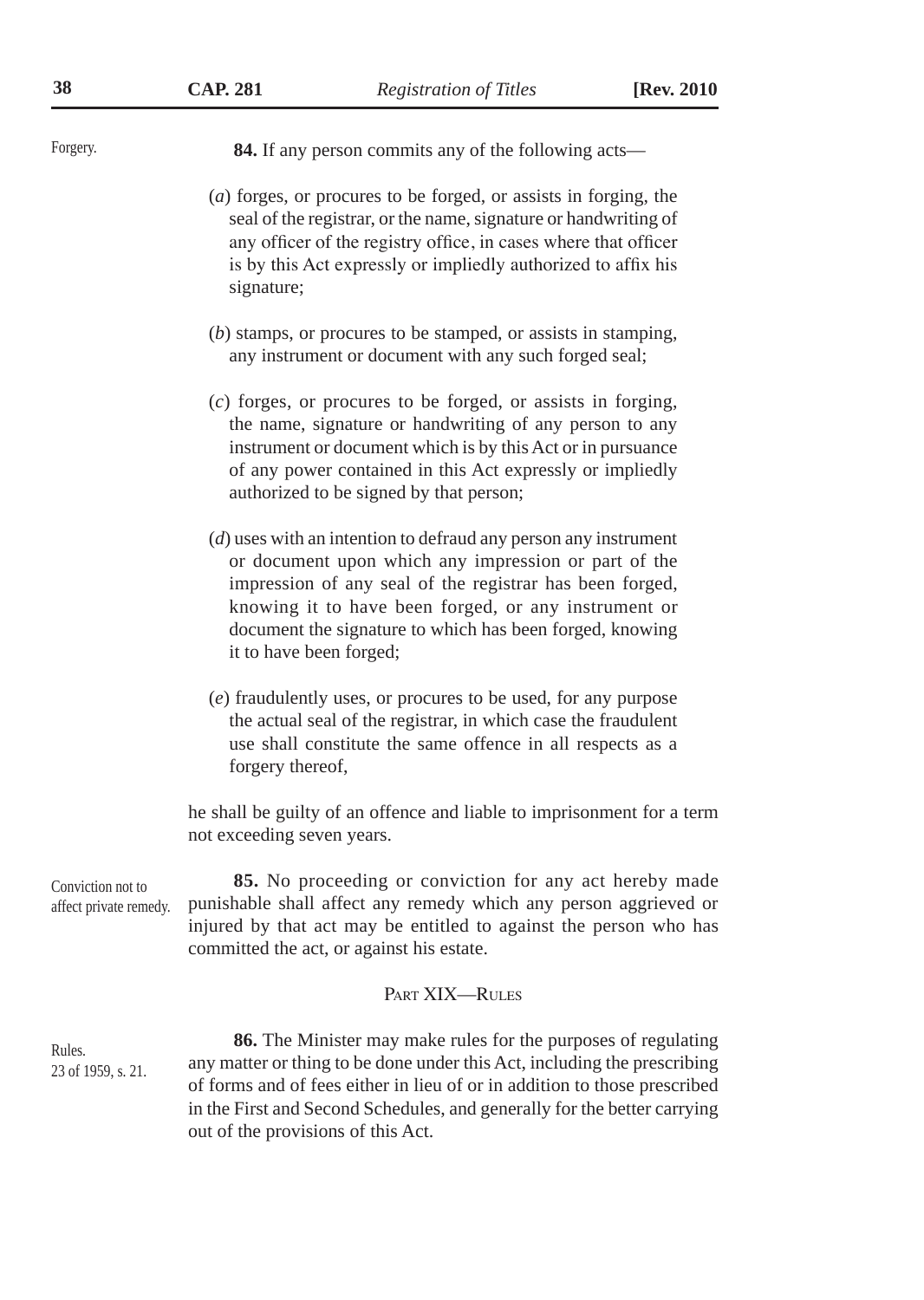#### **FIRST SCHEDULE**

#### Form A

*Application to bring land under the operation of the Act (section 6)*

To the Registrar General.

I, ………………………………………., apply to have the land hereinafter described brought under the operation of the Registration of Titles Act, and I make oath and say as follows:

1. That I am the person inscribed in the Register Book provided for by the Registration of Documents Act *or* the Land Titles Act *or* the Government Lands Act as owner or lessee from the Government of all that piece of land being [*number*], which land contains approximately………… acres, and is described in the Register Book, Vol. …….. Folio…………

2. That I am not aware of any mortgage or encumbrance affecting the said land or that any other person has any estate or interest therein whatsoever. [*If there are any, add* other than as follows………………………………………....]

 3. That I estimate the fair market value of the land excluding improvements to be ……………………………………………….

Sworn at ……………………………………………………………………………… this ……………………day of….....………, 19 ............

Before me,

…………………………………..

#### Form B (1)

#### *Grant for Land* (*section 21*)

| Annual Rent: Sh. |
|------------------|
|                  |

Know all men by these presents that…………………………………

…………………................................................................................................ the President and Commander-in-Chief of the Armed Forces of the Republic of Kenya on behalf of…………………………………..under and by virtue of the powers vested in him hereby grants unto .....…………………………… (hereinafter called "the Grantee" ) ALL that piece of land situated ……………………………..in the …………………………….District of Kenya containing by measurement …………………………….acres or thereabouts, that is to say Land Reference Number …………………………… which piece of land with the dimensions abuttals and boundaries thereof is delineated on the plan annexed hereto and more particularly on Land Survey Plan Number………………………….. deposited in the Survey Records Office, Survey of Kenya, Nairobi, TO HOLD for the term of ………….years from the ……...........…..day of…...........……, 19….....…

L.N. 380/1960**.**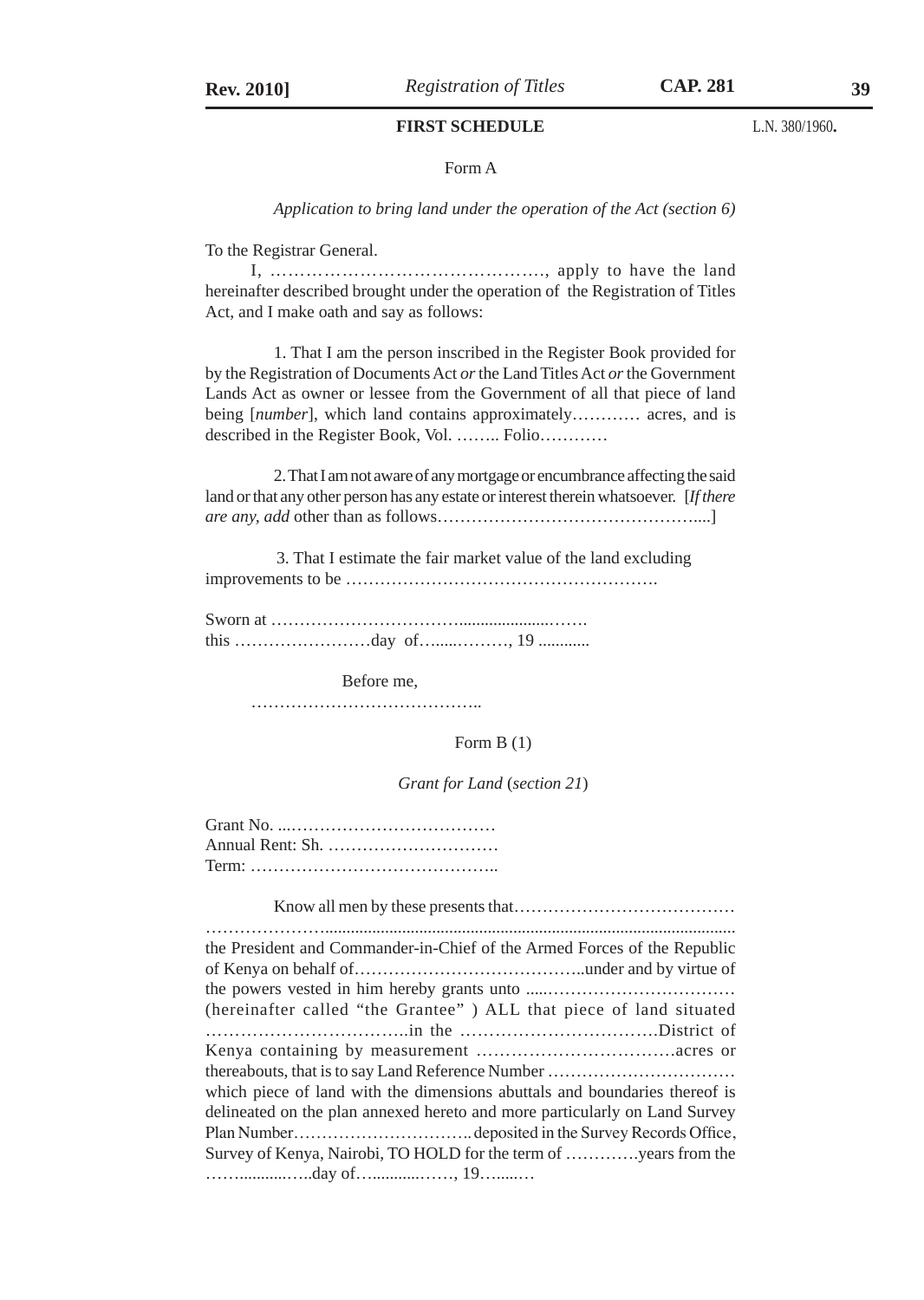| SUBJECT to-                                                                                            |
|--------------------------------------------------------------------------------------------------------|
| $(a)$ the payment in advance of the first day of January in each year of                               |
|                                                                                                        |
| $(c)$ the following Special Conditions—                                                                |
| <b>SPECIAL CONDITIONS</b>                                                                              |
| In witness whereof I have here—<br>unto set my hand and the public<br>ofOne thousand<br>Registered No. |
|                                                                                                        |
|                                                                                                        |
|                                                                                                        |

*Registrar of Titles.*

#### Form B (2)

*Grant for Land (section 21)*

Grant No. ...………………………………

| and Commander-in-Chief of the Armed Forces of the Republic of Kenya on       |
|------------------------------------------------------------------------------|
|                                                                              |
|                                                                              |
|                                                                              |
|                                                                              |
|                                                                              |
|                                                                              |
| abuttals and boundaries thereof is delineated on the plan annexed hereto and |
|                                                                              |
| deposited in the Survey Records Office, Survey of Kenya, Nairobi, TO HOLD    |
| the same in fee simple SUBJECT to-                                           |
|                                                                              |

- (*a*) .………………………….[prior restrictions, etc., brought forward];
- (*b*) the provisions of the ………………………....…Act; and
- (*c*) the following Special Conditions—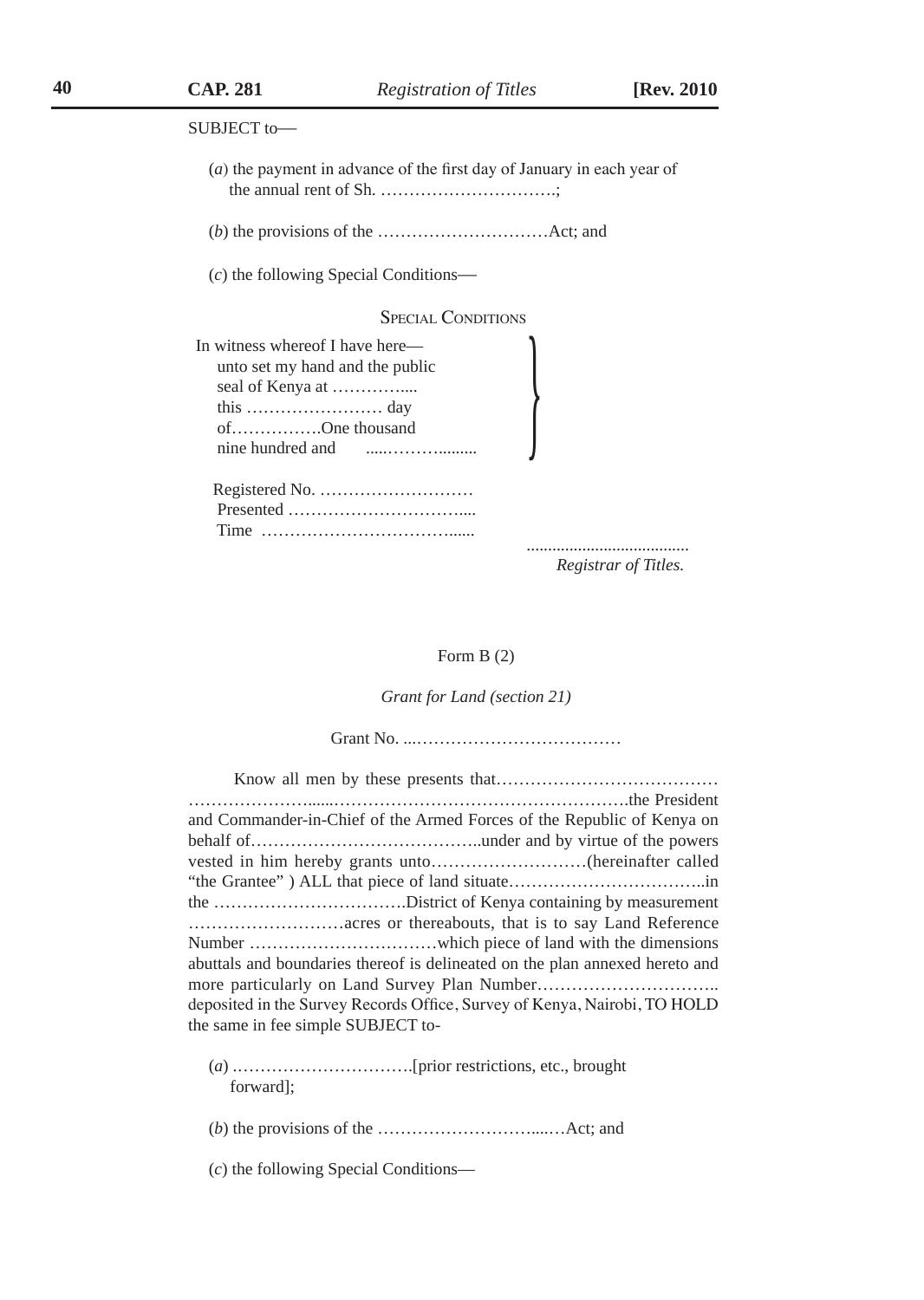seal.

SPECIAL CONDITIONS

| In witness whereof I have here-<br>unto set my hand and the public<br>ofOne thousand |  |
|--------------------------------------------------------------------------------------|--|
| Registered No.<br>Presented                                                          |  |
|                                                                                      |  |

*Registrar of Titles.*

**\_\_\_\_\_\_\_\_\_\_\_** 

Form C

*Certificate of Title* (*sections 10 and 22*)

Registration District of ……………….

CERTIFICATE OF TITLE

Register …................ Vol. …….......... Folio …………………

…………….………of [*insert description, and, if certificate is used pursuant to any transfer, reference to transfer*] is now proprietor as owner in fee subject to such encumbrances as are notified by memorandum written hereon and to the provisions of the (*insert title of Act*) and situated in the [*insert sufficient description to identify the land, referring to map or diagram and to the original grant thereof*]*.*

In witness whereof, I have hereunto signed my name and affixed my

 ……………………………………. *Registrar of Titles.* 

*(Endorse memorandum of encumbrances)*

Form D

 **\_\_\_\_\_\_\_\_\_\_**

*Certificate of Title* (*sections 10 and 22*)

Registration District of ……………….

Annual Rent of Sh. …………cts………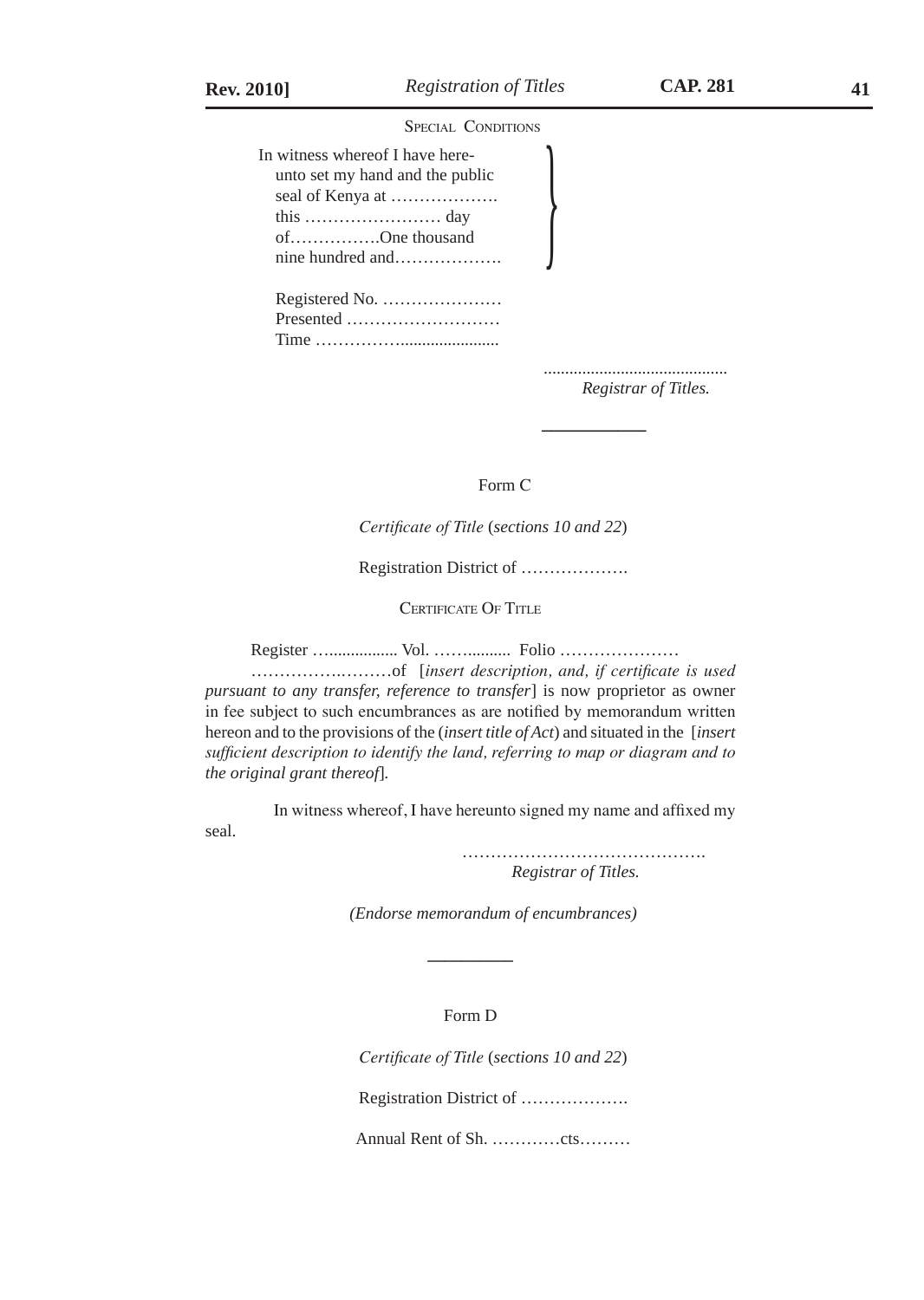CERTIFICATE OF TITLE

Register ………………Vol. ………………… Folio …………

……………….…………………of [*insert description, and, if certificate is used pursuant to any transfer, reference to transfer*] is now proprietor as lessee from the Government for the term expiring on ………………………. of that piece of land containing [*insert area*] and situated in the [*insert sufficient description*  to identify the land, referring to map or diagram and to the original document *of title therefore*] subject to the provisions of [*insert title of Act*] and subject to such special conditions and such encumbrances as are notified by memorandum written hereon, and subject to the payment of the annual rent of Sh. ........... cts………

In witness whereof, I have hereunto signed my name and affixed my seal this…………….day of…………....., 19…………..

> ……………………………………. *Registrar of Titles.*

[*Endorse memorandum of special conditions and encumbrances.*]

\_\_\_\_\_\_\_\_\_\_\_

#### Form E

*Caveat Forbidding Land to be Brought under the Registration of Titles Act (section 11)*

To the Registrar of Titles.

Take notice that I …………………………………………. [*name and address*] claim [*particularize interest claimed*] in the land described [*copy description from the advertisement*] in the advertisement relating to the application of [*state applicant's name*], and I forbid the bringing of that land under the operation of the Registration of Titles Act. I appoint ………………………………………….. as the place at which notices and proceedings relating hereto may be served.

Signed in the presence of } [*Signature*]

[*Stamp.*]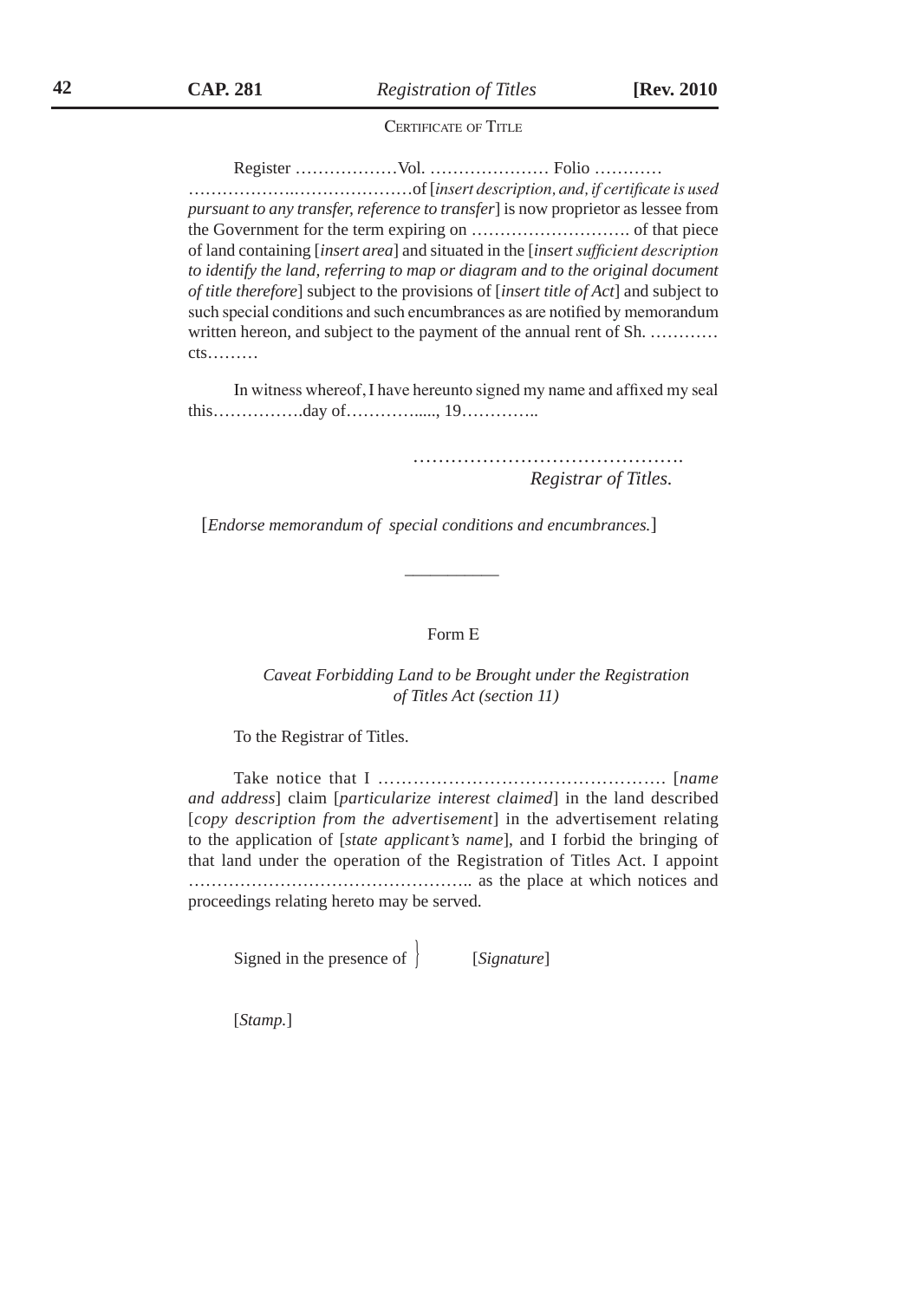#### Form F

#### *Transfer (sections 34 and 81)*

I, ……………………………………………….being registered as the proprietor (subject, however, to such charges, leases and encumbrances as are notified by memorandum endorsed hereon, and to the annual rent of Sh. ………. cts. ……… ) of all that piece of land containing [*state area*] or thereabouts, and situated in the……………………….[exclusively of roads intersecting the same, if any] [*state rights-of-way, privileges or easements, if any, intended to be conveyed, and if any land to be dealt with contains all that is included in an existing grant, refer thereto for description of parcels and plan; otherwise set forth the boundaries in feet, and refer to plan delineated in the margin or annexed to the instrument or deposited in the …………………….*] in consideration of the sum of £ …………….. Sh. ………. cts. ……… paid to me by ……….......…………………, the receipt of which sum I hereby acknowledge, do hereby transfer to the said ………………………………….. all my right, title and interest in the said piece of land.

In witness whereof I have hereunto subscribed my name this…………. day of …………, 19 …….

Signed in the presence of } [*Signature*]

 **\_\_\_\_\_\_\_\_\_\_\_\_** 

*[Endorse memorandum of charges & leases]*

[*Stamp*.]

### Form G

#### *Transfer of Charge or Lease (section* 37*)*

I, ……………………………………………………….., owner of a charge [*or* lease] of certain land containing …………… acres, situated at ……………………………………… and known as ………………………….. and described in the register of Government grants [*or* certificates of title], book……………., folio ………………, and is herewith presented in consideration of the sum of Sh. ……………….. this day paid to me by ………………………. of ……………………. the receipt of which sum I hereby acknowledge, do hereby transfer to the said …………………. the charge [*or* lease].

In witness whereof I have hereunto subscribed my name, this…………. day of …………, 19 …….

> ……………………............ [*Transfero*r] Accepted ………………… [*Transferee*]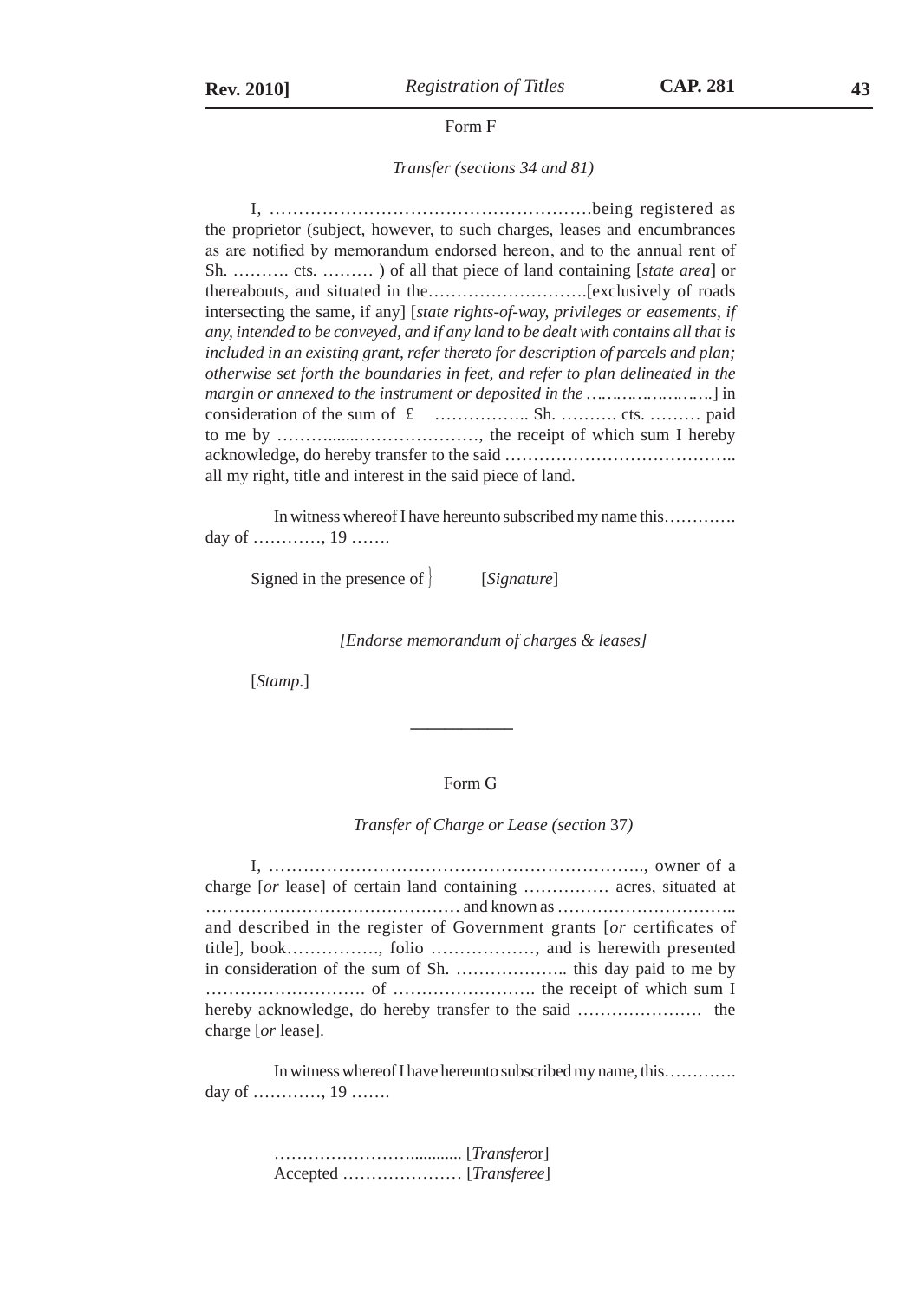$\frac{1}{2}$ 

The signature [*transfero*r] was made in my presence the …… …….. day of ………., 19 ….., and I verily believe that such signature is of the proper handwriting of the person described as ……..………….. The signature [*transferee*] was made in my presence the …… …….. day of ………., 19 ….., and I verily believe that such signature is of the proper handwriting of the person described as ……..………….. [*Stamp*]. } \_\_\_\_\_\_\_\_\_\_\_

#### Form H

#### *Lease (section 40)*

I, …………………………………………….., being registered as the proprietor [*lessee*] (subject to such charges as are notified by memorandum written hereon, and to the annual rent of £ …………. Sh. ……………...cts ……….) of that piece of land containing [*state area or thereabouts*] and situated in [*if the land to be dealt with contains all that is included in an existing grant or certificate of title, or lease, refer thereto for description and diagram; otherwise set forth the boundaries in feet, and refer to a plan thereof or annexed to the lease, or deposited in the .............................................................................................. .................................*] do hereby lease to ……………….. of ………………… [*insert description*] that the said piece of land to be held by him, the said …………………………., as tenant, for the space of …………………………. years [*state the date and term*] at the yearly rental of £………. Sh. ………….. cts …….., payable [*insert terms of payment of rent*] subject to the following modifications [*set forth any modification*].

I, ……………………………………, of [*insert description*], do hereby accept this lease subject to the conditions, restrictions and stipulations above set forth or referred to.

> ………………………………… [*Signature of Lessee*]. ………………………………… [*Signature of Lessor*]. Signed by the said Lessee in the presence of ……………… Signed by the said Lessor in the presence of ……………….

> > *[Endorse memorandum of charges]*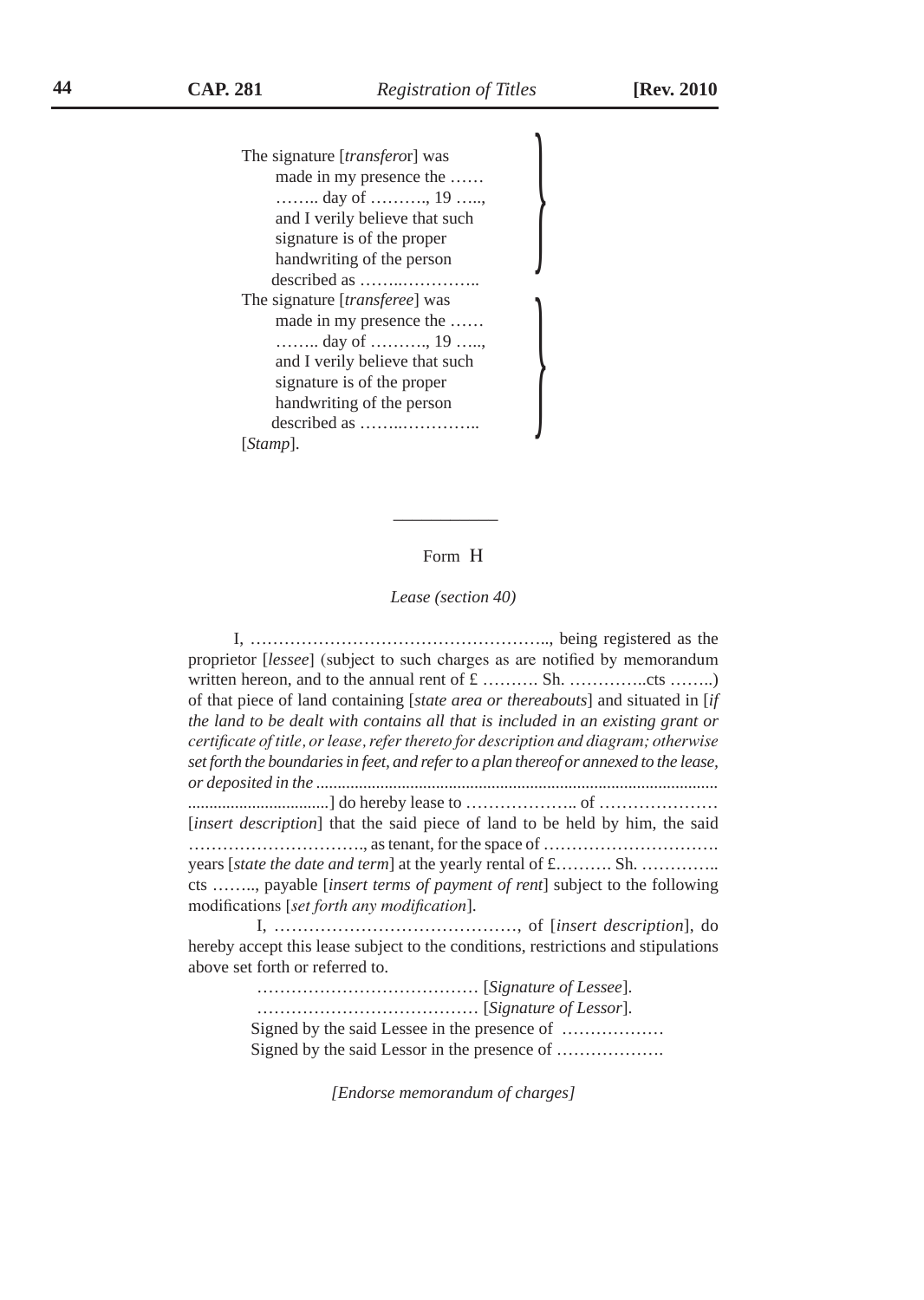### Form I *Short Forms of Covenants for Leases (Section 42)*

| Column one                                                  | Column two                                                                                                                                                                                                                                                                                                                                                                                                                                                        |
|-------------------------------------------------------------|-------------------------------------------------------------------------------------------------------------------------------------------------------------------------------------------------------------------------------------------------------------------------------------------------------------------------------------------------------------------------------------------------------------------------------------------------------------------|
| 1. The lessee<br>will not<br>sublet.                        | 1. The lessee, his executors, administrators or<br>transferees will not during the said term transfer, assign<br>or sublet the premises hereby leased or any part thereof<br>or otherwise by any act or deed procure the said premises<br>or any part thereof to be transferred, assigned or sublet<br>without the consent in writing of the lessor or his<br>transferees first had and obtained.                                                                 |
| 2. The lessee<br>will cultivate.                            | 2. The lessee, his executors, administrators or<br>transferees will at all times during the said term cultivate,<br>use and manage in a proper and husbandlike manner all<br>such parts of the land as are now or shall hereafter with the<br>consent in writing of the said lessor or his transferees be<br>broken up or converted into tillage and will not impoverish<br>or waste the same.                                                                    |
| 3. The lessee<br>will not cut<br>timber.                    | 3. The lessee, his executors, administrators or<br>transferees will not cut down, fell, injure or destroy any<br>growing or living timber or timberlike trees standing and<br>being upon the said land without the consent in writing<br>of the said lessor or his transferees.                                                                                                                                                                                   |
| 4. The lessee<br>will paint<br>outside every<br>year        | 4. The lessee, his executors, administrators or<br>transferees will in every  year during the continuance<br>of the said term paint the outside woodwork and ironwork<br>belonging to the leased property now or usually painted<br>with two coats of proper oil-colours in a workmanlike<br>manner and also whiten or colour such parts of the said<br>premises as are now whitened or coloured respectively.                                                    |
| 5. The lessee<br>will paint<br>inside<br>every<br>year      | 5. The lessee, his executors, administrators or<br>transferees will in every  year during the continuance<br>of the said term paint the inside wood, iron and other work<br>now or usually painted with two coats of proper oil-colours<br>in a workmanlike manner and also whiten or colour such<br>inside parts of the said premises as are now whitened or<br>coloured respectively.                                                                           |
| 6. The lessee<br>will not use<br>the premises<br>as a shop. | 6. The lessee, his executors, administrators or<br>transferees will not convert, use or occupy the said<br>premises or any part thereof into or as a shop, warehouse<br>or other place for carrying on any trade or business<br>whatsoever or permit or suffer the said premises or any<br>part thereof to be used for any such purpose or otherwise<br>than as a private dwelling-house without the consent in<br>writing of the said lessor or his transferees. |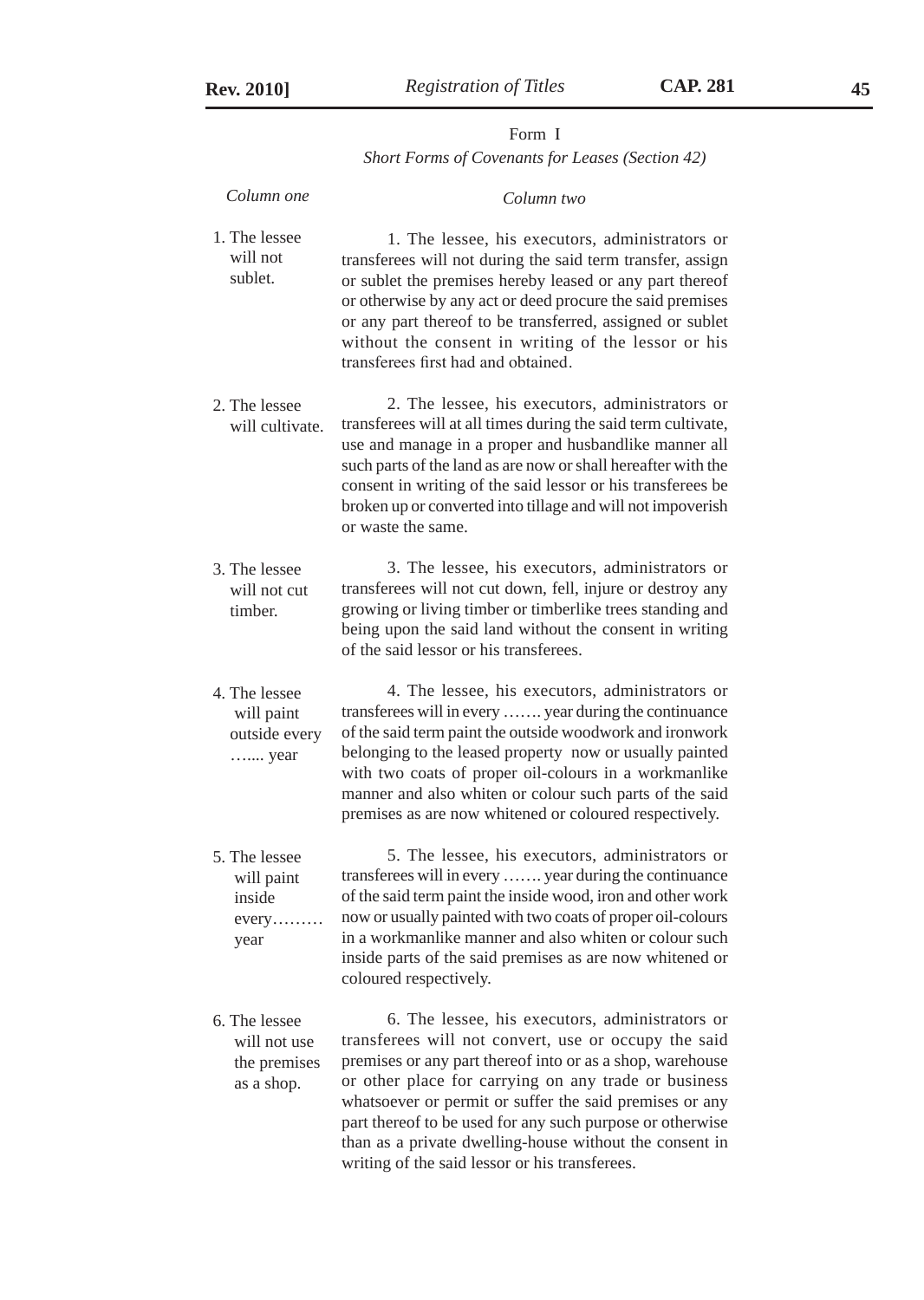#### Form I—(*Contd*.)

#### *Column one*

 *Column two*

- 7. The lessee will not carry on an offensive trade. 7. The lessee, his executors, administrators or transferees will not at any time during the said term use, exercise or carry on or permit or suffer to be used, exercised or carried on in or upon the said premises or any part thereof any noxious, noisome or offensive act, trade, business, occupation or calling and no act, matter or thing whatsoever shall at any time during the said term be done in or upon the said premises or any part thereof which shall or may be or grow to the annoyance, nuisance, grievance, damage or disturbance of the occupiers or owners of the adjoining lands and properties.
- 8. The lessee will fence. 8. The lessee, his executors, administrators or transferees will during the continuance of the said term erect and put up on the boundaries of the said land or on those boundaries upon which no substantial fence now exists a good and substantial fence.
- 9. The lessee will insure against fire in the name of the lessor. 9. The lessee, his executors, administrators or transferees will insure and during the said term keep insured against loss or damage by fire in the name of the lessor or his transferees in some public insurance office approved of by him or them to the amount of their full value all buildings which shall for the time being be erected on the said land and which shall be of a nature or kind capable of being insured against by fire and will when required deposit with the lessor or his transferees the policy of such insurance and within seven days after each premium shall become payable the receipt for such premium, and on any breach or nonobservance of this covenant the lessor or his transferees may, without prejudice to and concurrently with the powers granted to him and them by this lease, insure such buildings and the costs of effecting such insurance shall during the said term be a charge upon the said land. All moneys which shall be received under or by virtue of any such insurance shall be laid out and expended in making good the loss or damage.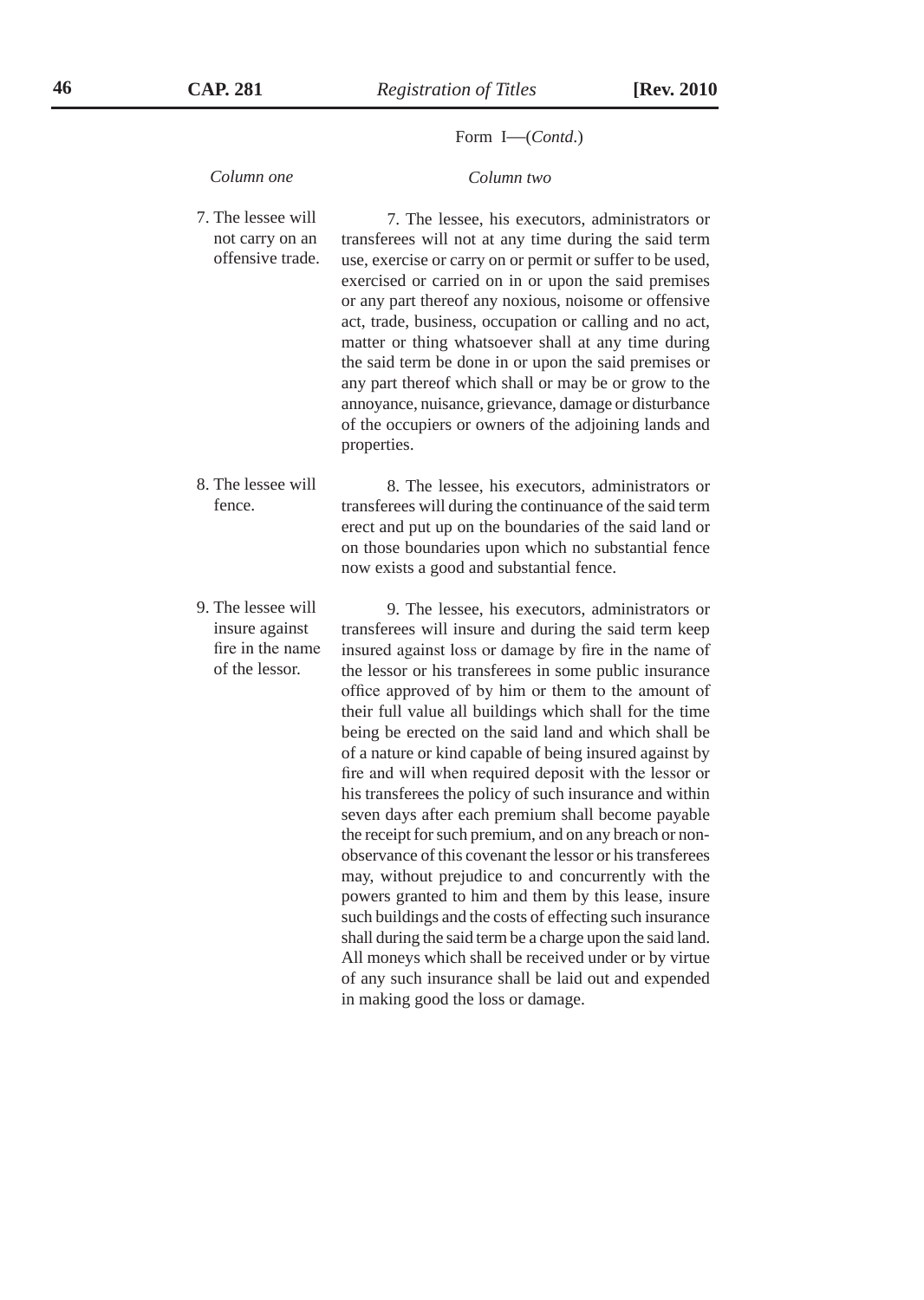#### Form J (1)

#### *Charge (section* 46*)*

I, …………………………………………….., being registered as the proprietor [*lessee*], subject to such charges as are notified by memorandum written hereon, and to the annual rent of Sh……..…..cts ……….., of that piece of land containing [*state area*] or thereabouts, and situated in ……………………………..[*if the land to be dealt with contains all that is included in an existing grant or certificate of title or lease, refer thereto for description or diagram; otherwise set forth the boundaries in feet, and refer to plan thereof on margin of or annexed to the charge, or deposited in the ……....………………*] in consideration of the sum of Sh……..…..cts ……….. lent to me by ………………………….. of [*insert description*], the receipt of which sum I hereby acknowledge, do hereby agree: First that I will pay to him the said ……………………… the above sum of Sh ………… on the …………. day of ………….. : Secondly that I will pay interest on the said sum at the rate of Sh.

………….. per centum per annum by equal payments of Sh. ………… cts. …….., on the ……. day of every [*insert month or quarter or half-year or year*], the first of such payments to be made on the ………. day of …………. next:

Thirdly [*set forth special stipulations if any*]. And, for the better securing to the said ………………….. the repayment in manner aforesaid of the principal sum and interest, I hereby charge the land above described with such principal sum and interest.

In witness whereof I have hereunto signed my name this .......... day of …………, 19….

Signed by the said ……… <br>in the presence of [*Signature*]

 **\_\_\_\_\_\_\_\_\_\_**

*[Endorse memorandum of charges]*

#### Form J (2)

*Charge (section 46)*

I, …………………………………………….., being registered as the proprietor [*lessee*], subject to such charges as are notified by memorandum written hereon, and to the annual rent of Sh. ……..…..cts ……….. of that piece of land containing [*state area*] or thereabouts and situated in ……………………………..[*if the land to be dealt with contains all that is included in an existing grant or certificate of title, refer thereto for description and diagram; otherwise set forth the boundaries in feet and refer to plan thereof on margin or annexed hereto, or deposited in the ……………………*], and desiring to render the said land available for the purpose of securing to and for the benefit of ……………… [*the sum of money, annuity or rent charge*] hereinafter mentioned, do hereby charge the said land for the benefit of the said ……………. with the sum [*or* annuity *or* rent charge] of Sh. ……………… to be raised and paid at the times and in the manner following, that is to say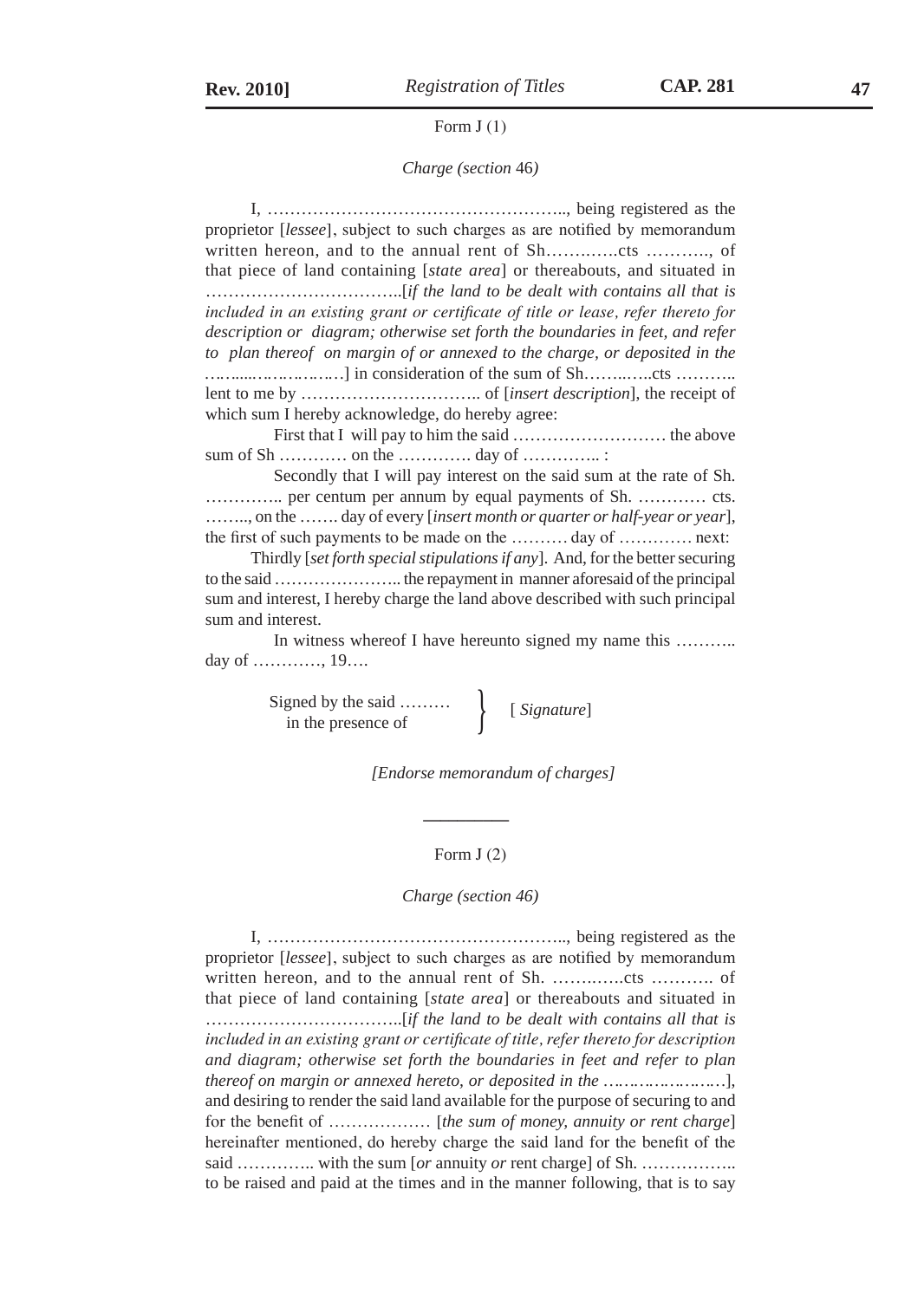[*state the times appointed for the payment of the sum, annuity or rent charge intended to be secured, the interest, if any, and the events on which such sum, annuity or rent charge shall become and cease to be payable, also any special agreements or powers*].

Signed by the above-named in [*Signature*]<br>the presence of

#### Form K

**\_\_\_\_\_\_\_\_\_\_**

#### *Short Form of Covenant to Insure against Fire in the Name of Chargee*

*Column one Column two*

### That I will insure against fire in the name of the chargee.

That I, my heirs, executors, administrators or transferees will insure and so long as any money shall remain secured by this charge keep insured against loss or damage by fire in the name of the chargee or his tranferees in some public insurance office to be approved of by him or them all buildings which shall for the time being be erected on the said land, and shall be of a nature or kind capable of being so insured to the amount of the full value of such buildings and will when required deposit with the chargee or his transferees the policy of such insurance and within seven days after each premium shall become payable the receipt for such premium. And that the moneys by which shall be received on account of such insurance shall at his or their option be applied either in or towards satisfaction of the moneys secured by this mortgage or in rebuilding or reinstating under the superintendence of his or their surveyor the buildings destroyed or damaged. And that in any breach or nonobservance of this covenant he or they shall be at liberty to effect such insurance and continue the same for such period as may be deemed fit and the costs and expenses paid on account thereof shall be a charge upon the said land and bear interest at the same rate as if principal money overdue.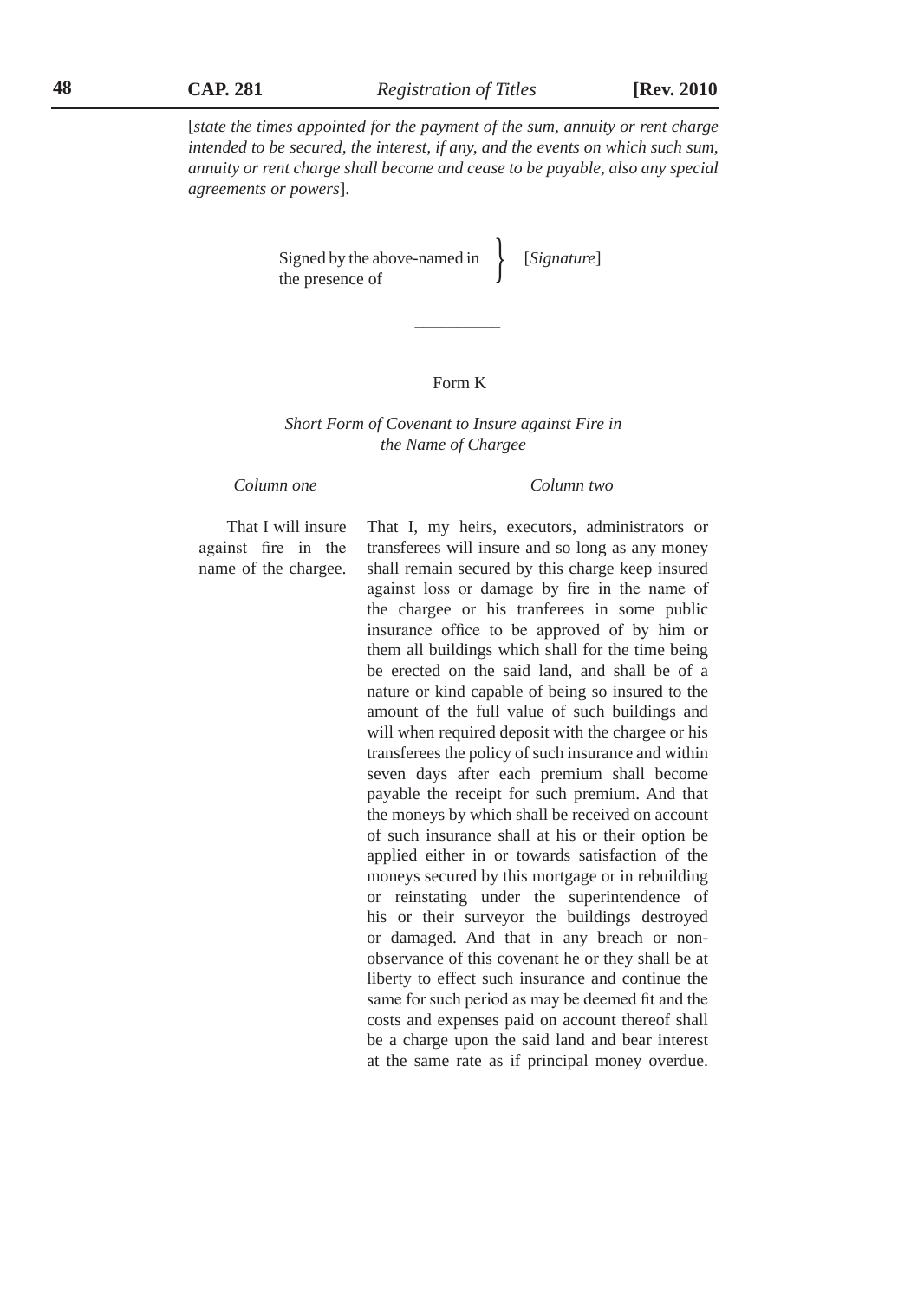#### Form L

#### *Certificate to be Given by Officer of Court on the Sale of Land at the Instance of a Chargee*

Whereas upon the …………………. day of ……………………… last it was ordered by a judge under the authority of the Registration of Titles Act that the following lands, viz.: [*describe land*] containing ………………… acres or thereabouts and being the [whole or part] of the lands contained in the [grant or certificate of title] registered in the register of ………. book ……… folio ……………… should be sold by public auction. And whereas the said lands were duly sold by public auction before me at ……… on the ………. day of …………, 19…… And whereas at such auction …………………… was the highest bidder, and I caused the said lands to be knocked down to him at the bid of Sh. ……….. the receipt of which sum from the said ………….. I hereby acknowledge: Now I do hereby transfer the said land to the said …………………… subject to the annual rent and charges hereunder written:

> Dated this ……………… day of ……………, 19 ……………… [*Signature*]

 **\_\_\_\_\_\_\_\_\_\_**

#### Form M

#### *Power of Attorney (section 50)*

I, ……………………………, do hereby appoint ……………………… my attorney to sell to any person all or any lands, leases and charges whether now belonging to me or which shall hereafter belong to me under or by virtue of the Registration of Titles Act or of which I am now or shall hereafter be the proprietor under that Act; also to charge all or any such lands or leases for any sum at any rate of interest; also to lease any such lands for any term of years, not exceeding twenty-one years in possession, at any rent; also to surrender or obtain or accept the surrender of any lease in which I am or may be interested; also to exercise and execute all powers which are now or shall hereafter be vested in or conferred on me as a lessee or chargee under the said Act [*or otherwise according to the nature and extent of the powers intended to be conferred*], and for me, and in my name, to sign all such transfers and other instruments and to do all such acts, matters and things as may be necessary or expedient for carrying out the powers hereby given and for recovering all sums of money that are now or may become due or owing to me in respect of the premises, and for enforcing or varying any contracts, agreements or conditions binding upon any lessee, tenant or occupier of the said lands, or upon any other person in respect of the same, and for recovering and maintaining possession of the said lands and for protecting the same from waste, damage or trespass.

Dated this …………....... day of …....…………, 19 ……......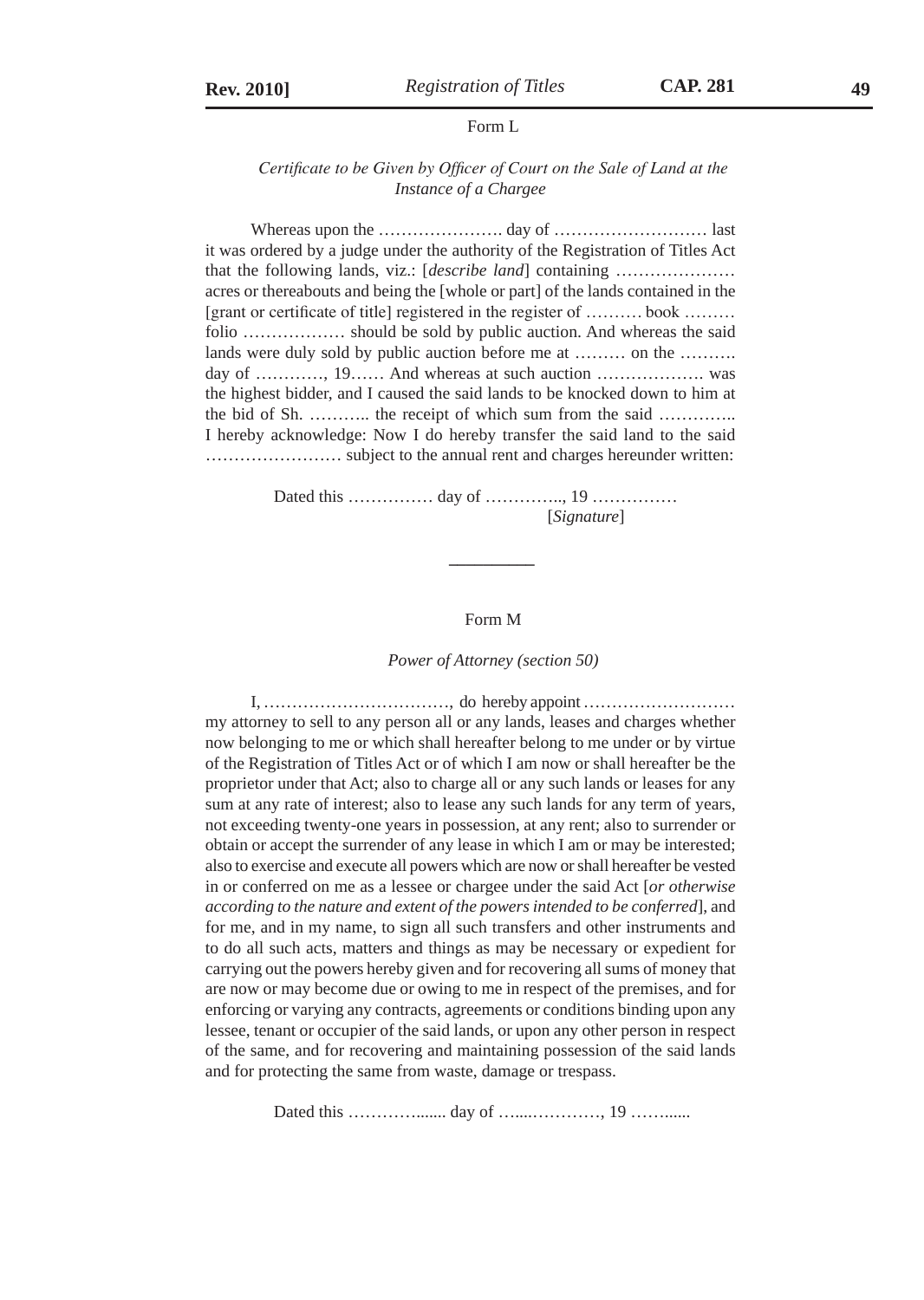Signed by the said ……… <br>in the presence of [*Signature*]

### Form N

**\_\_\_\_\_\_\_\_\_\_**

*Revocation of Power of Attorney (section 51)*

I, ……………………………, of …………………………., hereby revoke the power of attorney given by me to …………………………. dated the …………. day of …………, 19 …….

Signed by the said ……… <br>in the presence of  $\left\{ \begin{array}{c} [Signature] \\ \end{array} \right.$ 

### Form O (I)

**\_\_\_\_\_\_\_\_\_\_**

*Transfer of Land under Warrant of Execution (section 55)*

I, ………………………………, the person appointed to execute the warrant hereinafter mentioned in pursuance of a warrant of execution dated the ……………… day of ………………, 19…….., and issued out of the court in an action wherein ………………………. is the plaintiff and ………………….. the defendant, which said ……………. is registered as the proprietor of the land hereinafter described, subject to the charges and to the annual rent notified hereunder, do hereby, in consideration of the sum of Sh. ………. paid to me by …………….., transfer to the said ………………… all that piece of land [*insert a sufficient description of the land and refer to the debtor's certificate of title or grant*].

| Signed by the said<br>in the presence of | [Signature of officer]<br>executing warrant]           |
|------------------------------------------|--------------------------------------------------------|
| Signed by the said<br>in the presence of | [Signature of transferor]<br>[Signature of transferee] |

[*Charges and rent referred to*]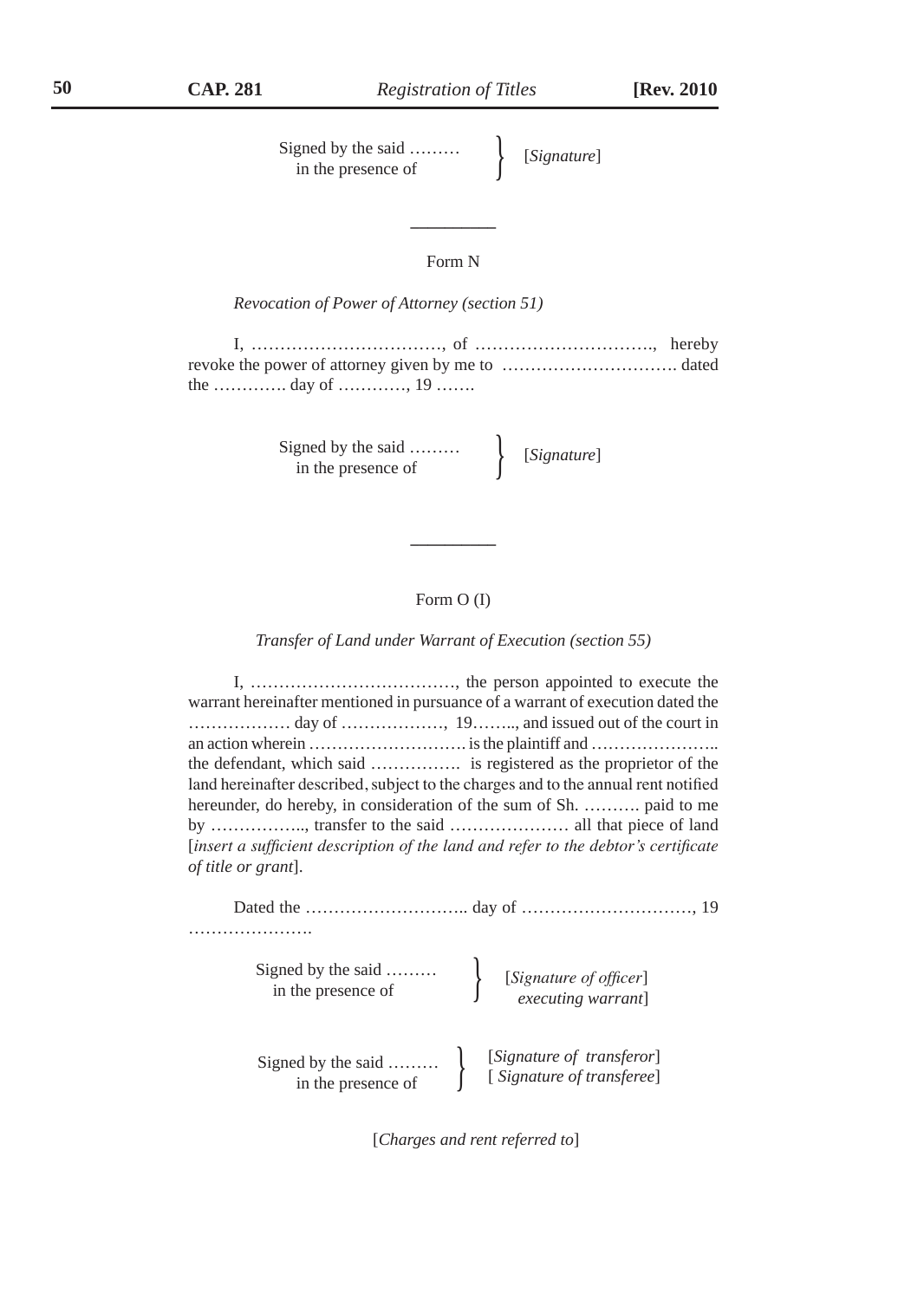#### Form O (II)

#### *Transfer of Lease or Charge under Warrant of Execution*

I, ………………………………, the person appointed to execute the warrant hereinafter mentioned [*or otherwise as the case may be*] in pursuance of a warrant of execution dated the ……………… day of ……………… 19…….., and issued out of the court in an action wherein ………………………. is the plaintiff and ………………….. the defendant, which said ……………. is registered as the proprietor of a lease [*or* charge, *as the case may be*] number.......... of [*or* upon] the land hereinafter described subject to the charges and rent notified thereunder, do hereby, in consideration of the sum of Sh. ……….. paid to me by ………………, transfer to the said ………………… the lease [*or* charge] granted by …………….. to and in favour of …………… dated the …………….. day of ……………… to, in or over [*describe the land according to the description in the lease or charge and refer to the registered instrument*].

Dated the ……………………….. day of …………………………, 19 …………………

Signed by the said ………<br>in the presence of **interpretational** [*Signature of officer*]

*executing warrant*]

Signed by the said ……… <br>in the presence of **in** [ *Signature of transferee*]

\_\_\_\_\_\_\_\_\_\_

[*Charges and rent referred to*]

#### Form O (III)

*Transfer of Land under Order of Court*

I, ………………………………., in pursuance of an order of the court dated the ………… day of ……………………, 19 ……….., and entered in the Register .......... Vol. ………. Fol. ……… hereby transfer to …………………., subject to the charges and annual rent notified hereunder, all that piece of land being [*insert a sufficient description of the land and refer to the certificate of title or grant*].

| 19 |  |
|----|--|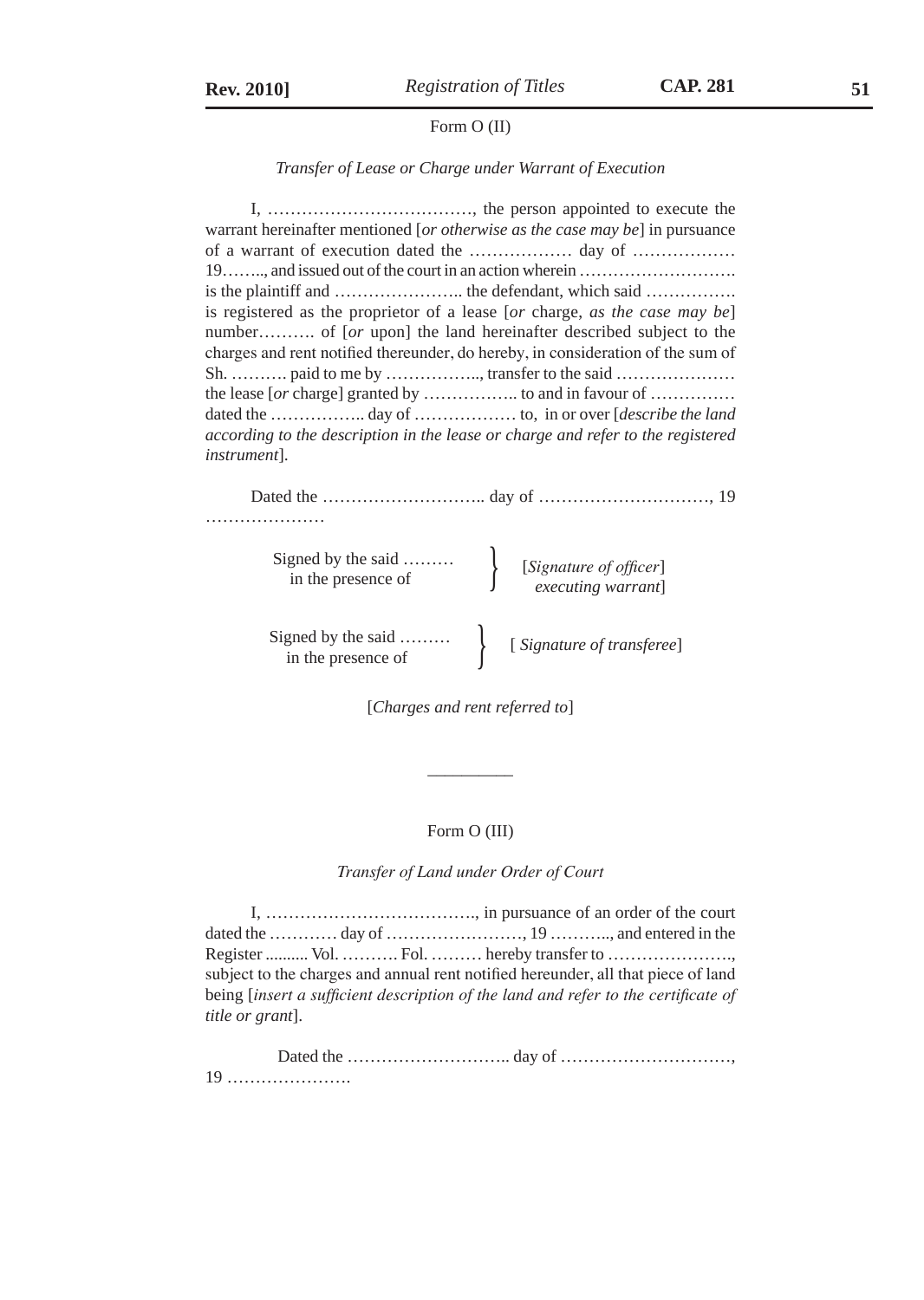| Signed by the said $\dots\dots\dots$<br>in the presence of | [Signature of transferor] |
|------------------------------------------------------------|---------------------------|
| Signed by the said<br>in the presence of                   | [Signature of transferee] |

[*Charges and rent referred to*]

 $\frac{1}{2}$  ,  $\frac{1}{2}$  ,  $\frac{1}{2}$  ,  $\frac{1}{2}$  ,  $\frac{1}{2}$  ,  $\frac{1}{2}$  ,  $\frac{1}{2}$  ,  $\frac{1}{2}$  ,  $\frac{1}{2}$  ,  $\frac{1}{2}$  ,  $\frac{1}{2}$  ,  $\frac{1}{2}$  ,  $\frac{1}{2}$  ,  $\frac{1}{2}$  ,  $\frac{1}{2}$  ,  $\frac{1}{2}$  ,  $\frac{1}{2}$  ,  $\frac{1}{2}$  ,  $\frac{1$ 

### Form O (IV**)**

*Transfer of Lease or Charge under Order of Court*

I, ………………………………., in pursuance of an order of the court dated ………… day of ……………………, 19 ……….., and entered in the Register....... Vol. ………. Fol. ………, hereby transfer to …………………., subject to the charges and annual rent notified hereunder, the lease [*or* charge, *as the case may be*] granted by …………….. in favour of ……………….. of [*or* upon] all that piece of land [*insert description of the land according to the description in the lease or charge and refer to the registered instrument*].

| Signed by the said<br>[Signature of transferor]<br>[Signature of transferor] |
|------------------------------------------------------------------------------|
| Signed by the said<br>[Signature of transferee]<br>Signature of transferee]  |

\_\_\_\_\_\_\_\_\_\_

[*Charges and rent referred to*]

#### Form O (V)

*Transfer of Land by President on Sale for Arrears of Land Revenue*

I, …………………………………, President of Kenya, in pursuance of a notice of sale under section …………… of the Government Lands Act, and entered in the Register ……….. Vol. ………… Fol. ………., hereby transfer to ……………, subject to the charges and annual rent specified hereunder, all that piece of land [*insert description of the land and refer to certificate of title or grant*].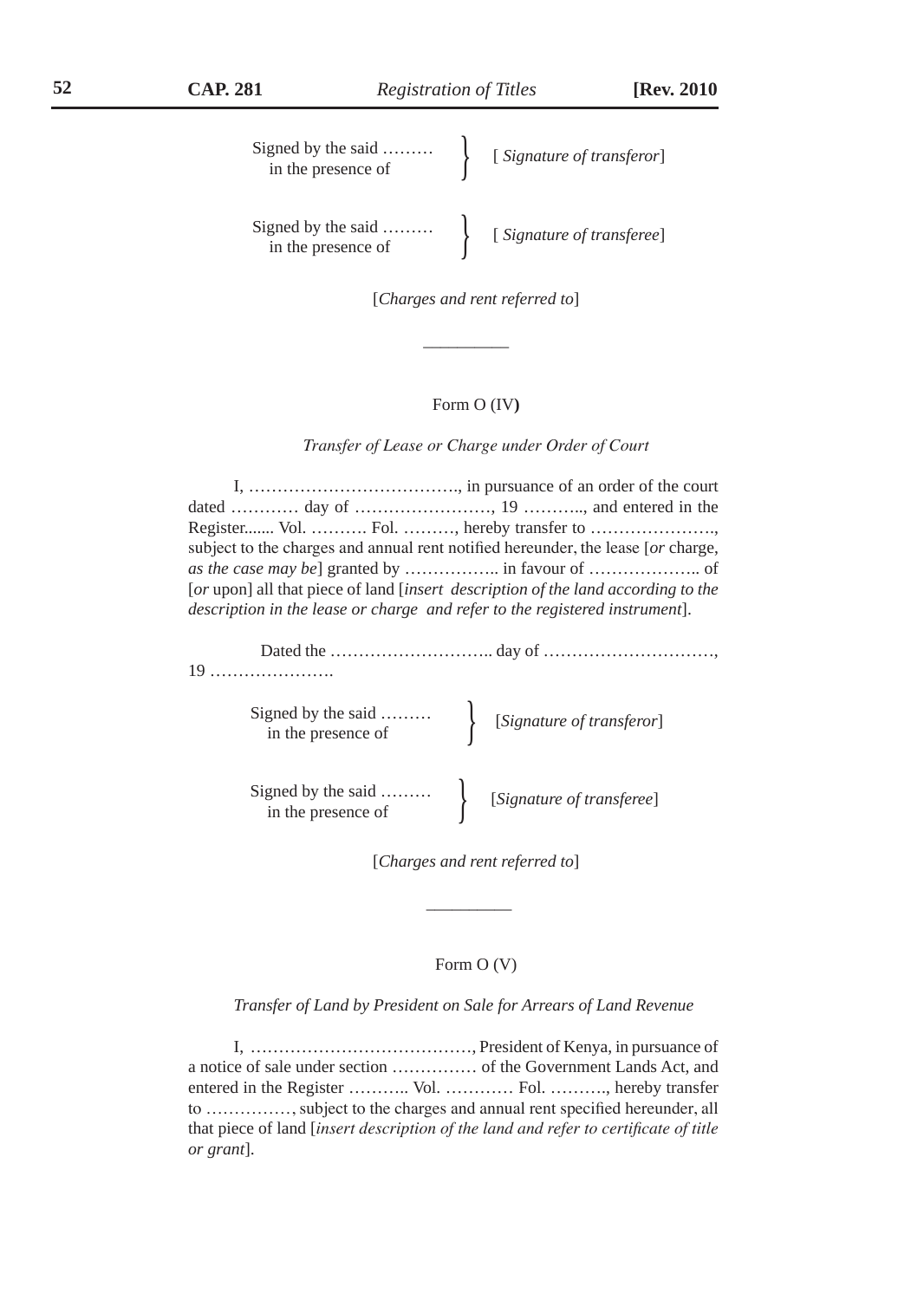Dated the ……………...…... day of ........................., 19 .............

| Signed by the said<br>in the presence of | [Signature] |
|------------------------------------------|-------------|
|------------------------------------------|-------------|

Signed by the said ……… <br>in the presence of [*Signature*]

[*Charges and rent referred to*]

### Form P

*Caveat Forbidding Registration of Dealing with Land (section 57)*

 $\frac{1}{2}$ 

To: The Registrar of Titles, Land Registry, Nairobi/Mombasa.

| (at which address within Kenya notices may be served), claiming |
|-----------------------------------------------------------------|
|                                                                 |
|                                                                 |
|                                                                 |
|                                                                 |
|                                                                 |
| forbid the registration of any dealing with the said land—      |

(*a*) absolutely, or

(*b*) unless the transaction be expressed to be subject to the claim of the caveator (3).

Dated this ................................. day of ......................., 19 .....................

[*Signed*] ………………………………........

I, ………………………………………., of ……………………………... make oath and say/affirm (3) that to the best of my knowledge and belief the claim above referred to is true.

Sworn at …………………………………….

this …………. day of ……………, 19 ……..

Before me,

…………………………………………… (1) Nature of registrable interest claimed in land.

(2) Particulars of land.

(3) Delete whichever is not applicable.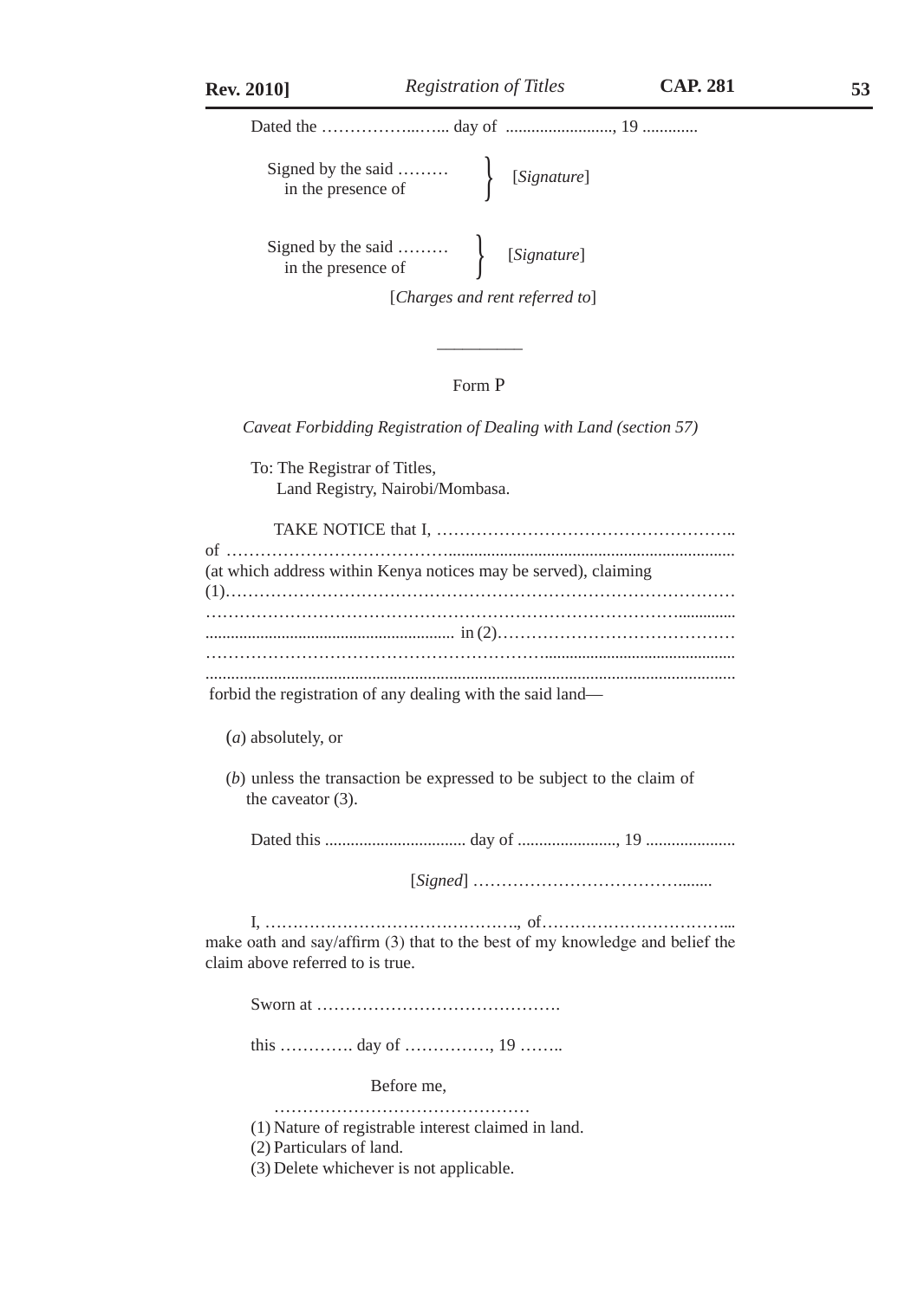#### Form Q

*Reference to the Court (section 63)*

In the court of ……………………………………………… Date ………………………………………………………...

In the Matter of the Registration of Transfer [*or as the case may be*] *A.B.* to *C.D.*

The Registrar under section …….. of the Registration of Titles Act hereby humbly refers the following matter to the Court, to wit [*state briefly the difficulty which has arisen*]. The parties interested, so far as the Registrar knows or has been informed, are [*give names*].

> ......................................  *Registrar of Titles.*

### Form R

*Summons (section 65(1))*

In the Matter of the Registration of Titles Act.

\_\_\_\_\_\_\_\_\_\_

*A.B.* is hereby summoned to appear before me at the …………… on ………………… the …………………… day of ……………, 19 ………, at ………….of the clock in the ……… noon, then and there to be examined at the instance of *C.D.* concerning …………., and the said *A.B.* is hereby required to bring with him and produce at the time and place aforesaid [*describe documents*], and all other writings and documents in his custody and power in any wise relating to the premises.

Given under my hand the ……................ day of ….........…, 19…...

……………………………………………  *Registrar of Titles.*

#### Form U

 $\frac{1}{2}$ 

*Memorandum of Charge by Deposit of Document of Title (section 66)*

TITLE NUMBER ………………..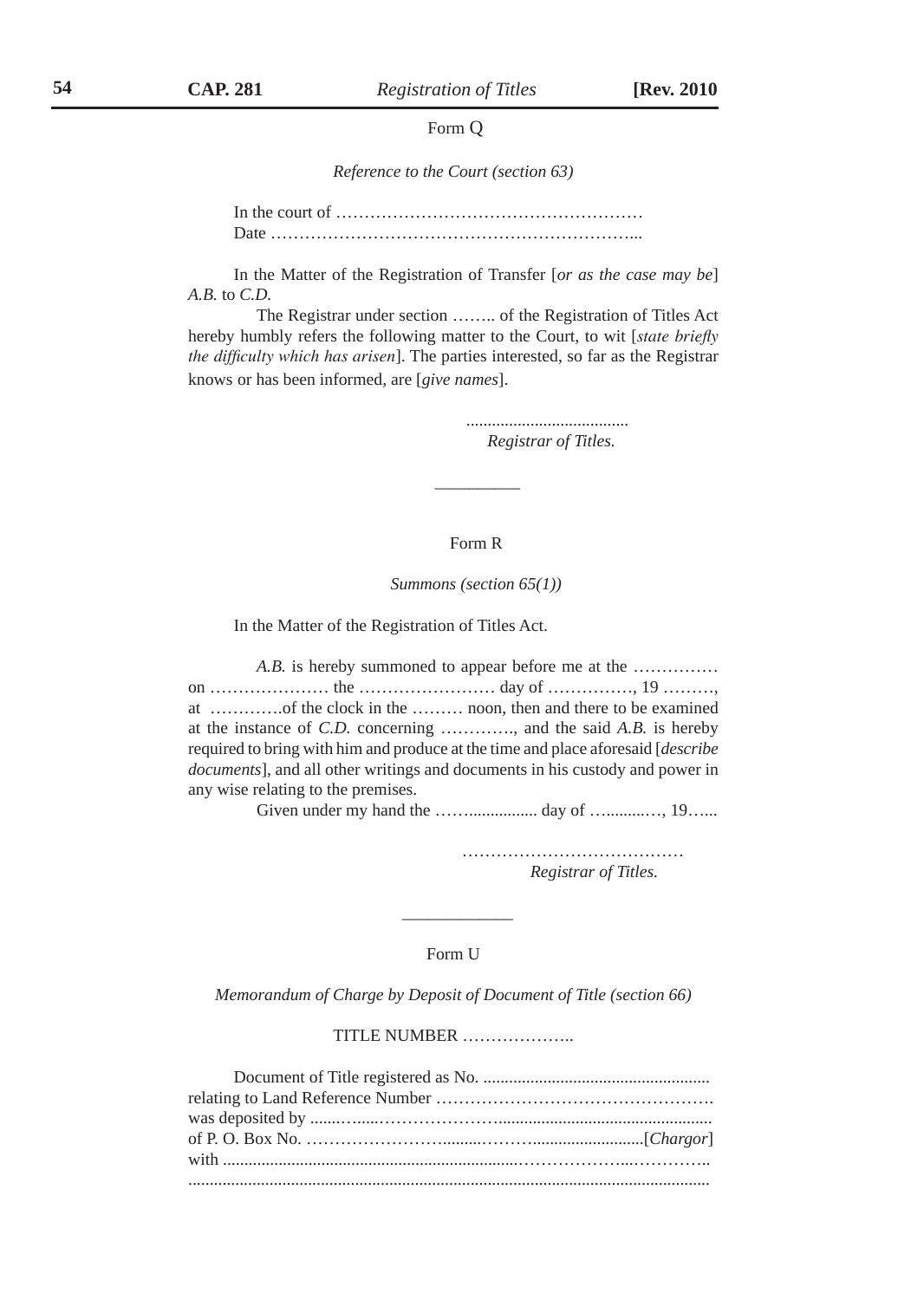| <b>CAP. 281</b><br>Registration of Titles<br><b>Rev. 2010]</b> | 55 |
|----------------------------------------------------------------|----|
|----------------------------------------------------------------|----|

of P. O. Box No. ……………………………................................. [*Chargee*] by way of charge on the  $\ldots$   $\ldots$   $\ldots$   $\ldots$  day of  $\ldots$   $\ldots$  19  $\ldots$   $\ldots$ 

The chargor and chargee hereby certify, in accordance with the provisions of section 68 (3) of the Stamp Duty Act, that the amount hereby secured is Sh. ............................ /uncertain, and the chargee acknowledges to have received the document of title.

Dated this ………… day of …………………………, 19 ……………

| Signed in the presence of :— |
|------------------------------|
|                              |
| Postal address               |
|                              |
| Description                  |
| Signed in the presence of :— |
|                              |
| Postal address               |
|                              |
| Description                  |
| Drawn by:-                   |

Signature or Common Seal of Chargor:-

………............................... ……………………

Signature or Common Seal of Chargee:-

………............................... ……………………………..

#### Form V

 $\frac{1}{2}$ 

*Memorandum of Discharge of Charge by Deposit of Document of Title (section 67)*

TITLE NUMBER ………………..

The charge by deposit of document of title registered as No. .............. was discharged on the .............day of......., 19 ...., in so far as it relates to Land Reference Number …………………………………………….

It is hereby certified that–

(*a*)the greatest amount at any time thereby secured was Sh.

…………………… (*b*)this is a partial discharge.

Dated this ………………………………… day of ………………………………………, 19 ……

| Signed in the presence of :— |
|------------------------------|
|                              |
| Postal address               |
|                              |
|                              |
| Description                  |
| Drawn by:-                   |

Signature or Common Seal of Chargee:-

.............................................. .......................................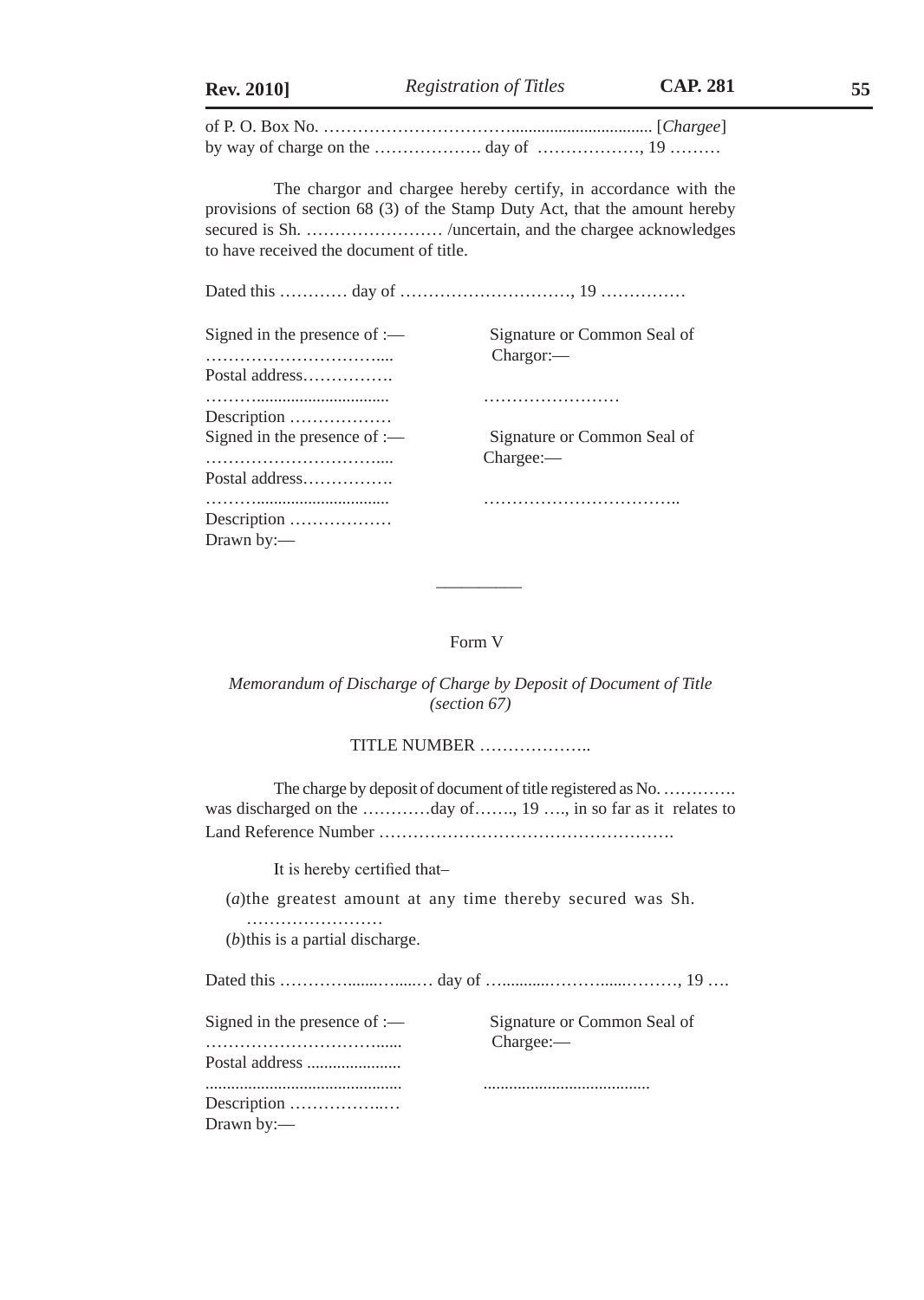#### Form W

*Application to Register a Restriction (section 82)*

To the Registrar of Titles. Take notice that I, the registered proprietor of......................................... ..........……………………………………………., hereby apply to enter the following restriction against Title No. ………. Restriction: Dated the …………….…… day of…………..…, 19 ………. Signed in the presence of : …………………………… [*Signed*] …………………

### Form X

 $\overline{\phantom{a}}$ 

*Application to Withdraw or Modify a Restriction (section 82 (4))*

To the Registrar of Titles. Take notice that I, ……………….., of ……………….., hereby apply to withdraw [*or* modify] the restriction registered on [*date*] against Title No. ……………………..

| Signed in the presence of : |  |
|-----------------------------|--|
|                             |  |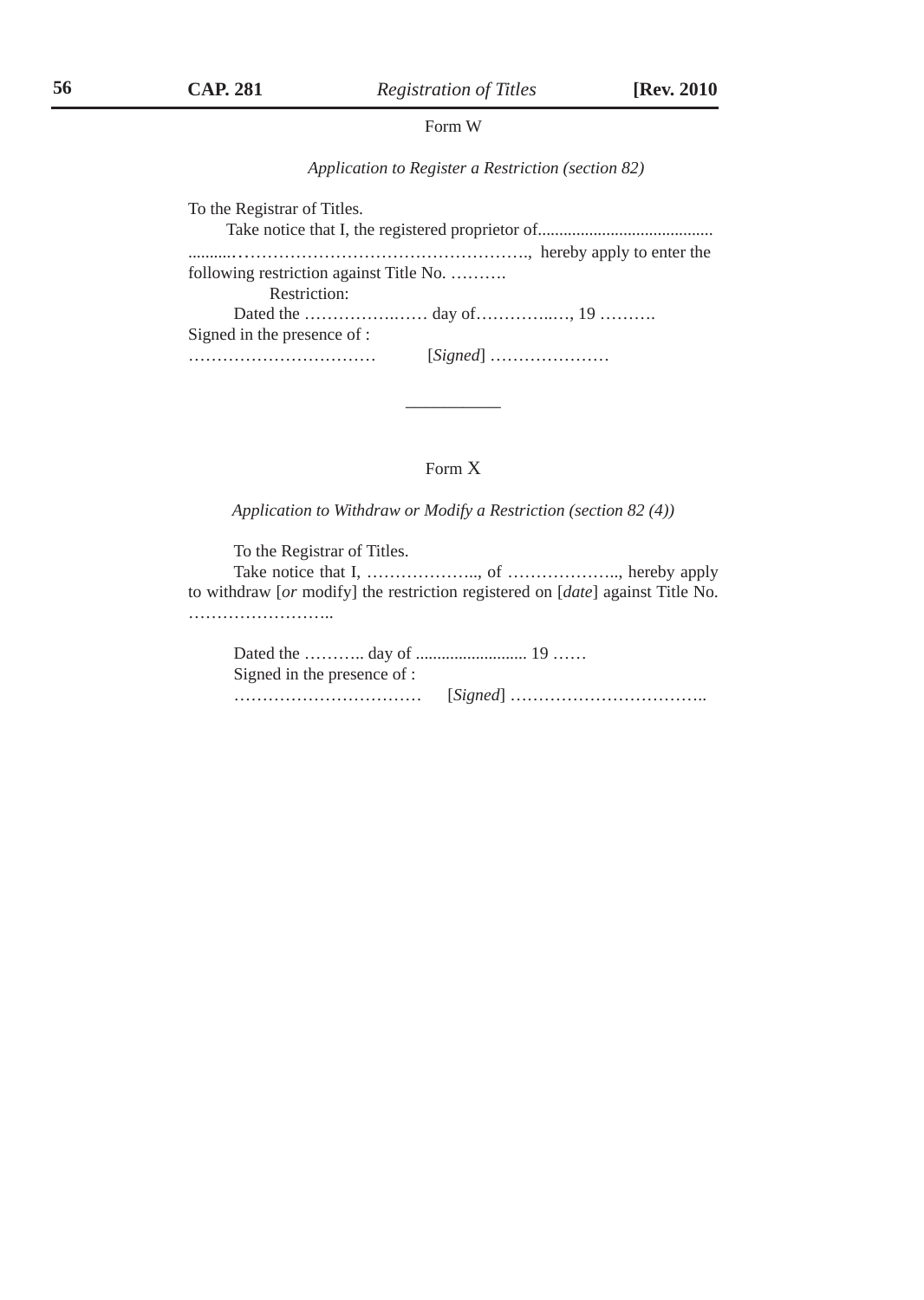| <b>Rev. 2010]</b>                                                   | <b>Registration of Titles</b>                                                                                                                            |       | <b>CAP. 281</b> |                                                   | 57 |
|---------------------------------------------------------------------|----------------------------------------------------------------------------------------------------------------------------------------------------------|-------|-----------------|---------------------------------------------------|----|
|                                                                     | <b>SECOND SCHEDULE</b>                                                                                                                                   |       |                 | L.N. 301/1994,<br>L.N. 52/208,<br>L.N. $6/2010$ . |    |
|                                                                     | FEES PAYABLE FOR THE PERFORMANCE OF THE SEVERAL ACCOUNT,<br><b>MATTERS AND THINGS HEREIN SPECIFIED</b>                                                   |       |                 |                                                   |    |
|                                                                     | $(a)$ On making an application to bring land under                                                                                                       |       | Fees KSh.       |                                                   |    |
| land                                                                | the operation of the Act for every KSh. 10,000<br>or part thereof, of the unimproved value of the                                                        | 1,000 |                 |                                                   |    |
|                                                                     | $(b)$ For every instrument presented for registration                                                                                                    | 500   |                 |                                                   |    |
| registration of caveat)                                             | $(c)$ For every notice (excluding notice given on                                                                                                        | 250   |                 |                                                   |    |
| (d) Taking any declaration or affidavit 500                         |                                                                                                                                                          |       |                 |                                                   |    |
|                                                                     | $(e)$ For making an entry in or correction of the<br>register under section 81 (3) of the Act                                                            | 500   |                 |                                                   |    |
| $(f)$ For entering a restriction under section<br>82 (2) of the Act |                                                                                                                                                          | 500   |                 |                                                   |    |
|                                                                     | $(g)$ For entering a withdrawal of or modification<br>of a restriction under section 82 (4) of the Act                                                   | 500   |                 |                                                   |    |
| (h) For preparation of a certificate of title                       |                                                                                                                                                          | 1,000 |                 |                                                   |    |
| section 33 of the Act                                               | $(i)$ On appeal to the Registrar from an order<br>refusing to register a document under                                                                  | 1,000 |                 |                                                   |    |
|                                                                     | $(j)$ For attendance by an officer of the Registry<br>at a place outside the Registration office                                                         | 1,000 |                 |                                                   |    |
| $(k)$ For every application for a provisional                       | certificate under section 71 of the Act                                                                                                                  | 1,000 |                 |                                                   |    |
| 58 of the Act                                                       | $(l)$ For attestation by the Registrar under section                                                                                                     | 500   |                 |                                                   |    |
| $(m)$ For every personal search                                     |                                                                                                                                                          | 1,000 |                 |                                                   |    |
| $(n)$ For every postal search                                       |                                                                                                                                                          | 500   |                 |                                                   |    |
|                                                                     | $(o)$ On resubmission of any instrument previously<br>rejected because of an error therein or failure to<br>comply with any prerequisite of registration | 500   |                 |                                                   |    |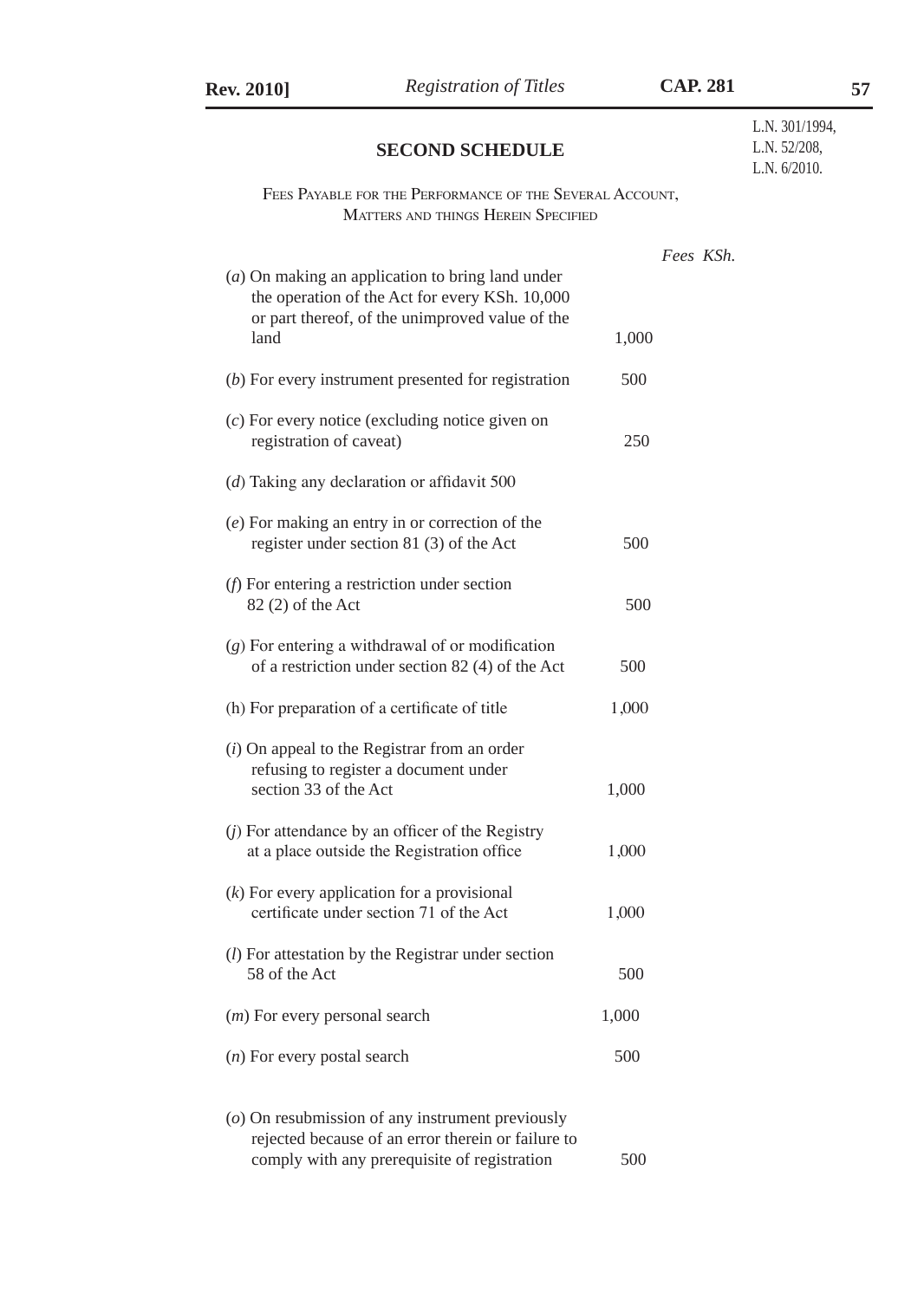(*p*) For every copy of a registered instrument or abstract folio—

- (i) Where the number of pages or folios does not exceed five 200 per copy of such pages or folios
- (ii) Where the number of pages or folios exceeds five 200 per copy of the first five pages or folios plus KSh. 10 per page or folio in excess of the said five pages or folios
- (*q*) For any act or thing not otherwise provided for 500

3. The fees prescribed in these Rules include the provision of photostatic copy prescribed by the Act.

4. Government miscellaneous receipts shall be issued upon payment of the fees prescribed in these Rules.

5. The Registration of Titles (Fees) Rules, 2008, are revoked.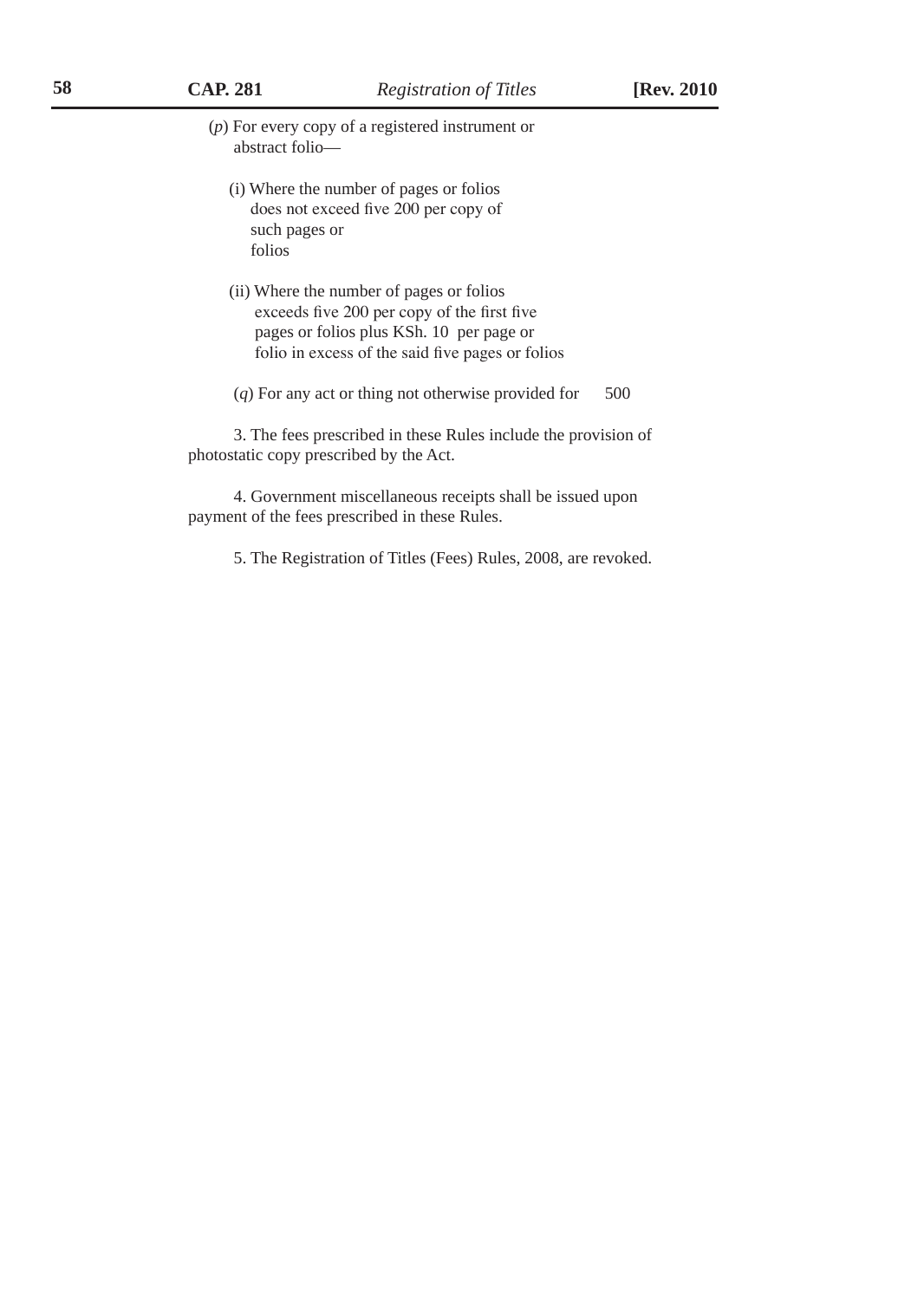#### **SUBSIDIARY LEGISLATION**

**Division of Kenya into Registration Districts under section 4**

Kenya has been divided into two registration districts, as follows—

(*a*) the Coast District, comprising the Coast Province;

(*b*) the Inland District, comprising the rest of Kenya.

#### **Rules under section 86**

#### **THE REGISTRATION OF TITLES (FORMS) RULES**

1. These Rules may be cited as the Registration of Titles (Forms) Rules.

2. Forms P (1), P (2), P (3), Q (1), S, S (1), T, Y and Z in the Schedule to these Rules shall be used in all cases under the Act.

3. The Registrars of Titles at Nairobi and Mombasa shall keep a supply of forms P, P $(1)$ , P $(2)$ , P $(3)$ , S, S $(1)$ , T, U, V, Y and Z for the use of the public.

4. The fees payable in all matters connected with the forms mentioned in rules 2 and 3 wherever applicable of the principal Rules shall be those prescribed by the Minister in the Gazette.

5. (1) The Registrars of Titles shall cause to be impressed on all applications on which fees are paid and on all copies thereof a stamp recording the date and time of presentation in such manner (in the case of the original) as to cancel the stamps affixed in payment of fees.

(2) The impression shall in the absence of fraud be conclusive evidence of the date and time of presentation and that the fees stated in the application to have been paid, have been paid.

#### **SCHEDULE** (r. 2)

#### Form  $P(1)$

### Notice Of Withdrawal Of Caveat

To: The Registrar of Titles,

Land Registry, Nairobi/Mombasa.

Cap.160 (1948). Sub. Leg.

L.N. 380/1960, L.N. 164/1976,

L.N. 66/1991.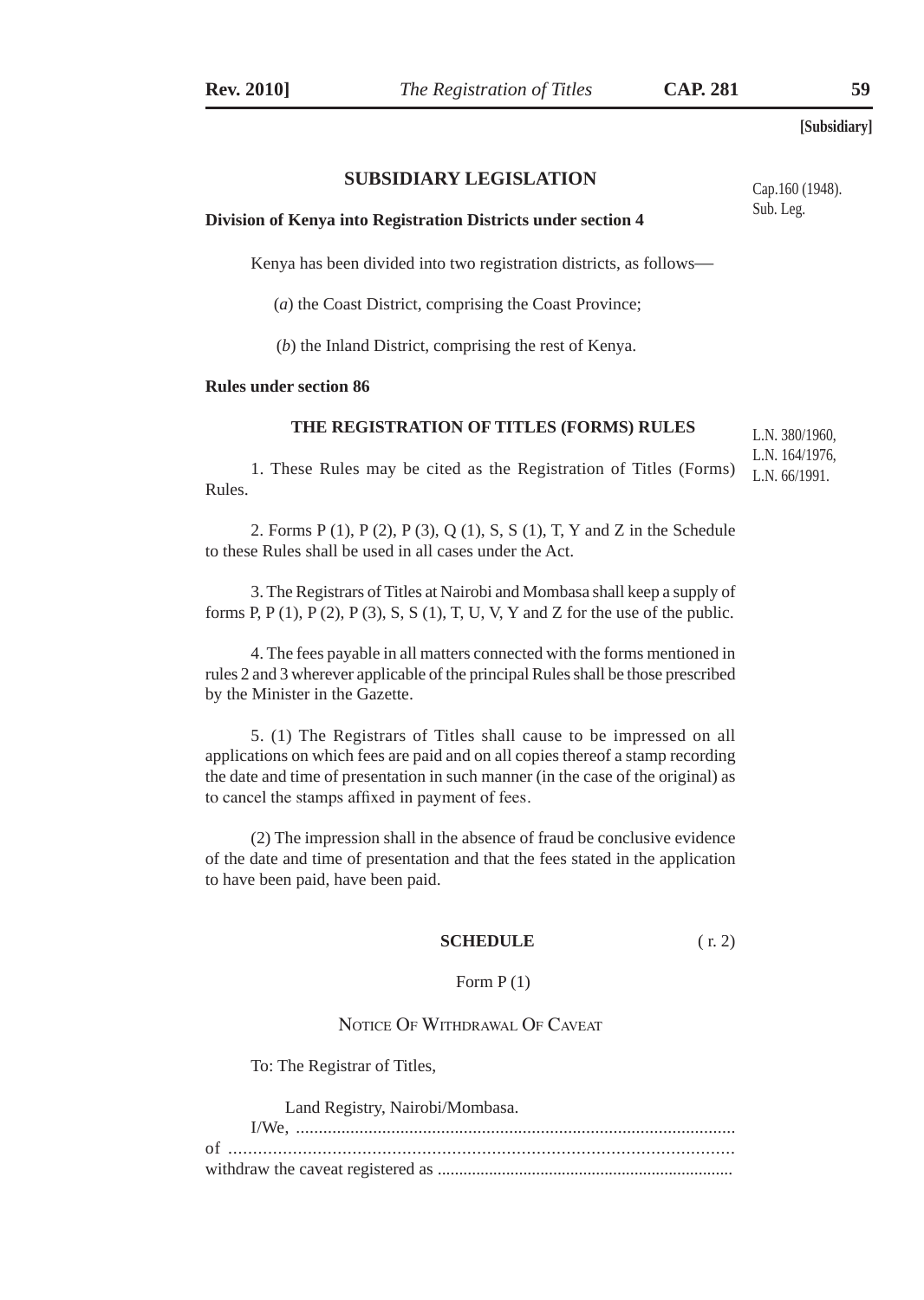Signed .........................................

Date................................................

 ..................................................... (*Advocate for*)*Caveator(s).*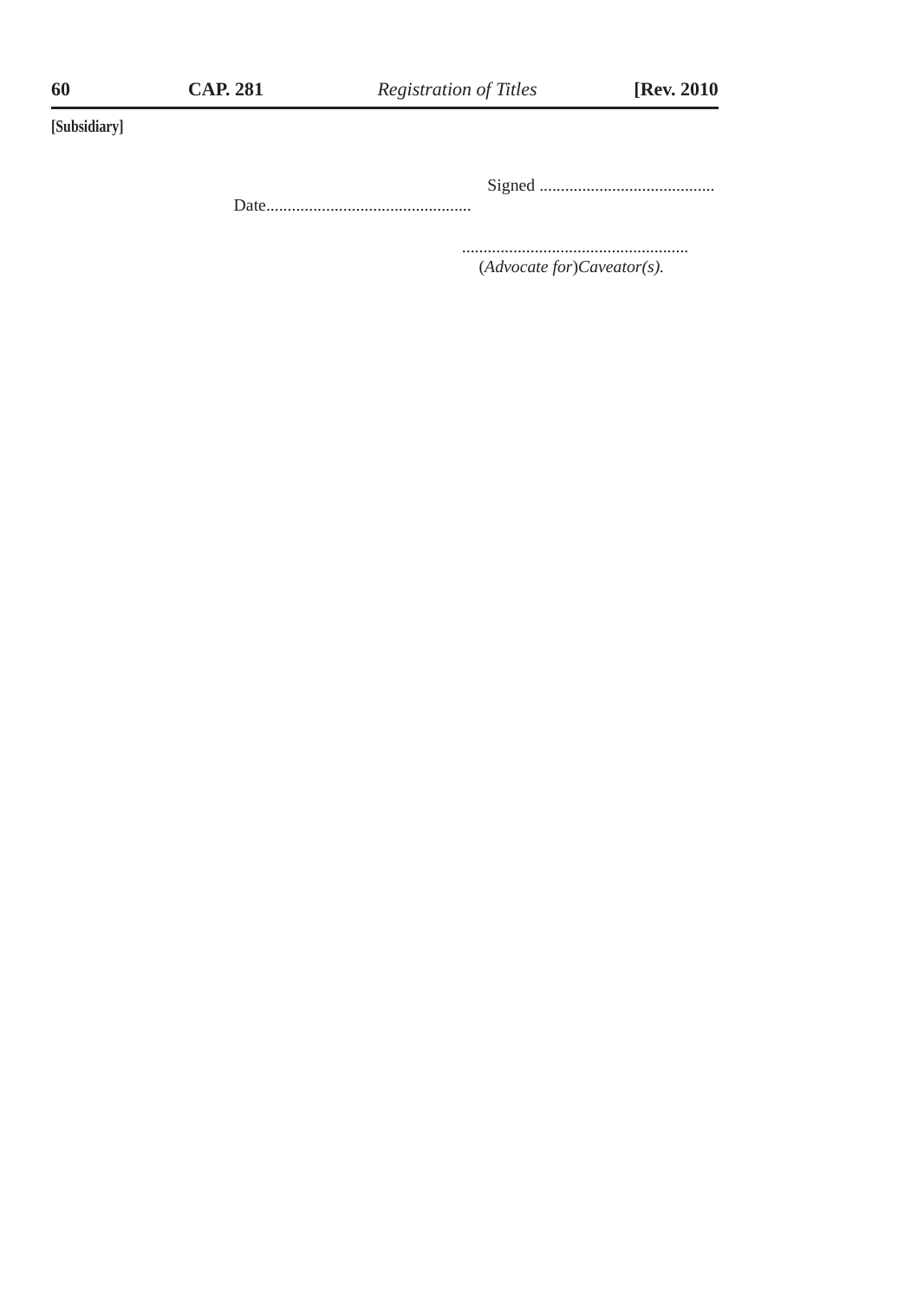|                                                                                                          | <b>RULES, 2005.</b>    | THE REGISTRATION OF TITLES (FORMS) AMMENDMENT)                    | [Subsidiary]<br>L.N. 153/2005.                    |
|----------------------------------------------------------------------------------------------------------|------------------------|-------------------------------------------------------------------|---------------------------------------------------|
|                                                                                                          |                        |                                                                   | Citation.                                         |
| (Amendment) Rules, 2005.                                                                                 |                        | 1. These Rules may be cited as the Registration of Titles (Forms) |                                                   |
| (Amendment) Rules, 1960, in these Rules referred to as "the Principal Rules"<br>is amended-              |                        | 2. The First Schedule to the Registration of Titles (Forms)       | Amendment to first<br>schedule.<br>L.N. 380/1960. |
| $(a)$ by deleting the attestation clause and substituting therefore the<br>following attestation clause- |                        |                                                                   |                                                   |
| Signed by the transferor in the<br>Presence of-                                                          |                        | Coloured<br>Photograph                                            |                                                   |
|                                                                                                          |                        | PIN No<br>Signature                                               |                                                   |
|                                                                                                          | <b>OR</b>              |                                                                   |                                                   |
| Sealed with the common seal of the Transferor<br>In the Presence of-                                     |                        |                                                                   |                                                   |
| Director                                                                                                 | Coloured<br>Photograph | <b>SEAL</b>                                                       |                                                   |
| $ID/N0, , , , , ,$<br>PIN No.                                                                            |                        |                                                                   |                                                   |

**Rev. 2010]** *The Registration of Titles* **CAP. 281 61**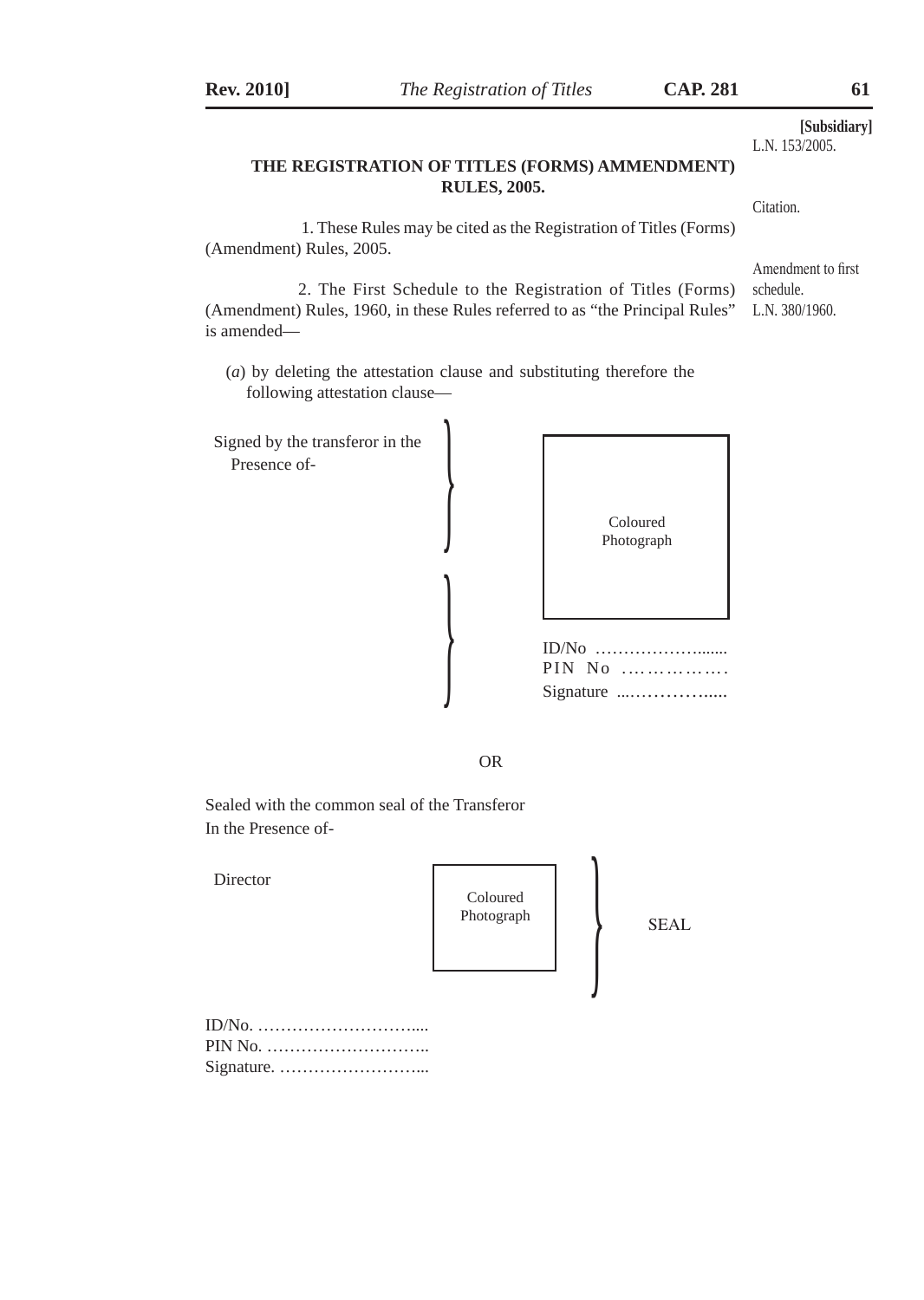| Secretary | Coloured<br>Photograph | <b>SEAL</b> |
|-----------|------------------------|-------------|
|           |                        |             |

#### Form P (2)

 $\overline{\phantom{a}}$ 

#### Application For Removal of Caveat

| To: The Registrar of Titles,           | Our reference:- |
|----------------------------------------|-----------------|
| Land Registry, Nairobi / Mombasa.      |                 |
|                                        |                 |
|                                        |                 |
|                                        |                 |
|                                        |                 |
|                                        |                 |
| in payment of fees are affixed hereto. |                 |
|                                        |                 |

Date ......................

 ............................................. (*Advocate for*)*Caveatee(s).* 

To be submitted in triplicate.

 $\mathcal{L}_\text{max}$  and  $\mathcal{L}_\text{max}$  and  $\mathcal{L}_\text{max}$  are the set of  $\mathcal{L}_\text{max}$ 

L.N. 66/1991.

Form  $P(3)$ 

Caveat To Secure Payment of Additional **STAMP DUTY** 

(*Section* 65 (1) (*f*) *the Act*)

Land Reference Number ……………………...

TAKE NOTICE that pursuant to my powers under the Registration of Titles Act (Cap. 281), I have today entered a caveat against this title on behalf of the Government of Kenya to secure the payment of Sh. ………..........….... additional stamp duty on a transfer dated …………… and registered as I.R./C.R. ......…………………. as assessed by the Collector of Stamp Duties.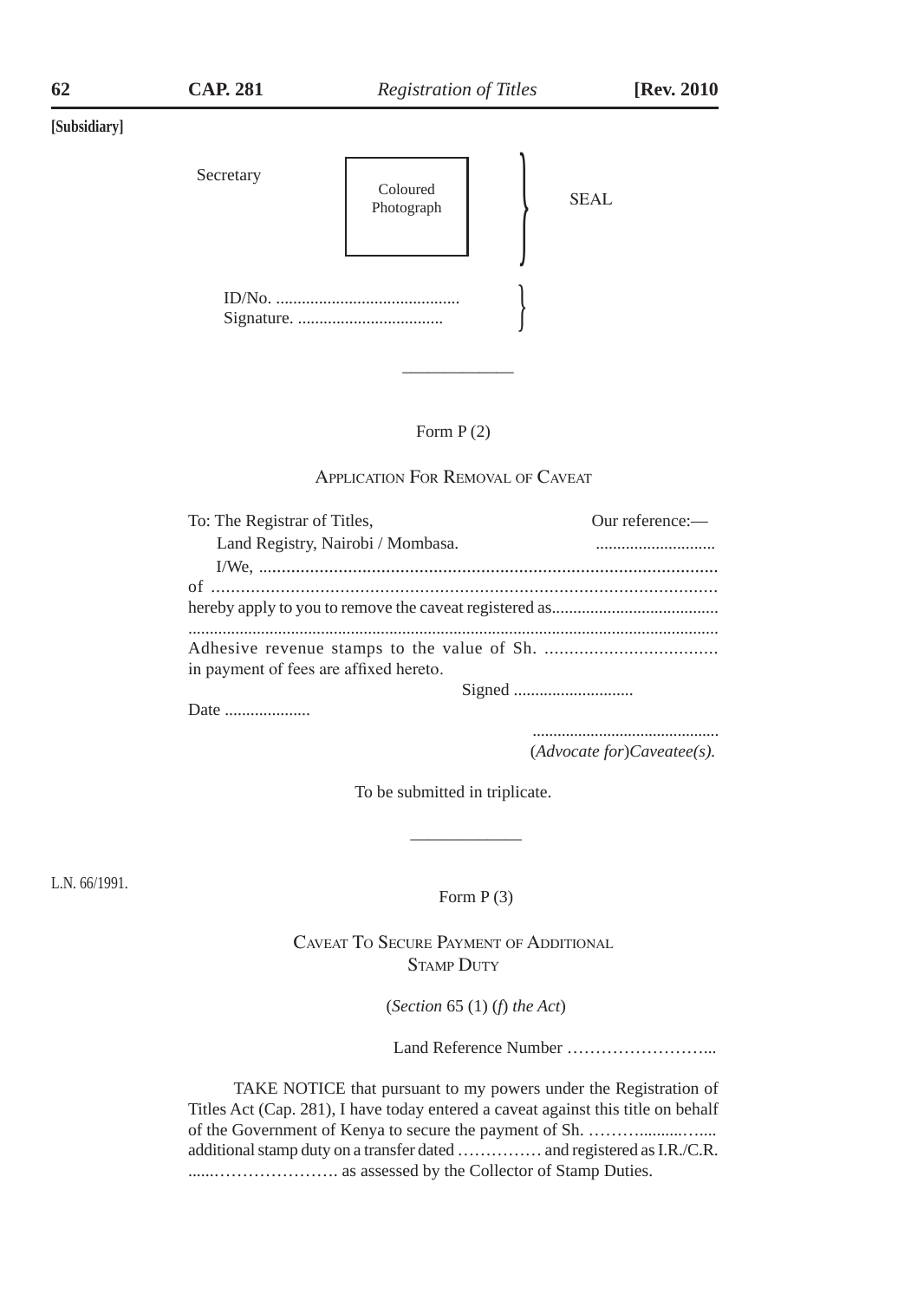This caveat shall remain registered against the title until such time as additional stamp duty together with penalties incurred for late payment has been paid or an appeal against the assessment by the collector has been upheld.

> Signed …………………………………….  *Principle Registrar of Titles*

### Form Q (1)

Notice of Appeal Against Refusal by <sup>a</sup> Registrar to Register A Document

Land Registry, Nairobi.

 $\mathcal{L}_\text{max}$  and  $\mathcal{L}_\text{max}$  and  $\mathcal{L}_\text{max}$  and  $\mathcal{L}_\text{max}$ 

To: The Registrar General,  $0$ ur reference:—

 TAKE NOTICE that I/We ................................................................ of P.O. Box ....................................................................................... hereby appeal against the decision of the Registrar set forth in his letter No. .... ................................... dated .......................................................................... refusing to register:— Description of Document .................................................................... Date of Document ............................................................................... Parties to Document ........................................................................... ............................................................................................................. Land Reference Number(s) ................................................................ Presented on ............................., 19............., by ................................. My/Our grounds of appeal are as follows:—

(If this space is insufficient please continue on the back)

Adhesive revenue stamps to the value of Sh. ................................... in payment of fees are affixed hereto.

Date .................... ......................................................

 *Signature of Appellant or his Advocate.*

To be submitted in triplicate.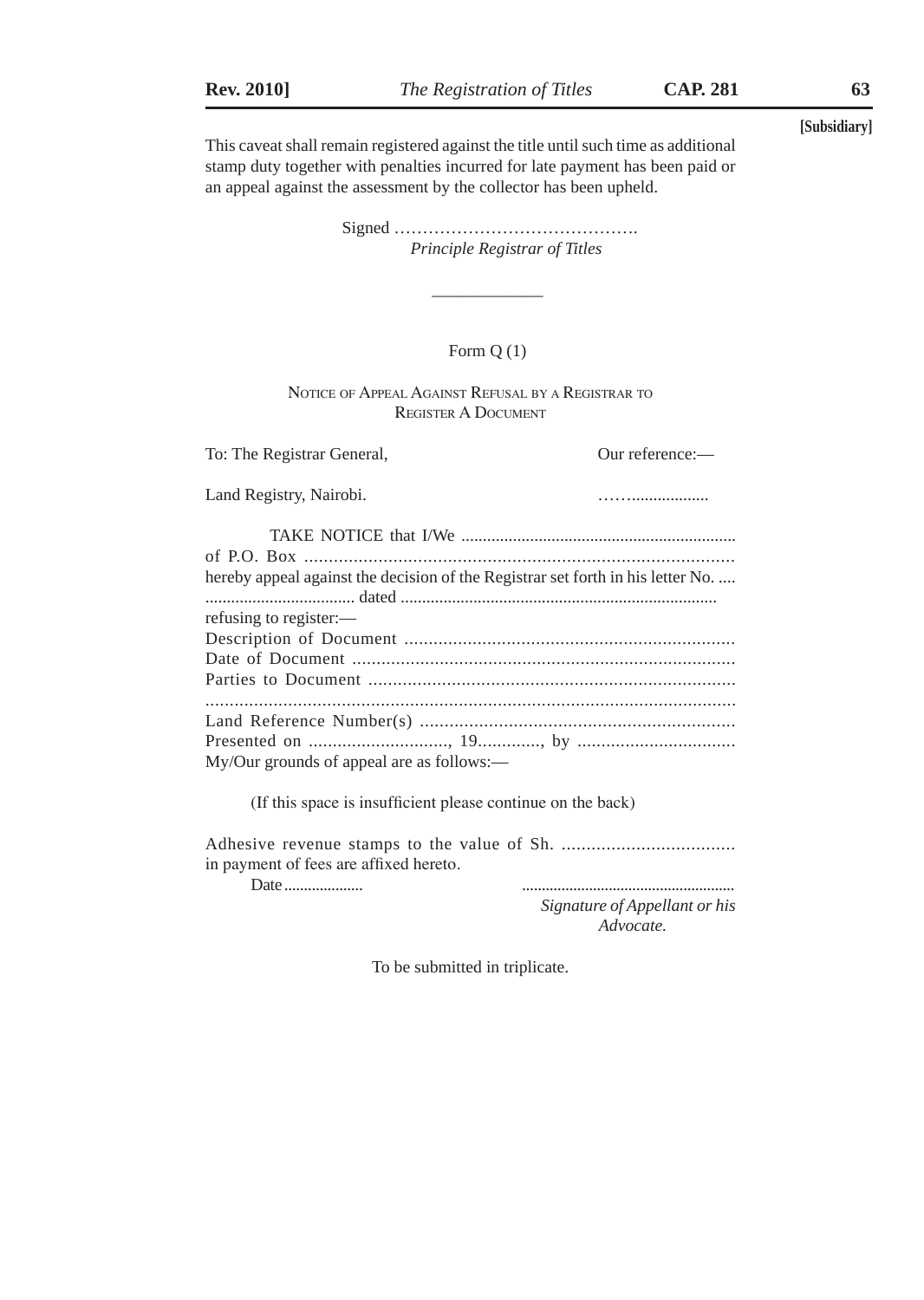\_\_\_\_\_\_\_\_\_\_\_\_\_\_\_\_\_\_\_\_\_\_\_\_\_\_\_\_\_\_\_\_\_\_\_\_\_\_\_\_\_\_\_\_\_\_\_\_\_\_\_\_\_\_\_\_\_\_\_\_\_\_

\_\_\_\_\_\_\_\_\_\_\_\_\_\_\_\_\_\_\_\_\_\_\_\_\_\_\_\_\_\_\_\_\_\_\_\_\_\_\_\_\_\_\_\_\_\_\_\_\_\_\_\_\_\_\_\_\_\_\_\_\_\_

\_\_\_\_\_\_\_\_\_\_\_\_\_\_\_\_\_\_\_\_\_\_\_\_\_\_\_\_\_\_\_\_\_\_\_\_\_\_\_\_\_\_\_\_\_\_\_\_\_\_\_\_\_\_\_\_\_\_\_\_\_\_

#### **[Subsidiary]**

#### Form S

#### APPLICATION FOR PERSONAL SEARCH OF:—

*Number Number*

*Land Reference Title or Deed File*

Adhesive revenue stamps to the value of the prescribed fee are affixed hereto.

Signature.....................................

Postal address ............................

Date.................................. .....................................

Deed file checked on completion of search by: -

 ........................................... *Counter Clerk's initials.*

### *CONDITIONS*

1. This form must be submitted in duplicate with revenue stamps to the value of the prescribed fee affixed to the original, which will be retained in the Land Registry.

2. Persons making searches may take brief notes in pencil but no document shall be copied.

3. In no circumstances may any note or mark be made on any document, file or register produced for inspection.

4. Persons making searches shall check the contents of any deed file produced to them and have it checked by the Counter Clerk, both before and on completion of the search, and obtain his initials on the duplicate search form; otherwise the person searching will be held liable for any document lost or damaged.

 5. The Counter Clerk's duty does not extend to answering questions on matters of title and no responsibility is accepted for any opinion which may be expressed by him.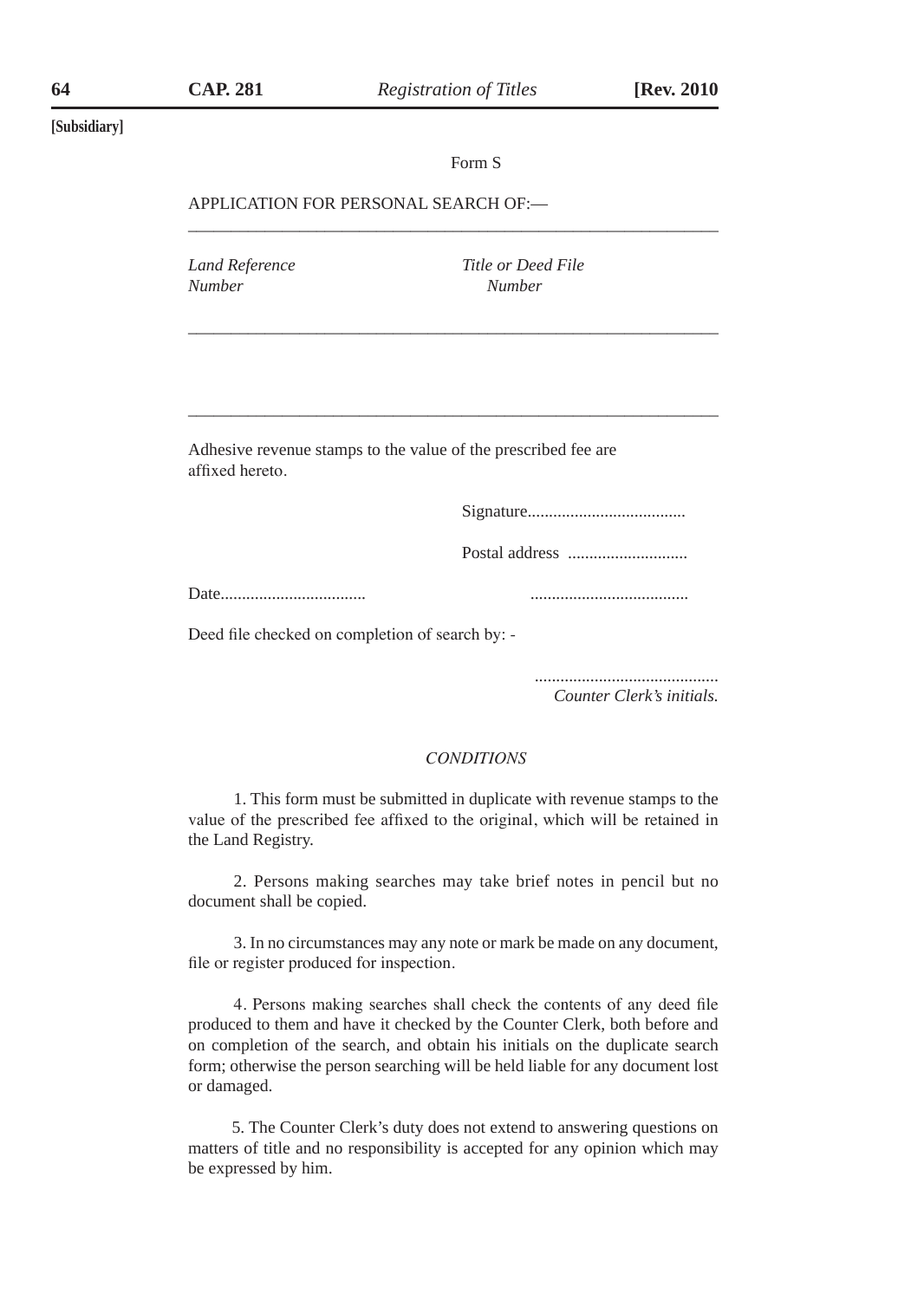### Form S (1)

Application For Postal Search

| To: The Registrar of Titles,    | Our reference:— |
|---------------------------------|-----------------|
| Land Registry, Nairobi/Mombasa. |                 |

| APPLICATION is made for a certified copy of the last complete                     |  |
|-----------------------------------------------------------------------------------|--|
| page of the abstract register or register of titles relating to Land Reference Nu |  |
|                                                                                   |  |
| and any subsequent entries.                                                       |  |

Adhesive revenue stamps to the value of the prescribed fee is affixed hereto.

Signed...........................................................

Name in capitals...........................................................

Postal address ..............................................................

Date .............................. ......................................

(For completion in the Registry)

\_\_\_\_\_\_\_\_\_\_\_\_\_\_\_\_\_\_\_\_\_\_\_\_\_\_\_\_\_\_\_\_\_\_\_\_\_\_\_\_\_\_\_\_\_\_\_\_\_\_\_\_\_\_\_\_\_\_\_\_\_\_

POSTAL SEARCH CERTIFICATE NO. ......................

Certified copy forwarded as requested above.



...................................  *Registrar of titles.* 

To be submitted in duplicate.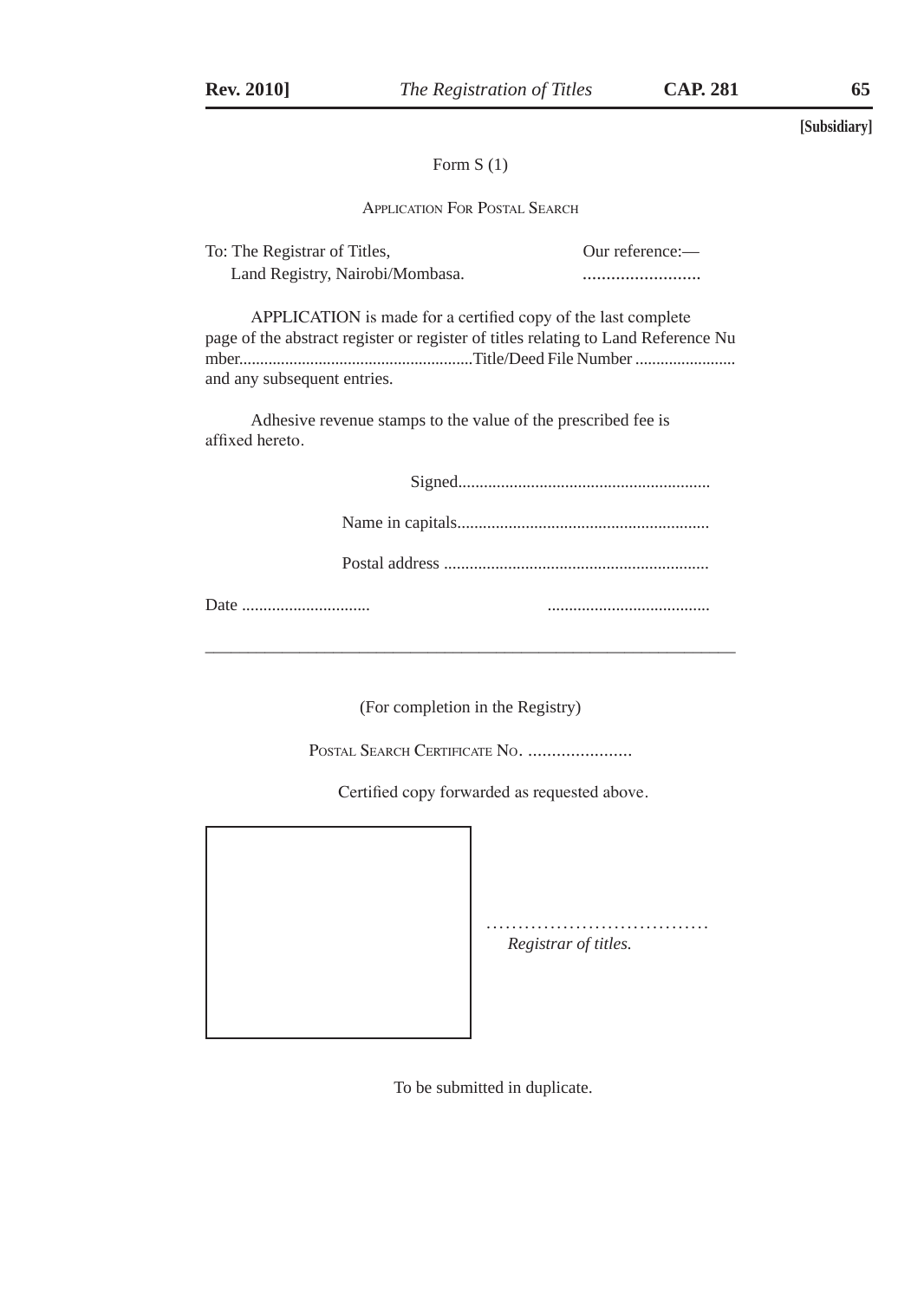### Form T

The conditions on the back of this form shall be complied with.

Application For Registration

#### of the undermentioned documents in the following order of priority:—

| Date of<br>Document | Description | Land<br>Reference<br>Number | Deed<br>File<br>Number | Fee |
|---------------------|-------------|-----------------------------|------------------------|-----|
|                     |             |                             | . 5                    |     |
|                     |             |                             |                        | Sh. |
|                     |             |                             |                        |     |

Number of new certificates of title required at the prescribed fee ...................  $\overline{\phantom{a}}$  , and the contract of the contract of the contract of the contract of the contract of the contract of the contract of the contract of the contract of the contract of the contract of the contract of the contrac

Adhesive revenue stamps affixed hereto to the value of ................................. \_\_\_\_\_\_\_\_\_\_\_\_\_\_\_\_\_\_\_\_\_\_\_\_\_\_\_\_\_\_\_\_\_\_\_\_\_\_\_\_\_\_\_\_\_\_\_\_\_\_\_\_\_\_\_\_\_\_\_\_\_

\_\_\_\_\_\_\_\_\_\_\_\_\_\_\_\_\_\_\_\_\_\_\_\_\_\_\_\_\_\_\_\_\_\_\_\_\_\_\_\_\_\_\_\_\_\_\_\_\_\_\_\_\_\_\_\_\_\_\_\_\_

The following documents are enclosed for endorsement:—(5)

Grant No................ Lease No................... Certificate No. ................

The following supporting documents are also enclosed:- (6)

Clearance Certificate  $\Box$  Estate Duty Certificate  $\Box$  "Registration Copy" of Land Control Consent □ "Registration Copy" of Provincial Commissioner's Consent  $\Box$  Withholding Tax Certificate (W. 70)  $\Box$  Land Rent Certificate  $\Box$ 

 ....................................................................................................... The following consents are endorsed on the documents: - Commissioner of Lands or the Chief Engineer, Kenya Railways Corporation under the terms of the Grant  $\Box$  Chargee to surrender of lease under section 44 of the Registration of Titles Act (Cap. 281)  $\Box$ .....................................................................................................

Special instructions, including, if necessary, the name and address of the person to whom the documents are to be sent if other than the presenter:— \_\_\_\_\_\_\_\_\_\_\_\_\_\_\_\_\_\_\_\_\_\_\_\_\_\_\_\_\_\_\_\_\_\_\_\_\_\_\_\_\_\_\_\_\_\_\_\_\_\_\_\_\_\_\_\_\_\_\_\_\_\_

\_\_\_\_\_\_\_\_\_\_\_\_\_\_\_\_\_\_\_\_\_\_\_\_\_\_\_\_\_\_\_\_\_\_\_\_\_\_\_\_\_\_\_\_\_\_\_\_\_\_\_\_\_\_\_\_\_\_\_\_\_\_

Signature .........................................................

To be submitted in triplicate.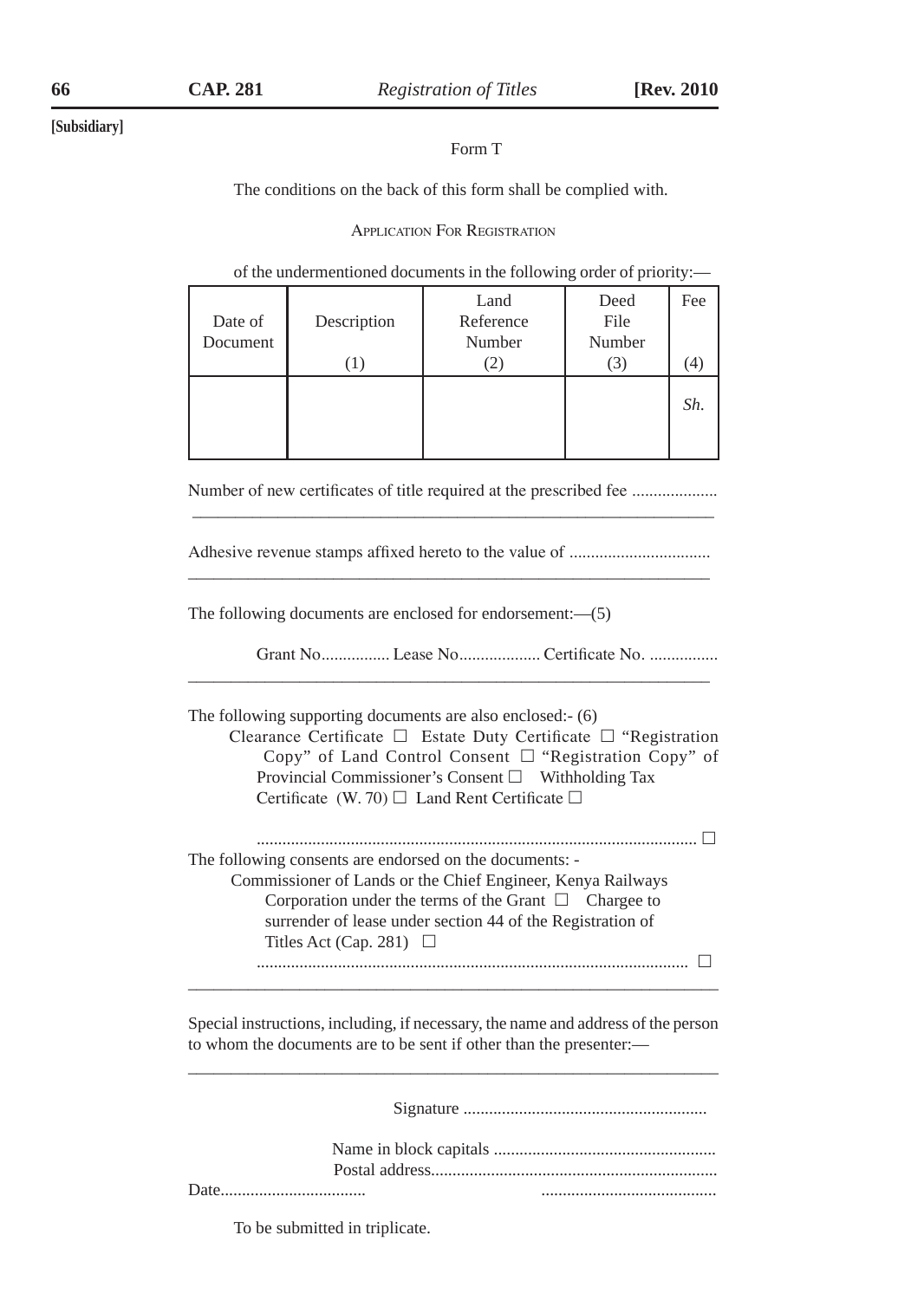(Reverse) *CONDITIONS*

Every document presented for registration must be accompanied by this form. documents.

Application for registration forms are printed in sets of three, each set comprising an original, duplicate and triplicate. Forms may be obtained post free from the Registrar of Titles, Nairobi and Mombasa.

How to complete.

Form to accompany

Number of forms to

submit.

The form must be completed accurately in accordance with these conditions. Failure to do so may result in the rejection of the application. The information supplied by the presentor must appear legibly in English on all three forms. If registration is sought at both the Nairobi and Mombasa Registries, separate applications accompanied by the document must be addressed to each. The following are the explanations of the numbers appearing in brackets on the form:—

- (1) Give a brief description of each document, e.g. Conveyance, Assignment, Transfer, Charge, etc.
- (2) The land reference numbers of all parcels of land dealt with in each document must be entered, e.g. 1870/XX/9. 1870/XX/10. If the document is not to be registered against a title to land, e.g. powers of attorney, building plans, agreements, etc., the word "Nil" must be inserted.
- (3) Where possible the deed file number should be inserted in this column. In the case of titles registered under the Registration of Titles Act (Cap. 281) this is the title number. For titles registered under other Acts, the number of the deed file is shown in the right-hand column of the registration endorsement on the last registered document.
- (4) The registration fee tendered must be entered in this column, and the total fees entered at the foot thereof. The fee payable on presentation is the prescribed fee per entry in the register, and is not refundable. This fee is inclusive of copying. A document purporting to deal with two or more titles will attract the prescribed fee in respect of each title against which it is to be registered.
- (5) All documents presented for registration against titles under the Registration of Titles Act, other than caveats, statutory notifications and Court orders, must be accompanied by the appropriate title deed, and the registration particulars of that deed must be inserted in this paragraph of the form. No documents are required for endorsement under the other Acts.
- (6) Indicate, by placing a tick in the appropriate boxes, the supporting documents which accompany the application or consents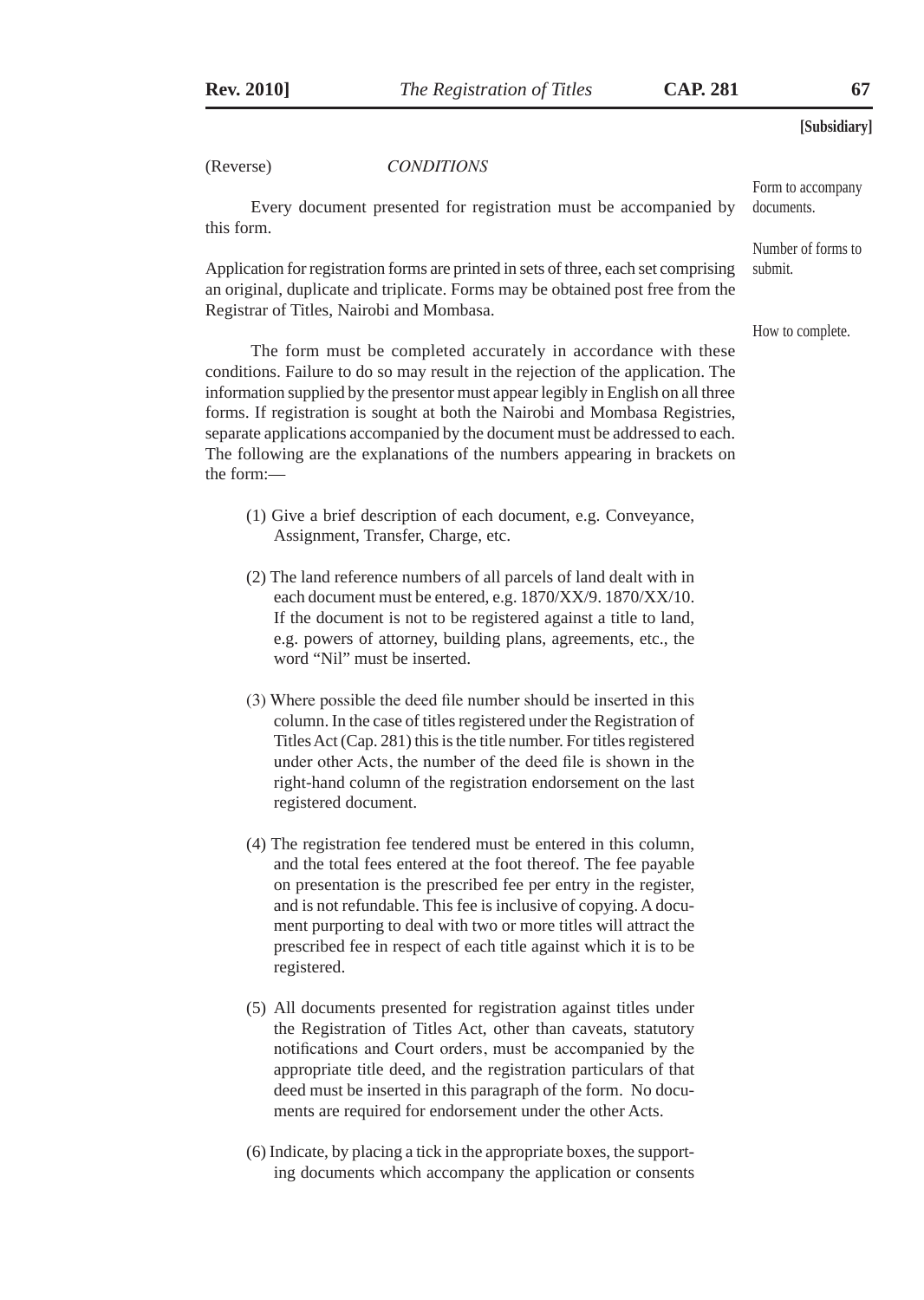| 68                            | <b>CAP. 281</b>                                                                                                                                                                                                                                                             | <b>Registration of Titles</b>                                                                                                                                                                                                                                                                                                                                                                                                                                                                        | [Rev. 2010 |  |  |  |
|-------------------------------|-----------------------------------------------------------------------------------------------------------------------------------------------------------------------------------------------------------------------------------------------------------------------------|------------------------------------------------------------------------------------------------------------------------------------------------------------------------------------------------------------------------------------------------------------------------------------------------------------------------------------------------------------------------------------------------------------------------------------------------------------------------------------------------------|------------|--|--|--|
| [Subsidiary]                  |                                                                                                                                                                                                                                                                             |                                                                                                                                                                                                                                                                                                                                                                                                                                                                                                      |            |  |  |  |
| Payment of fees.              |                                                                                                                                                                                                                                                                             | which are endorsed on the documents.                                                                                                                                                                                                                                                                                                                                                                                                                                                                 |            |  |  |  |
| Separate applications         |                                                                                                                                                                                                                                                                             | Fees may only be paid by affixing adhesive revenue stamps to the required<br>value in the space provided on the original application form. Such stamps may<br>be obtained from post offices. Spoilt or damaged adhesive revenue stamps will<br>not be accepted but stamps upon which the presenter has placed his name stamp<br>shall not be deemed spoilt or damaged for this purpose.                                                                                                              |            |  |  |  |
| be made.                      |                                                                                                                                                                                                                                                                             | A separate set of application forms must be submitted for each document                                                                                                                                                                                                                                                                                                                                                                                                                              |            |  |  |  |
|                               | one application.                                                                                                                                                                                                                                                            | except in the case of a set of documents which are to be registered against the<br>same title or are related to each other. For example, a discharge of a charge,<br>a surrender of a lease, a transfer and a new charge all relating to L.R. No.<br>999/999 would properly form the subject of one application, and similarly a<br>power of attorney executed by the registered proprietor followed by a transfer<br>executed by the attorney are related to each other and can form the subject of |            |  |  |  |
| Submission of<br>application. |                                                                                                                                                                                                                                                                             | Applications may be submitted as follows—                                                                                                                                                                                                                                                                                                                                                                                                                                                            |            |  |  |  |
|                               |                                                                                                                                                                                                                                                                             |                                                                                                                                                                                                                                                                                                                                                                                                                                                                                                      |            |  |  |  |
|                               |                                                                                                                                                                                                                                                                             | (a) by post to the appropriate Registrar;                                                                                                                                                                                                                                                                                                                                                                                                                                                            |            |  |  |  |
|                               | Registry;                                                                                                                                                                                                                                                                   | (b) by delivery in the box provided at the appropriate Land                                                                                                                                                                                                                                                                                                                                                                                                                                          |            |  |  |  |
| Rejections.                   | Collector for any delay.                                                                                                                                                                                                                                                    | (c) by requesting the Collector of Stamp Duties to forward the<br>application form to the appropriate Registrar after stamping the<br>document. Priority is not established until the application is in the<br>hands of the Registrar, and no responsibility is accepted by the                                                                                                                                                                                                                      |            |  |  |  |
|                               | Documents re-presented for registration following their previous rejection<br>must be accompanied by a fresh set of forms of application duly completed.<br>The fee in such a case is the prescribed fee for every document which was the<br>subject of a formal rejection. |                                                                                                                                                                                                                                                                                                                                                                                                                                                                                                      |            |  |  |  |
|                               |                                                                                                                                                                                                                                                                             |                                                                                                                                                                                                                                                                                                                                                                                                                                                                                                      |            |  |  |  |
|                               |                                                                                                                                                                                                                                                                             |                                                                                                                                                                                                                                                                                                                                                                                                                                                                                                      |            |  |  |  |

## Form Y

### Application For Copy

|               | To: The Registrar of Titles,                                               | Our reference: $-$ |
|---------------|----------------------------------------------------------------------------|--------------------|
|               | Land Registry, Nairobi/Mombasa.                                            |                    |
|               |                                                                            |                    |
|               | copies of the following:—                                                  |                    |
| Delete if not |                                                                            |                    |
| applicable.   | Adhesive revenue stamps at the rate of Sh. 2 per certified copy are pinned |                    |
|               | to this application to meet the stamp duty payable thereon.                |                    |
|               |                                                                            |                    |

Adhesive revenue stamps to the value of Sh. ....................................... in payment of fees are affixed hereto.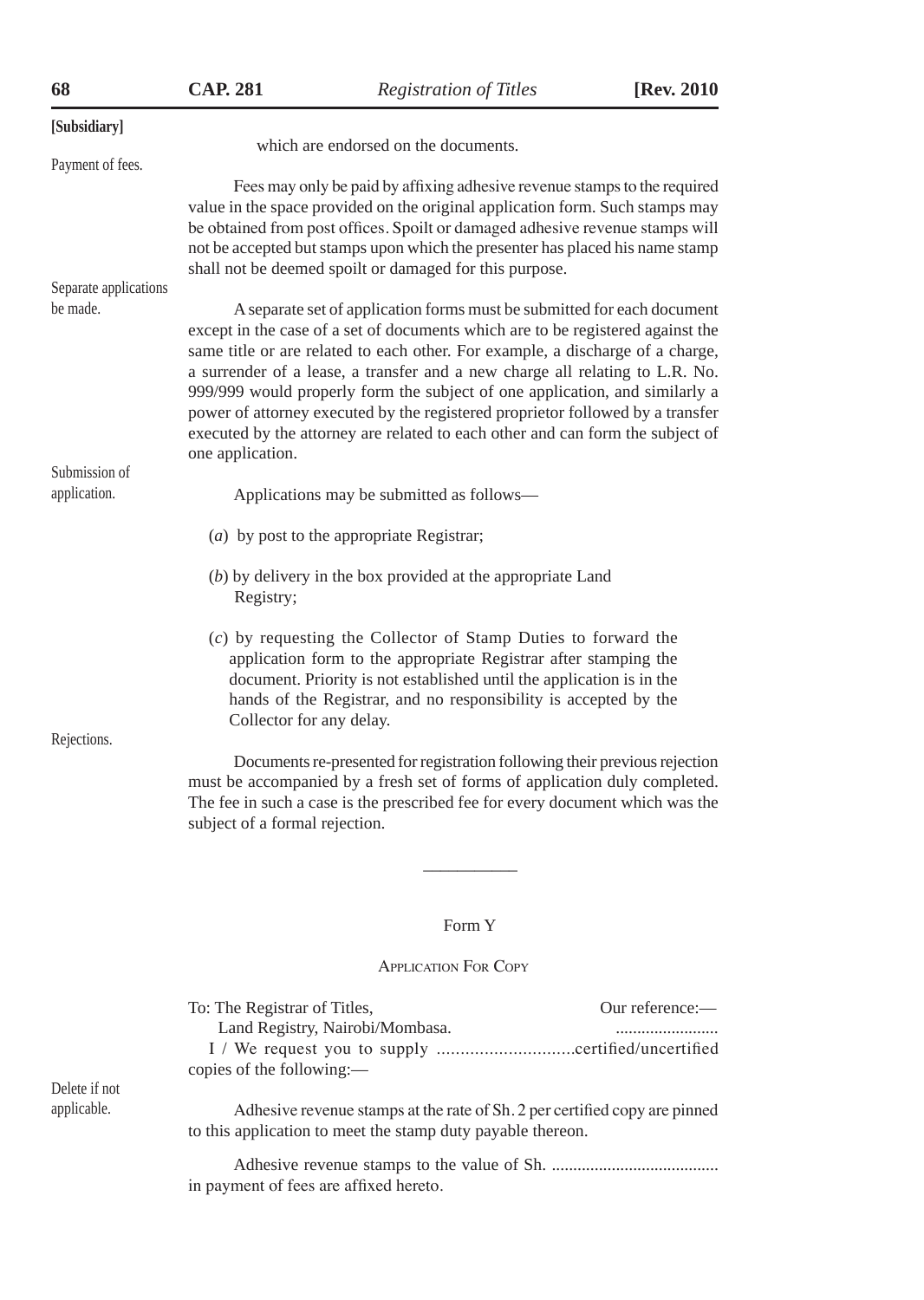| Insert below in block capitals the name and address in Kenya to which the copy/ |  |  |  |  |  |  |
|---------------------------------------------------------------------------------|--|--|--|--|--|--|
| copies is/are to be sent:—                                                      |  |  |  |  |  |  |
|                                                                                 |  |  |  |  |  |  |
|                                                                                 |  |  |  |  |  |  |
|                                                                                 |  |  |  |  |  |  |

### (For completion in the Registry)

|  |  |  | The above-mentioned copy/copies is/are forwarded herewith. |  |
|--|--|--|------------------------------------------------------------|--|
|  |  |  |                                                            |  |
|  |  |  |                                                            |  |

Date.............................. .........................................

*Registrar of Titles.*

To be submitted in duplicate.

### Form Z

Application For Provisional Certificate of Title PART I

 **\_\_\_\_\_\_\_\_\_\_\_\_**

| To: The Registrar of Titles,                                                          | Our reference:- |
|---------------------------------------------------------------------------------------|-----------------|
| Land Registry, Nairobi / Mombasa.                                                     |                 |
|                                                                                       |                 |
| Title under section 71 of the Act.                                                    |                 |
| 2. I attach my statutory declaration as to the matters required by the<br>Act.        |                 |
|                                                                                       |                 |
| 4. I hereby undertake to forward the Grant/Certificate of Title/                      |                 |
| 5. Adhesive revenue stamps to the value of the prescribed fees<br>are affixed hereto. |                 |
| 6. The Provisional Certificate should be sent to me/                                  |                 |
| Date                                                                                  |                 |